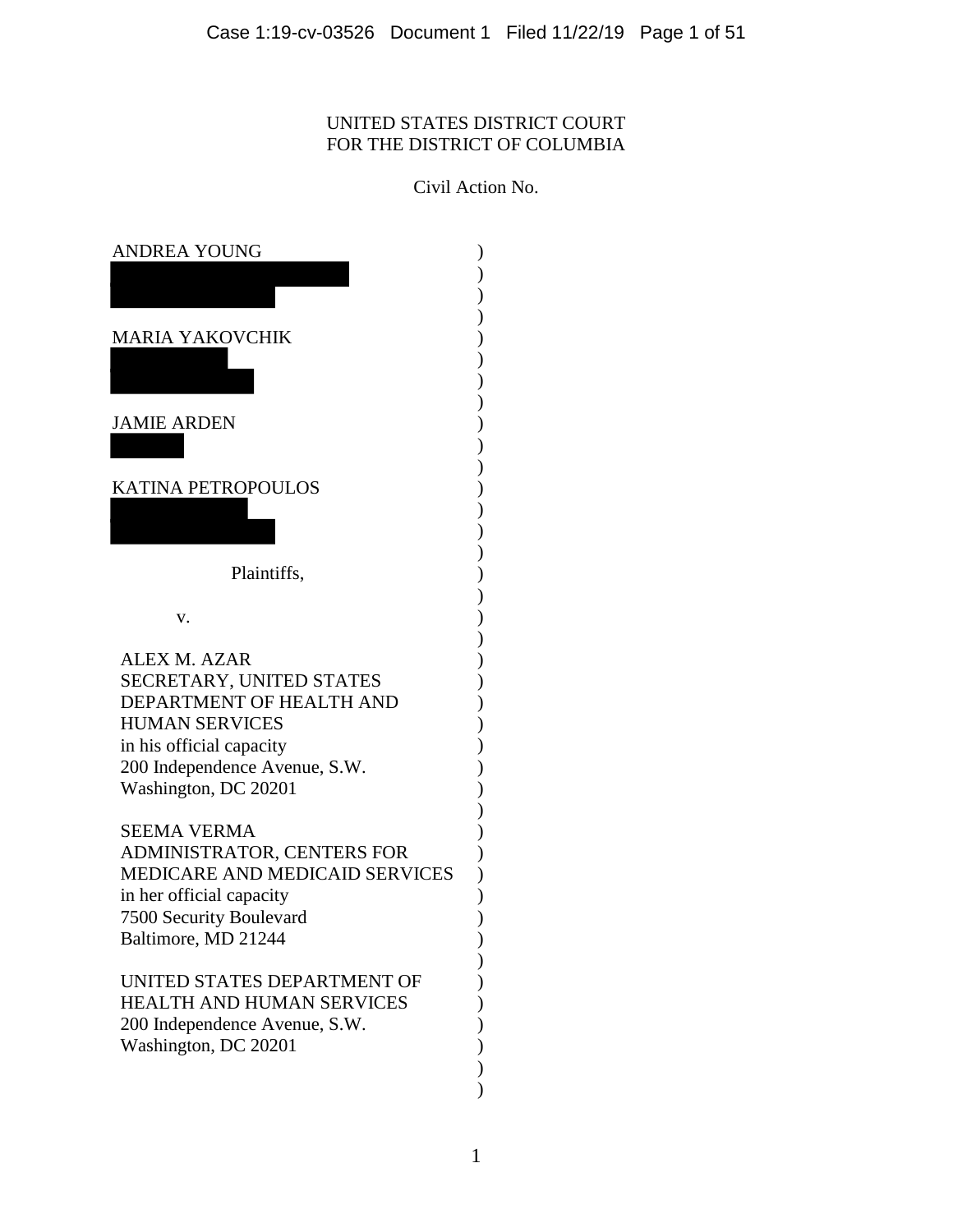) ) ) ) )

CENTERS FOR MEDICARE AND MEDICAID SERVICES 7500 Security Boulevard Baltimore, MD 21244

Defendants.

# **CLASS ACTION COMPLAINT FOR DECLARATORY AND INJUNCTIVE RELIEF \_\_\_\_\_\_\_\_\_\_\_\_\_\_\_\_\_\_\_\_\_\_\_\_\_\_\_\_\_\_\_\_\_\_\_\_\_\_\_\_\_\_\_\_\_\_\_\_\_\_\_\_\_\_\_\_\_\_\_\_\_\_\_\_\_\_\_\_**

**\_\_\_\_\_\_\_\_\_\_\_\_\_\_\_\_\_\_\_\_\_\_\_\_\_\_\_\_\_\_\_\_\_\_\_\_\_\_\_\_\_\_\_\_\_\_\_\_\_\_\_\_\_\_\_\_\_\_\_\_\_\_\_\_\_\_**

# **PRELIMINARY STATEMENT**

1. This case challenges the ongoing efforts of the Executive Branch to bypass the legislative process and act unilaterally to fundamentally transform Medicaid, a cornerstone of the social safety net. Purporting to invoke a narrow statutory waiver authority that allows experimental projects "likely to assist in promoting the objectives" of the Medicaid Act, the Executive Branch has instead effectively rewritten the statute, ignoring congressional restrictions, overturning a halfcentury of administrative practice, and threatening irreparable harm to the health and welfare of the poorest and most vulnerable in our country.

2. The Medicaid Act establishes a health insurance program that covers more than 65 million people in the United States. Medicaid enables states to provide a range of federally specified preventive, acute, and long-term health care services and supports to individuals "whose income and resources are insufficient to meet the costs of necessary medical services." 42 U.S.C. § 1396-1. As described below, the core populations covered by Medicaid include children; pregnant women; the aged, blind, or disabled; and, as added by the Affordable Care Act ("ACA"), adults with household incomes less than 133% of the federal poverty level ("FPL") (currently \$22,490 for a family of two).

3. The Medicaid program offers a deal for states. If a state chooses to participate, the federal government will contribute the lion's share of the cost of providing care. In return, the state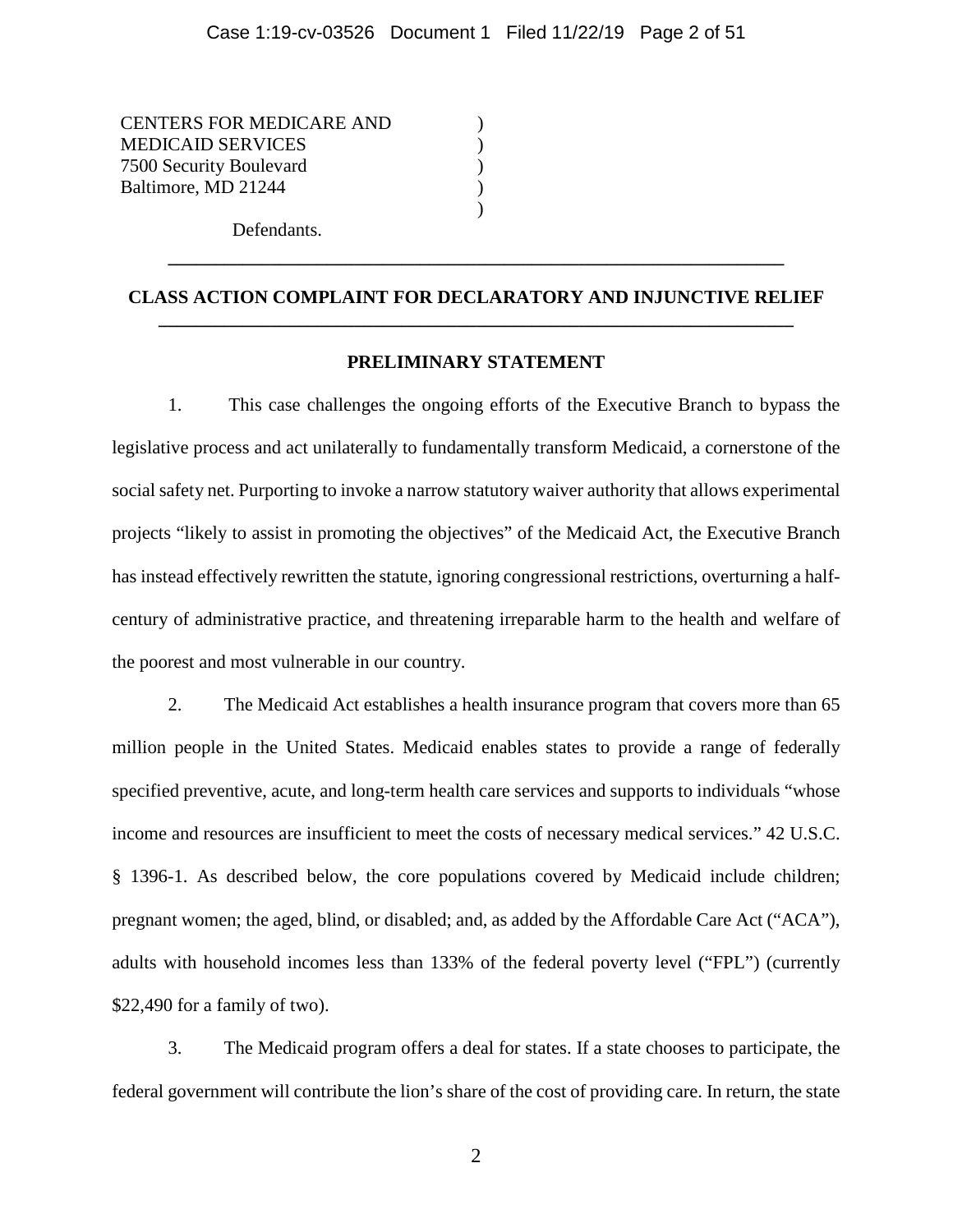#### Case 1:19-cv-03526 Document 1 Filed 11/22/19 Page 3 of 51

agrees to pay the remaining portion of the costs of care and to follow all federal requirements, including those regarding the scope of coverage and eligibility for the program. States may not impose additional eligibility requirements other than those set forth in the Medicaid Act, and states must cover all individuals who come within a covered population group.

4. Section 1115 of the Social Security Act does permit the Secretary of Health and Human Services ("Secretary") to waive certain federal Medicaid requirements, but only in narrow circumstances – when necessary to allow a state to carry out a time-limited, experimental project that is likely to promote the objectives of the Medicaid Act.

5. On January 11, 2018, the Centers for Medicare & Medicaid Services ("CMS") announced a new approach to Medicaid waivers. Reversing decades of agency guidance, and consistent with the administration's expressed view of the need to "fundamentally transform Medicaid," CMS issued a letter to State Medicaid Directors announcing its intention to, for the first time, approve waiver applications containing work requirements and outlining "guidelines" for states when submitting such applications.

6. The State of Michigan implemented the ACA Medicaid expansion in 2014. In June 2018, the Michigan Legislature passed a law directing the State to request permission under Section 1115 to condition Medicaid eligibility for the expansion population on mandatory work requirements and, for a subset of the expansion, on heightened and mandatory premiums. The State submitted the corresponding Section 1115 waiver application on September 10, 2018 as an amendment to a pending application to extend the Healthy Michigan Plan waiver ("HMP amended extension application"). The Secretary approved the amended extension application on December 21, 2018, with Special Terms and Conditions.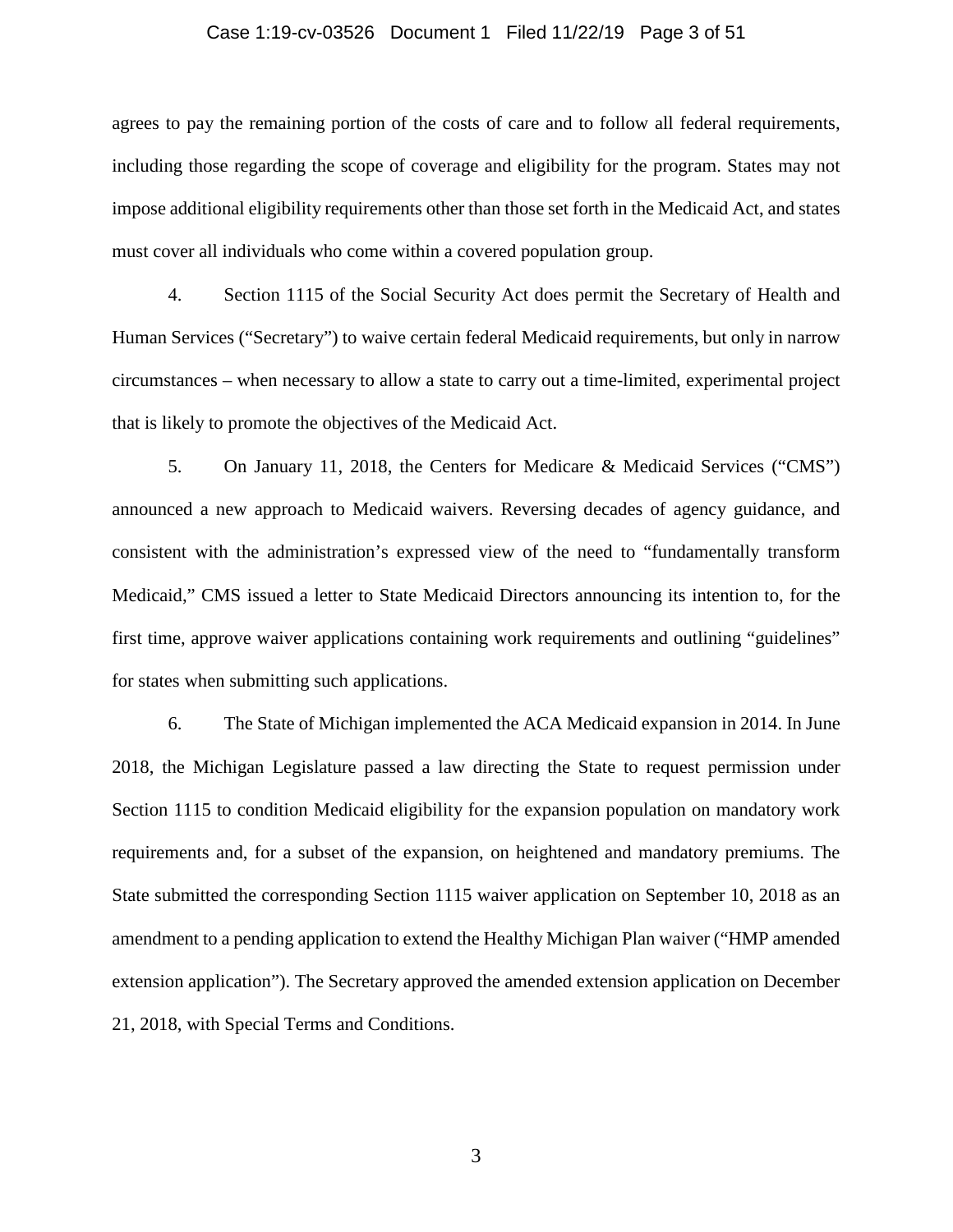# Case 1:19-cv-03526 Document 1 Filed 11/22/19 Page 4 of 51

7. On February 8, 2019, as required by the state law, Michigan Governor Gretchen Whitmer accepted the Special Terms and Conditions, noting that between 61,000 and 183,000 individuals will lose health coverage as a result of the work requirements.

8. Michigan will begin implementing the work requirements on January 1, 2020. The State will begin suspending the coverage of individuals who have not met the work requirements on May 1, 2020.

9. The Secretary's approval will harm Plaintiffs and other individuals throughout the State—teachers, social workers, students, and caregivers—who need a range of health services, including treatment for heart conditions, asthma, high blood pressure, sleep apnea, cancer, arthritis, migraines, and mental health services. Without access to Medicaid coverage, people across Michigan will be forced to forgo treatment for their conditions or will incur significant medical debt when their conditions become so severe that they have no choice but to seek treatment in acute care and emergency department settings.

10. The Secretary's issuance of the letter to State Medicaid Directors and approval of the HMP amended extension application are unauthorized attempts to re-write the Medicaid Act, and the use of the Social Security Act's waiver authority to "transform" Medicaid is an abuse of that authority. Defendants' approval thus violates both the Administrative Procedure Act and the Constitution and should be vacated.

#### **JURISDICTION AND VENUE**

11. This is a class action for declaratory and injunctive relief for violation of the Administrative Procedure Act, the Social Security Act, and the United States Constitution.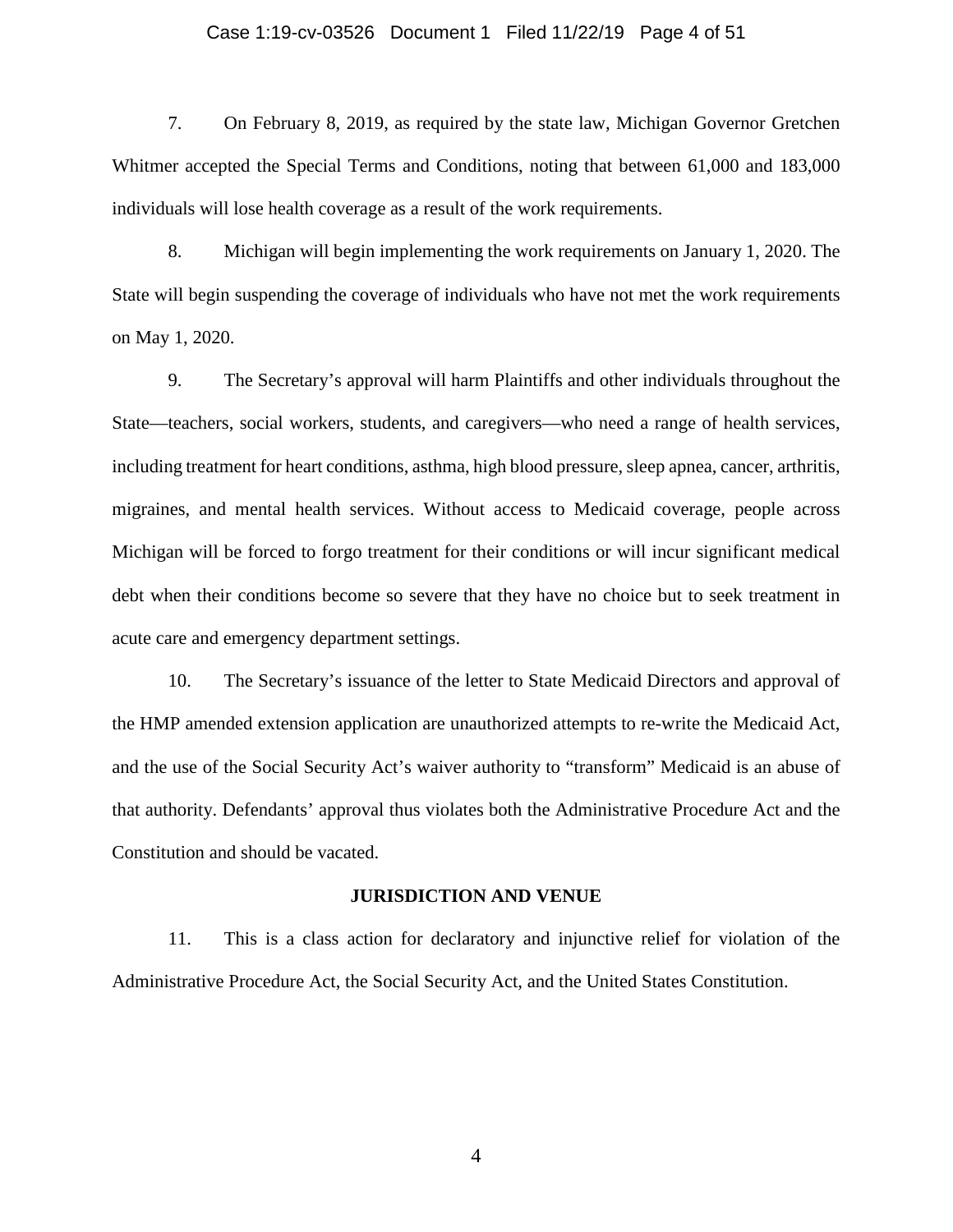# Case 1:19-cv-03526 Document 1 Filed 11/22/19 Page 5 of 51

12. The Court has jurisdiction over Plaintiffs' claims pursuant to 28 U.S.C. §§ 1331 and 1361 and 5 U.S.C. §§ 702 to 705. This action and the remedies it seeks are further authorized by 28 U.S.C. §§ 1651, 2201, and 2202, and Federal Rule of Civil Procedure 65.

13. Venue is proper under 28 U.S.C. § 1391(b)(2) and (e).

# **PARTIES**

14. Plaintiff Andrea Young is 54 years old and lives in Ann Arbor, Michigan. Ms. Young is enrolled in the Healthy Michigan Plan.

15. Plaintiff Maria Yakovchik is 53 years old and lives in Norway, Michigan. Ms. Yakovchik is enrolled in the Healthy Michigan Plan.

16. Plaintiff Jamie Arden is 42 years old and, until recently, lived in Flushing, Michigan. She is currently homeless. Ms. Arden is enrolled in the Healthy Michigan Plan.

17. Plaintiff Katina Petropoulos is 39 years old and lives with her aunt in Ann Arbor, Michigan. Ms. Petropoulos is enrolled in the Healthy Michigan Plan.

18. Defendant Alex M. Azar is Secretary of the United States Department of Health and Human Services ("HHS") and is sued in his official capacity. Defendant Azar has overall responsibility for implementation of the Medicaid program, including responsibility for federal review and approval of state requests for waivers pursuant to Section 1115.

19. Defendant Seema Verma is Administrator of the Centers for Medicare & Medicaid Services ("CMS") and is sued in her official capacity. Defendant Verma is responsible for implementing the Medicaid program as required by federal law, including as amended by the ACA. Defendant Verma approved the HMP amended extension application.

20. Defendant HHS is a federal agency with responsibility for overseeing implementation of provisions of the Social Security Act, of which the Medicaid Act is a part.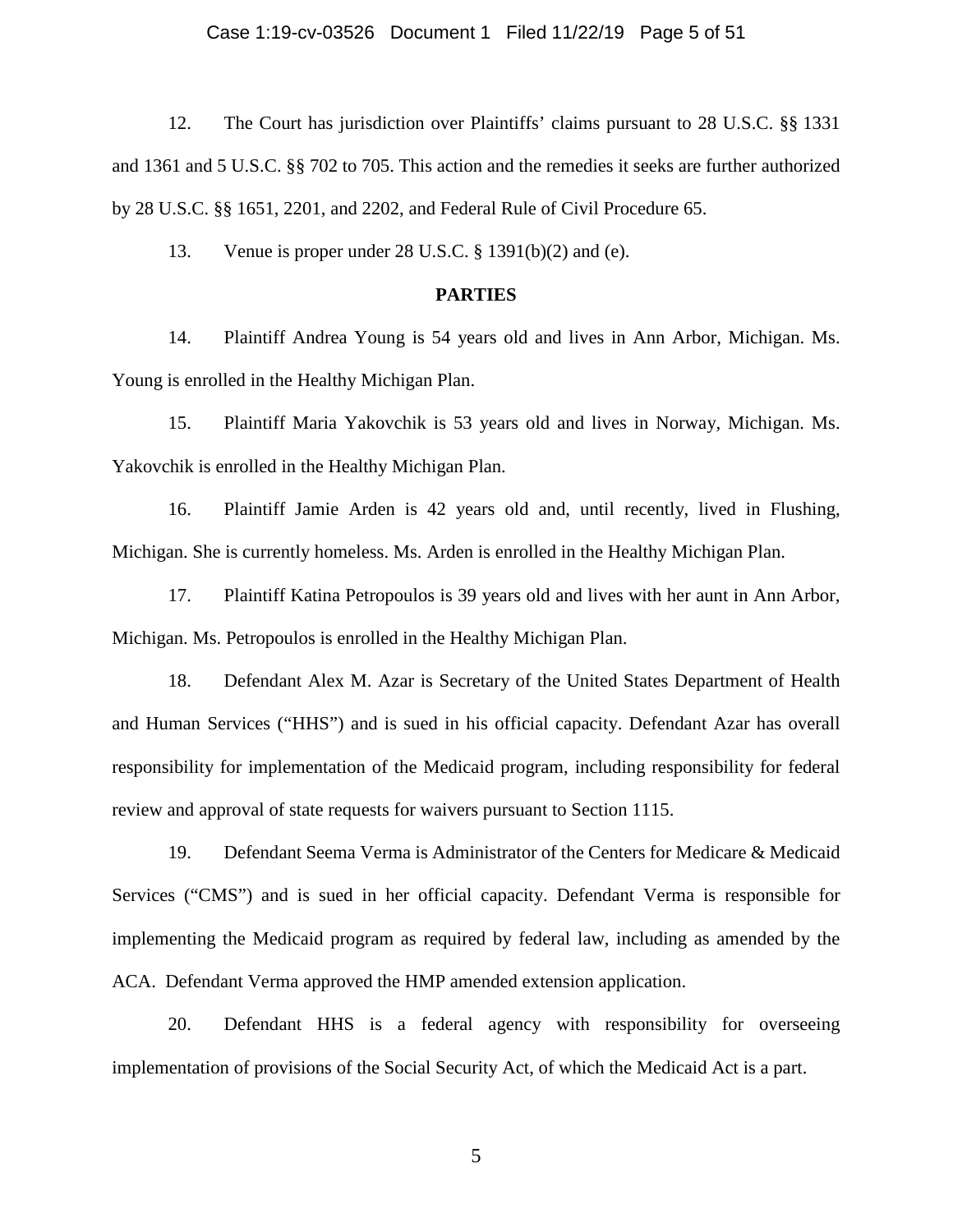# Case 1:19-cv-03526 Document 1 Filed 11/22/19 Page 6 of 51

21. Defendant CMS is the agency within HHS with primary responsibility for overseeing federal and state implementation of the Medicaid Act as required by federal law.

# **CLASS ACTION ALLEGATIONS**

22. Plaintiffs bring this suit individually and on behalf of a statewide class of persons similarly situated pursuant to Federal Rules of Civil Procedure 23(a) and (b)(2). The class consists of all residents of Michigan enrolled in the Healthy Michigan Plan on or after January 1, 2019.

- 23. The prerequisites of Federal Rule of Civil Procedure 23(a) are met in that:
	- a. The class is so numerous that joining all members is impracticable. According to the State's enrollment data, as of November 18, 2019, more than 656,000 individuals are enrolled in Healthy Michigan Plan waiver ("HMP waiver"). *See*  Michigan Dep't of Health & Human Servs., *Healthy Michigan Plan*, MICHIGAN.GOV, [https://www.michigan.gov/mdhhs/0,5885,7-339-71547\\_](https://www.michigan.gov/mdhhs/%E2%80%8C0,5885,7-339-71547_%E2%80%8C2943_%E2%80%8C66797---,00.html) [2943\\_66797---,00.html](https://www.michigan.gov/mdhhs/%E2%80%8C0,5885,7-339-71547_%E2%80%8C2943_%E2%80%8C66797---,00.html) (under heading "Healthy Michigan Plan Enrollment Statistics") (last visited Nov. 22, 2019). The State has projected that between 61,000 and 183,000 individuals will lose health coverage as a result of the work requirements contained in approved Section 1115 waiver project. *See* Ltr. from Gov. Gretchen Whitmer to Seema Verma, Adm'r, Ctrs. for Medicare & Medicaid Servs. (Feb. 8, 2019), [https://www.medicaid.gov/Medicaid-CHIP-](https://www.medicaid.gov/Medicaid-CHIP-Program-Information/By-Topics/%E2%80%8CWaivers/%E2%80%8C1115/%E2%80%8Cdownloads/mi/Healthy-Michigan/%E2%80%8Cmi-healthy-michigan-state-acceptance-ltr-20190608.pdf)[Program-Information/By-Topics/Waivers/1115/downloads/mi/Healthy-](https://www.medicaid.gov/Medicaid-CHIP-Program-Information/By-Topics/%E2%80%8CWaivers/%E2%80%8C1115/%E2%80%8Cdownloads/mi/Healthy-Michigan/%E2%80%8Cmi-healthy-michigan-state-acceptance-ltr-20190608.pdf)[Michigan/mi-healthy-michigan-state-acceptance-ltr-20190608.pdf](https://www.medicaid.gov/Medicaid-CHIP-Program-Information/By-Topics/%E2%80%8CWaivers/%E2%80%8C1115/%E2%80%8Cdownloads/mi/Healthy-Michigan/%E2%80%8Cmi-healthy-michigan-state-acceptance-ltr-20190608.pdf) (citing Manatt Health, *Potential Enrollment Impacts of Michigan's Medicaid Work Requirement* (Feb. 2019), [https://www.manatt.com/Insights/White-Papers/](https://www.manatt.com/Insights/White-Papers/%E2%80%8C2019%E2%80%8C/Potential-Enrollment-Impacts-of-Michigans-Medicaid) [2019/Potential-Enrollment-Impacts-of-Michigans-Medicaid\)](https://www.manatt.com/Insights/White-Papers/%E2%80%8C2019%E2%80%8C/Potential-Enrollment-Impacts-of-Michigans-Medicaid). The class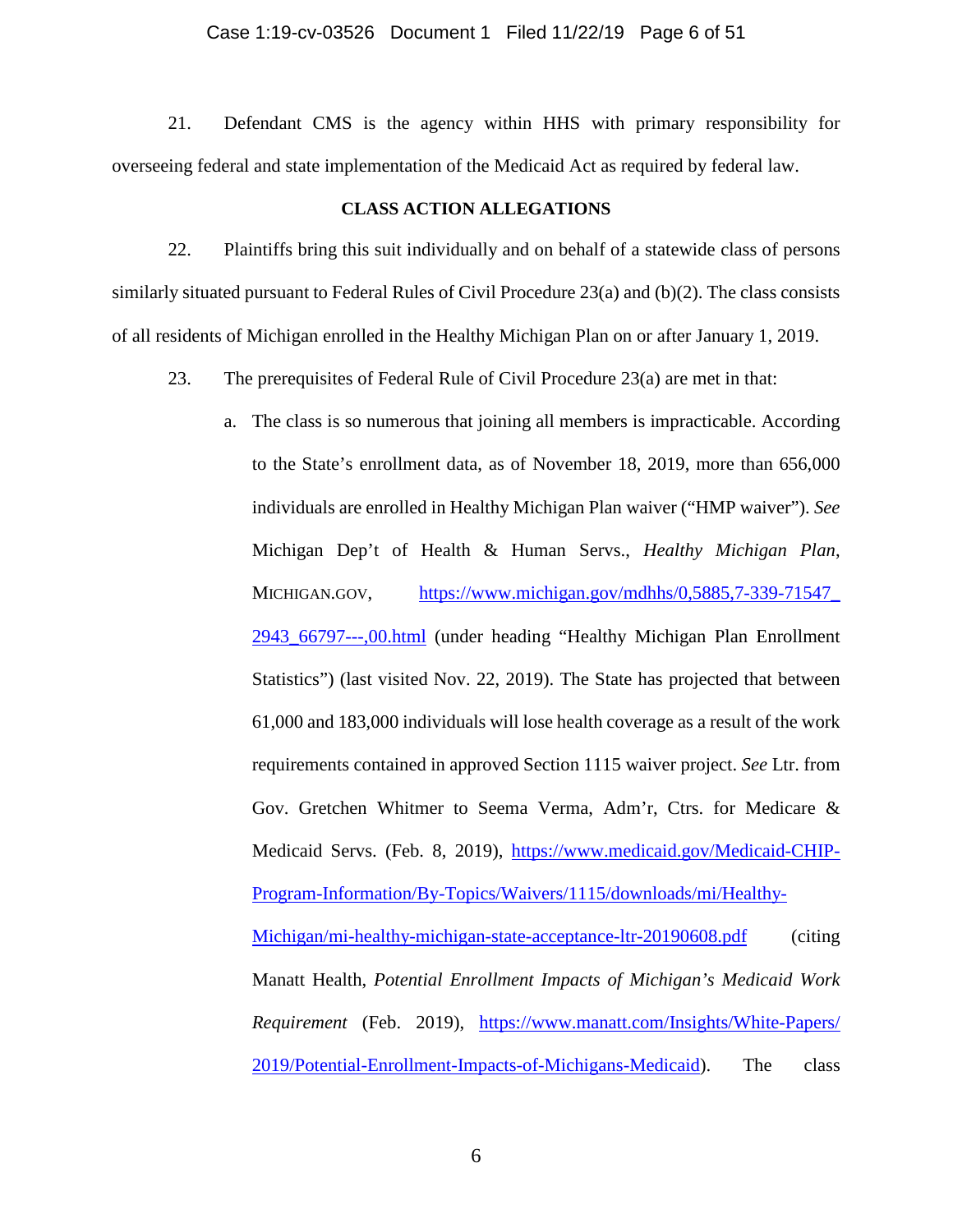members are geographically dispersed throughout the State, have limited financial resources, and are unlikely to institute individual actions;

- b. There are questions of fact and law, particularly as to the legality of the Defendants' policies and decisions with respect to issuance of the letter to State Medicaid Directors and approval of the HMP amended extension application, that are common to all members of the class;
- c. The claims of the named plaintiffs are typical of the claims of the class; and
- d. The named plaintiffs and their counsel will fairly and adequately protect the interests of the class. Each plaintiff is an adult resident of Michigan who is enrolled in the Healthy Michigan Plan and will be subject to the requirements of the HMP waiver.

24. The requirements of Federal Rule of Civil Procedure 23(b)(2) are met in that the Defendants have acted or refused to act on grounds that apply generally to the class, making final declaratory and injunctive relief appropriate with respect to the class as a whole.

# **STATUTORY AND REGULATORY BACKGROUND**

# **A. The Medicaid Program**

25. Title XIX of the Social Security Act establishes the cooperative federal-state medical assistance program known as Medicaid. *See* 42 U.S.C. §§ 1396 to 1396w-5. Medicaid's stated purpose is to enable each state, as far as practicable, "to furnish [ ] medical assistance" to individuals "whose income and resources are insufficient to meet the costs of necessary medical services" and to provide "rehabilitation and other services to help such families and individuals attain or retain capability for independence or self-care." *Id*. § 1396-1.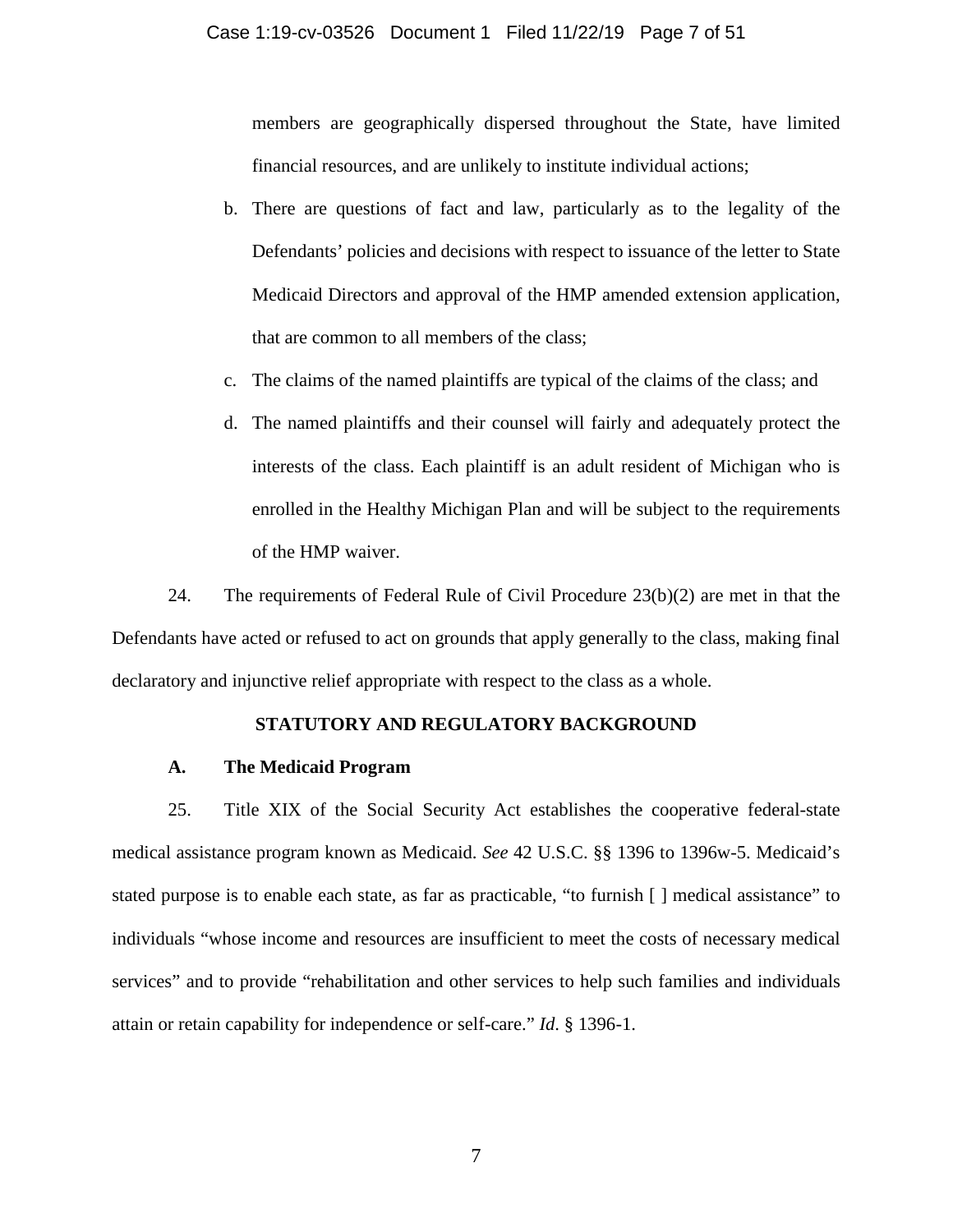# Case 1:19-cv-03526 Document 1 Filed 11/22/19 Page 8 of 51

26. The statute defines "medical assistance" to include a range of care and services that participating states must cover or are permitted to cover. *Id*. § 1396d(a).

27. Although states do not have to participate in Medicaid, all states do.

28. Each participating state must maintain a comprehensive state Medicaid plan for medical assistance that the Secretary has approved. *Id*. § 1396a.

29. The state Medicaid plan must describe the state's Medicaid program and affirm its commitment to comply with the requirements of the Medicaid Act and its associated regulations.

30. States and the federal government share responsibility for funding Medicaid. Section 1396b requires the Secretary to pay each participating state the federal share of "the total amount expended . . . as medical assistance under the State plan." *Id*. §§ 1396b(a)(1), 1396d(b). The federal reimbursement rate is based on the state's per capita income.

# **B. Medicaid Eligibility and Coverage Requirements**

31. Using household income and other specific criteria, the Medicaid Act sets forth who is eligible to receive Medicaid coverage. *Id*. §§ 1396a(a)(10)(A), (C). The Act identifies required coverage groups as well as options for extending Medicaid to additional groups. *Id*.

32. To be eligible for federal Medicaid funding, states must cover, and may not exclude from Medicaid, individuals who: (1) are part of a mandatory population group; (2) meet the minimum financial eligibility criteria applicable to that population group; (3) are residents of the state in which they apply; and (4) are U.S. citizens or certain qualified immigrants. *Id*. §§ 1396a(a)(10)(A), 1396a(b)(2), (3); 8 U.S.C. §§ 1611, 1641.

33. Before the Affordable Care Act, the mandatory Medicaid population groups included children; parents and other caretaker relatives; pregnant women; and the elderly, blind, and disabled. 42 U.S.C. § 1396a(a)(10)(A)(i).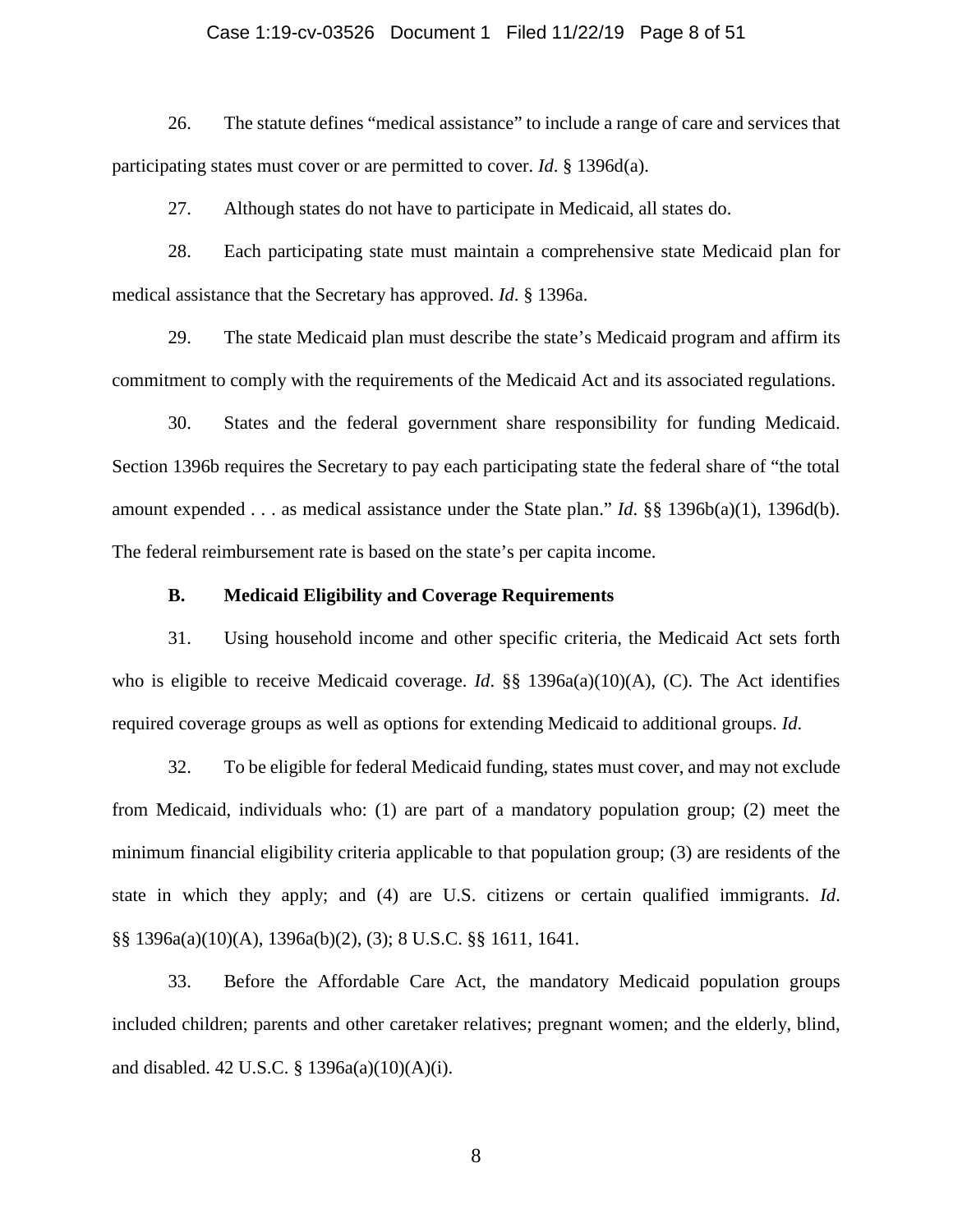# Case 1:19-cv-03526 Document 1 Filed 11/22/19 Page 9 of 51

34. In 2010, Congress passed, and the President signed, comprehensive health insurance reform legislation, the Patient Protection and Affordable Care Act. Pub. L. No. 111-148, 124 Stat. 119 (2010), *as amended by* the Health Care and Education Reconciliation Act of 2010, Pub. L. No. 111-152, 124 Stat. 1029. "The Act aims to increase the number of Americans covered by health insurance and decrease the cost of health care." *Nat'l Fed'n of Indep. Bus. v. Sebelius*, 567 U.S. 519, 538 (2012).

35. As part of the ACA, Congress amended the Medicaid Act to add a mandatory population group. Effective January 1, 2014, the Medicaid Act requires states to cover adults who are under age 65, are not eligible for Medicare, do not fall within another Medicaid eligibility category, and have household income below 133% of the FPL. 42 U.S.C. §§  $1396a(a)(10)(A)(i)(VIII)$ ,  $1396a(e)(14)$ . This group, often called the "expansion population," includes adults in a variety of family circumstances: parents living with children (whose incomes exceed the state-established limit for the mandatory parent/caretaker population group); parents of older children who have left the home; and adults without children.

36. States receive enhanced federal reimbursement for medical assistance provided to the Medicaid expansion population: 93% federal reimbursement in 2019, and 90% in 2020 and each year thereafter. *Id*. § 1396d(y).

37. In *National Federation of Independent Business v. Sebelius*, the U.S. Supreme Court held that HHS could not terminate all Medicaid funding to states if they fail to extend Medicaid coverage to the expansion population. 567 U.S. 519 (2012).

38. States that cover the expansion population submit state plan amendments electing to provide this coverage. To date, 34 states (including D.C.) have implemented the Medicaid expansion.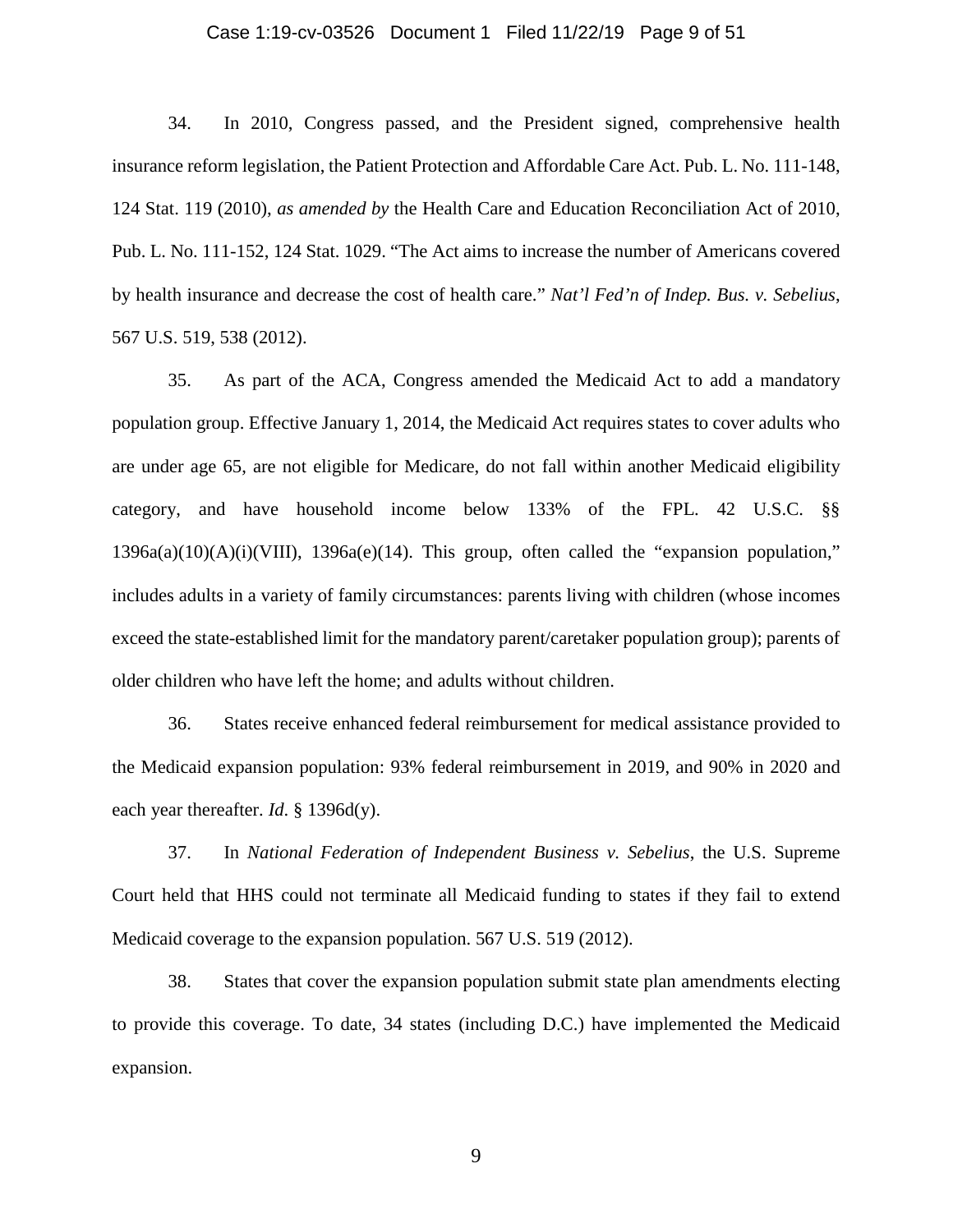# Case 1:19-cv-03526 Document 1 Filed 11/22/19 Page 10 of 51

39. Michigan has an approved state Medicaid plan that covers the expansion population. *See* State Plan Amendment MI-14-0170, [https://www.medicaid.gov/State-resource](https://www.medicaid.gov/State-resource-center/Medicaid-State-Plan-Amendments/Downloads/MI/MI-14-0170.pdf)[center/Medicaid-State-Plan-Amendments/Downloads/MI/MI-14-0170.pdf.](https://www.medicaid.gov/State-resource-center/Medicaid-State-Plan-Amendments/Downloads/MI/MI-14-0170.pdf)

40. Once a state elects to expand coverage to the expansion population, it becomes a mandatory coverage group.

41. As noted above, the Medicaid Act allows states to extend Medicaid eligibility to certain optional population groups, including children and pregnant women with incomes between 133% and 185% of FPL, *see* 42 U.S.C. § 1396a(a)(10)(A)(ii)(IX), limited-income aged, blind, and/or disabled individuals receiving home and community-based services, *id*. § 1396a(a)(10)(A)(ii)(VI), and "medically needy" individuals who would fall within a mandatory population but for excess income or resources. *Id.* § 1396a(a)(10)(C).

42. The Medicaid Act requires a participating state to cover *all* members of a covered population group. The state may not cover subsets of a population group described in the Medicaid Act. *See id.* § 1396a(a)(10)(B). This requirement applies to optional and mandatory population groups. *Id*.

43. States cannot impose additional eligibility requirements that are not explicitly allowed by the Medicaid Act. *See id.* § 1396a(a)(10)(A).

44. In addition to addressing *who* is eligible for medical assistance, the Medicaid Act delineates how states must make and implement eligibility determinations to ensure that all eligible people who apply are served and get coverage.

45. States must determine eligibility and provide medical assistance to all eligible individuals with "reasonable promptness." *Id.* § 1396a(a)(8); 42 C.F.R. § 435.912(c)(3) (requiring states to determine eligibility within 90 days for individuals who apply on the basis of disability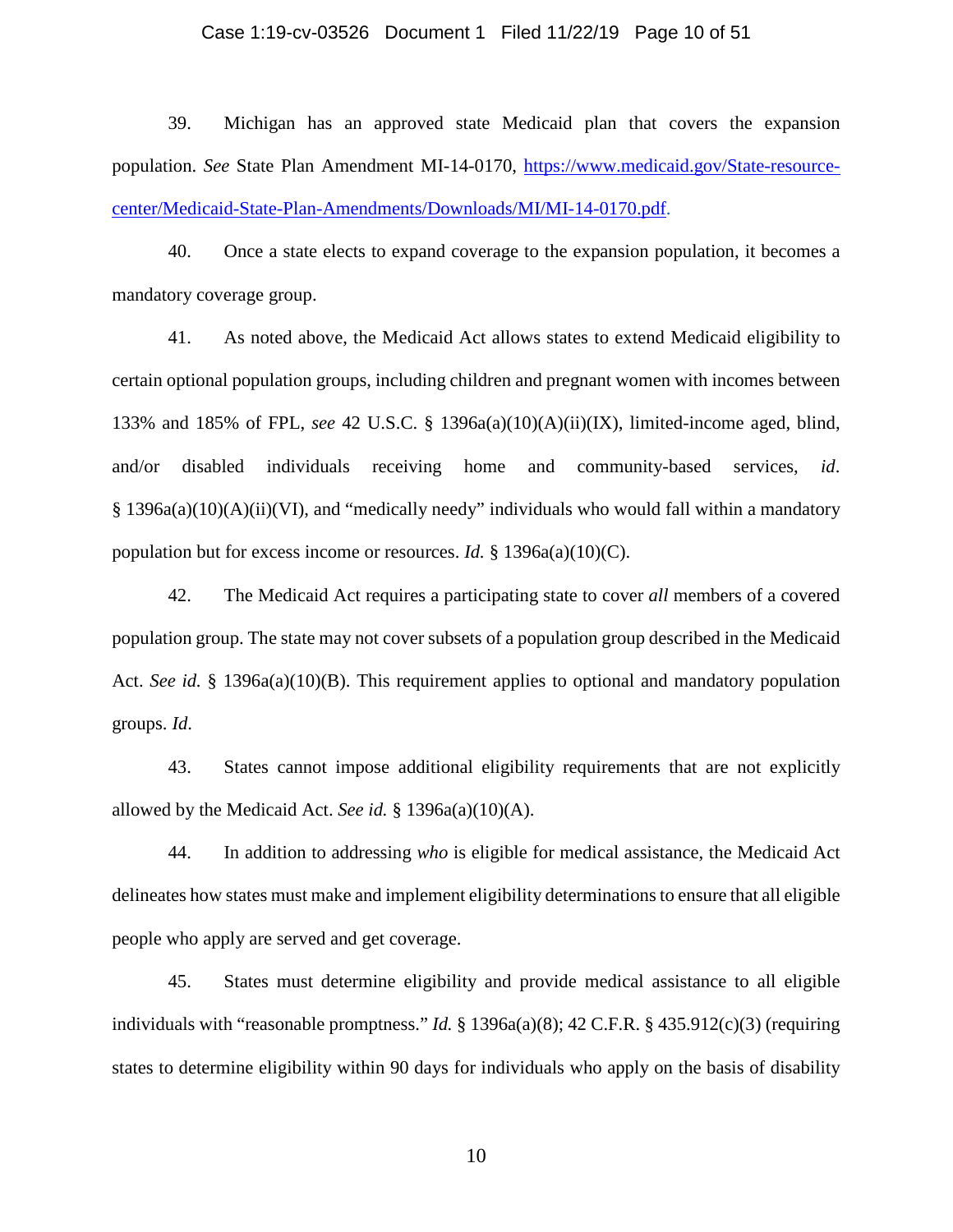# Case 1:19-cv-03526 Document 1 Filed 11/22/19 Page 11 of 51

and 45 days for all other individuals). An individual may apply for and enroll in Medicaid at any time. 42 U.S.C. § 1396a(a)(8); 42 C.F.R. § 435.906.

46. The Medicaid Act sets forth mandatory services that participating states must include in their Medicaid programs and optional services that states may include. 42 U.S.C. §§ 1396a(a)(10)(A), 1396d(a).

47. The Medicaid Act establishes the states' options for imposing premiums and cost sharing on enrollees. To ensure affordability, the Act permits states to impose premiums and cost sharing only in limited circumstances.

48. Congress amended the Medicaid Act in 1982 to remove the substantive premium and cost sharing provisions from 42 U.S.C. § 1396a, amend them, and place them in a new provision, Section 1396*o*. *See* Tax Equity and Fiscal Responsibility Act of 1982, Pub. L. No. 97- 248, 96 Stat. 324, 367.

49. As a result of that amendment, Section 1396a, which generally lists the requirements that a state plan must satisfy, provides that "enrollment fees, premiums, or similar charges, and deductions, cost sharing, or similar charges" may be imposed "only as provided in section 1396*o*." 42 U.S.C. § 1396a(a)(14).

50. With respect to premiums, Section 1396*o* of the Medicaid Act provides that "no enrollment fee, premium, or similar charge will be imposed under the plan (except for a premium imposed under subsection (c))." *Id*. § 1396*o*(a)(1). Subsection (c), in turn, authorizes limited premiums, but generally prohibits a state from imposing any premiums on individuals whose income falls below 150% of the federal poverty line. *Id*. § 1396*o*(c)(1).

51. Section 1396*o*-1, which Congress passed in 2006 to give states additional flexibility to impose premiums and cost sharing on enrollees, likewise prohibits a state from imposing any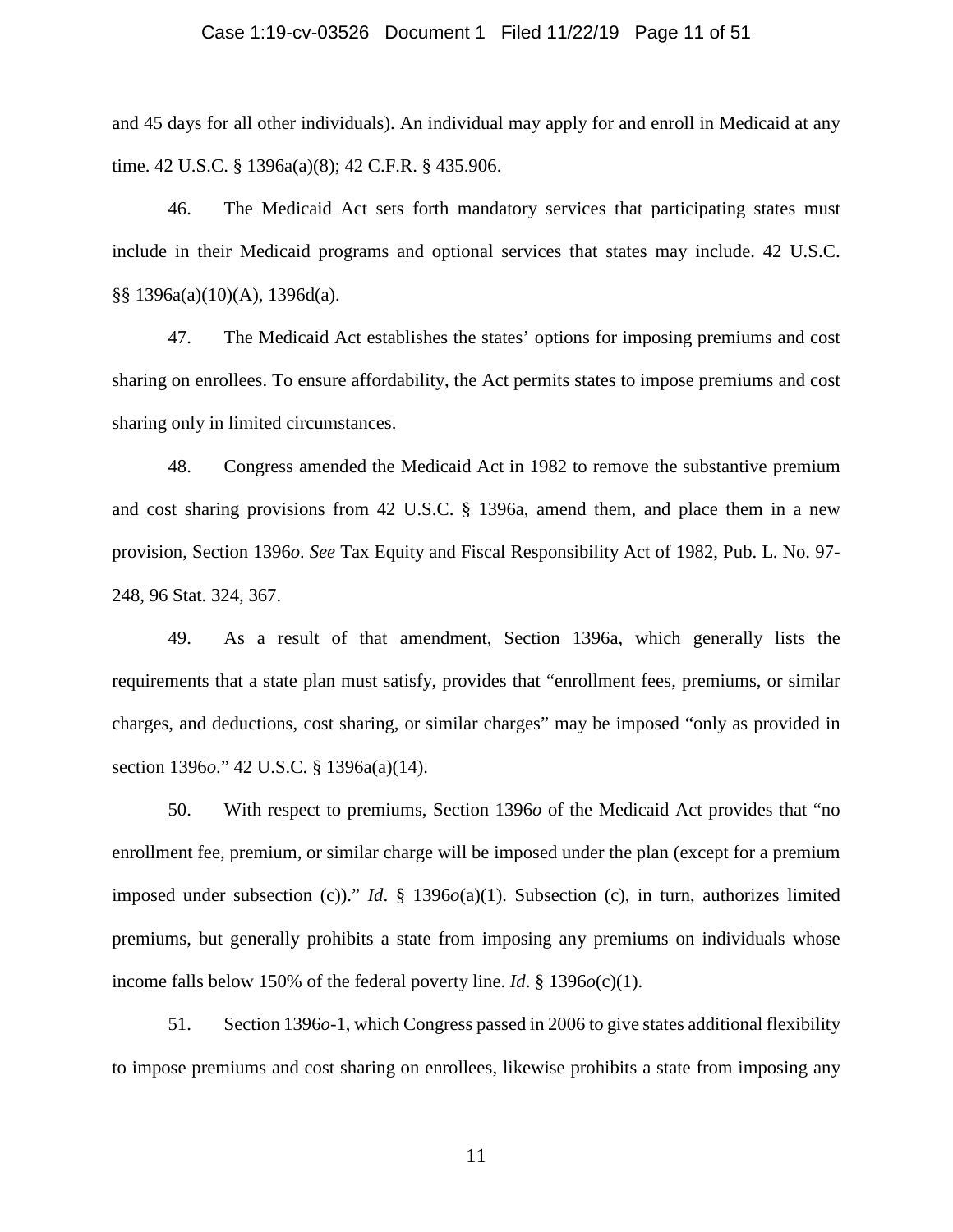# Case 1:19-cv-03526 Document 1 Filed 11/22/19 Page 12 of 51

premiums on individuals with household income below 150% of FPL. Deficit Reduction Act of 2005, Pub. L. No. 109-171, 120 Stat. 4, 82 (codified at 42 U.S.C. § 1396o-1(b)(1)(A)).

52. Nothing in Section 1396*o* or 1396*o*-1 gives the Secretary authority to waive these limits on premiums.

53. The Medicaid Act requires states to "provide such safeguards as may be necessary to assure that eligibility … and such care and services will be provided, in a manner consistent with simplicity of administration and the best interests of the recipients." 42 U.S.C. § 1396a(a)(19).

# **C. The Secretary's Section 1115 Waiver Authority**

54. Section 1115 of the Social Security Act, codified at 42 U.S.C. § 1315, grants the Secretary authority to waive a state's compliance with certain requirements of the Medicaid Act under certain conditions.

55. The Secretary may grant a Section 1115 Medicaid waiver only in the case of an "experimental, pilot, or demonstration project which . . . is likely to assist in promoting the objectives" of the Medicaid Act. *Id*. § 1315(a).

56. The Secretary may only waive requirements of Section 1396a of the Medicaid Act. *Id*. § 1315(a)(1).

57. The Secretary may not waive compliance with requirements that Congress has placed outside of Section 1396a.

58. The Secretary may grant a Section 1115 waiver "only to the extent and for the period necessary" to enable the state to carry out the experimental, pilot, or demonstration project. *Id*.

59. The costs of such a project, upon approval, are included as expenditures under the state Medicaid plan. *Id*. § 1315(a)(2).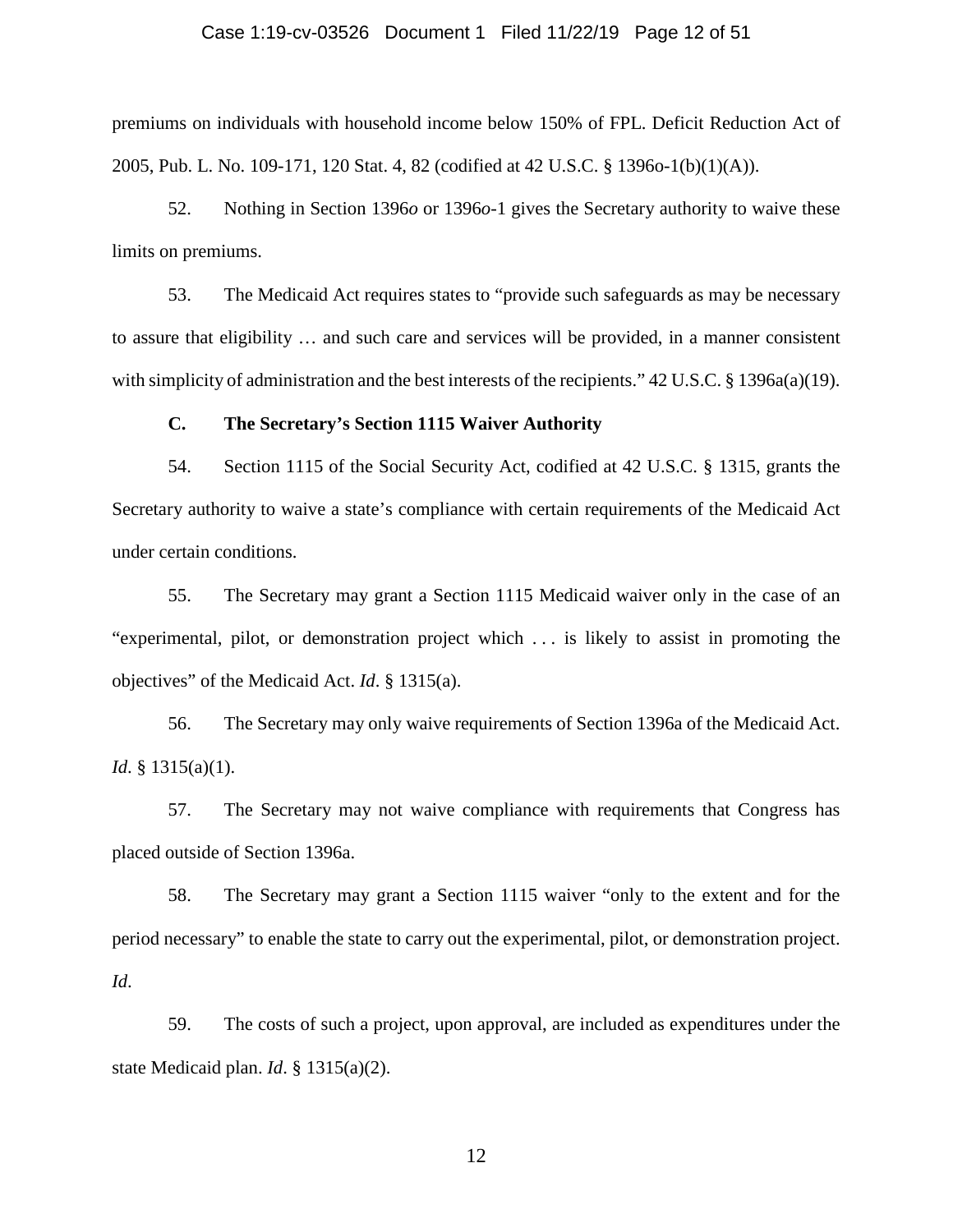#### Case 1:19-cv-03526 Document 1 Filed 11/22/19 Page 13 of 51

60. The Secretary must follow certain procedural requirements before approving a Section 1115 project. *Id*. § 1315(d); 42 C.F.R. §§ 431.400 to 431.416. In particular, after receiving a complete application from a state (following a state-level public comment period), the Secretary must provide a 30-day public notice and comment period. *See* 42 U.S.C. § 1315(d); 42 C.F.R. § 431.416.

61. The Secretary does not have the authority to waive compliance with the United States Constitution or other federal laws.

62. For example, the Fair Labor Standards Act ("FLSA") requires that all individuals, including individuals receiving public benefits, be compensated at least the minimum wage in exchange for hours worked. *See* 29 U.S.C. § 206(a)(1)(C); Dep't of Labor, *How Workplace Laws Apply to Welfare Recipients* at 2 (1997), [http://nclej.org/wp-content/uploads/2015/11/](http://nclej.org/wp-content/uploads/2015/11/%E2%80%8CLaborProtectionsAndWelfareReform.pdf) [LaborProtectionsAndWelfareReform.pdf.](http://nclej.org/wp-content/uploads/2015/11/%E2%80%8CLaborProtectionsAndWelfareReform.pdf) Notably, the Supplemental Nutrition Assistance Program ("SNAP") and Temporary Assistance for Needy Families ("TANF") statutes specifically refer to work requirements and describe how the benefits interact with the FLSA minimum wage protections. *See* 7 U.S.C. § 2029(a)(1) (SNAP); 42 U.S.C. § 607 (TANF). In contrast, there is no such reference or description in the Medicaid Act. And according to the Department of Labor, medical assistance, unlike SNAP and TANF cash benefits, may not be substituted for a wage. *See How Workplace Laws Apply to Welfare Recipients* at 4.

# **D. Medicaid in Michigan and the Healthy Michigan Plan**

63. Michigan, like all other states, has elected to participate in Medicaid. *See* Mich. Comp. Laws §§ 400.105-400.112k; Mich. Admin. Code § 400.3401-.3425, 400.7171-.7173. The Michigan Department of Health and Human Services ("DHHS") administers the program at the state level.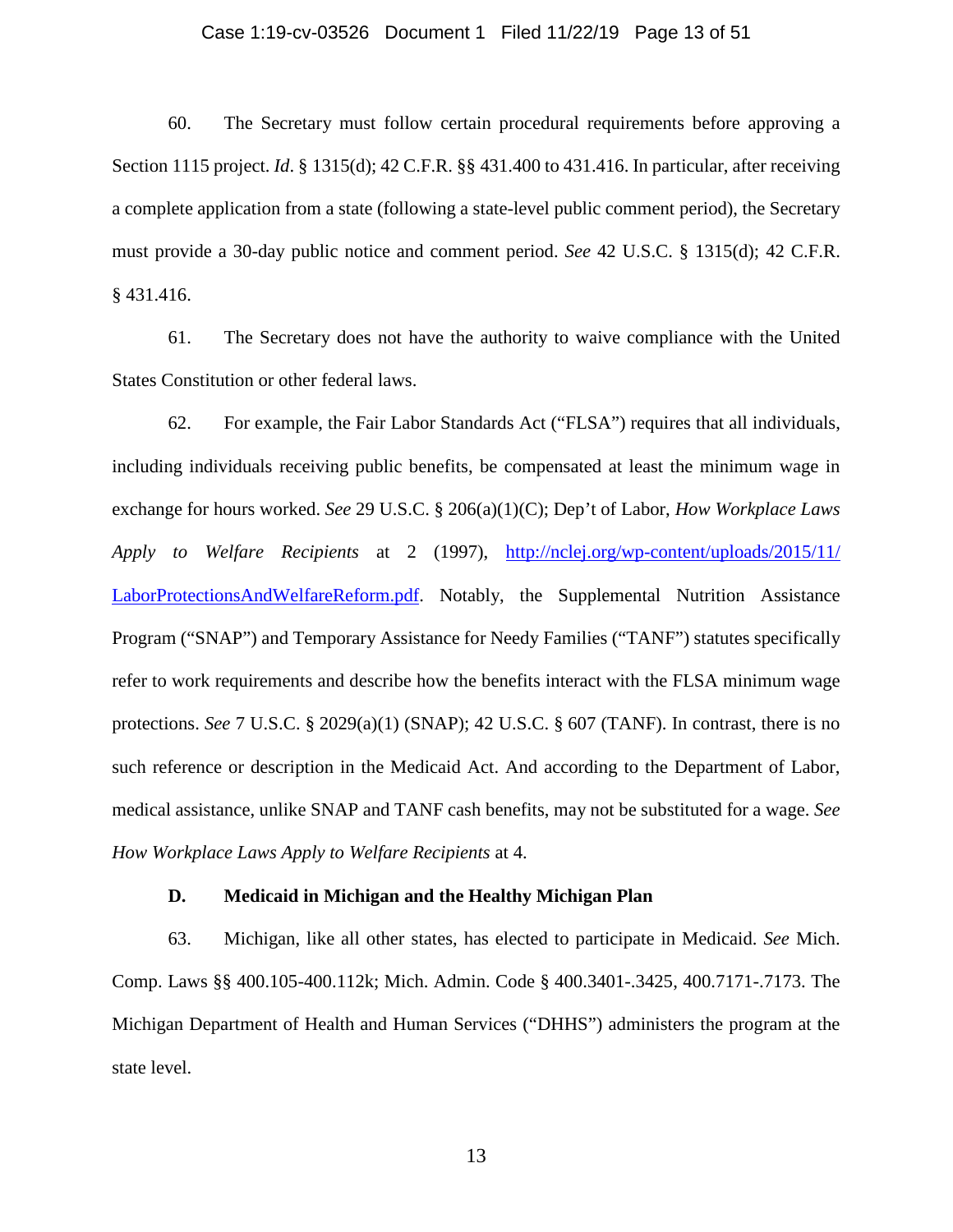#### Case 1:19-cv-03526 Document 1 Filed 11/22/19 Page 14 of 51

64. The federal government generally reimburses Michigan for approximately 64% of the cost of providing medical assistance through its Medicaid program. *See* 83 Fed. Reg. 61157- 60 (Nov. 28, 2018) (fiscal year 2020).

65. Before the Affordable Care Act, Michigan operated a project called the "Adult Benefits Waiver," which provided coverage to childless adults with incomes below 35% FPL who were not otherwise eligible for Medicaid.

66. In 2013, Michigan passed legislation to expand Medicaid coverage to the Medicaid expansion group. Mich. Pub. L. No. 107 § 106(c) (2013) (codified at Mich. Comp. Laws  $§$  400.106(c)).

67. Effective April 1, 2014, Michigan amended its state plan to cover the Medicaid expansion population. *See* State Plan Amendment MI-14-0170, [https://www.medicaid.gov/State](https://www.medicaid.gov/%E2%80%8CState-resource-center/%E2%80%8CMedicaid-State-Plan-Amendments/Downloads/MI/MI-14-0170.pdf)[resource-center/Medicaid-State-Plan-Amendments/Downloads/MI/MI-14-0170.pdf.](https://www.medicaid.gov/%E2%80%8CState-resource-center/%E2%80%8CMedicaid-State-Plan-Amendments/Downloads/MI/MI-14-0170.pdf)

68. Large numbers of individuals in the expansion population have used their Medicaid coverage, receiving critical care and treatment. Nearly half of individuals enrolled in the Medicaid expansion reported better physical health, and nearly 40% reported better mental and dental health since enrolling. *See* Renuka Tipirneni et al., *Changes in Health and Ability to Work Among Medicaid Expansion Enrollees: a Mixed Methods Study*, 34 J. Gen. Internal Med. 272 (Feb. 2019), [https://link.springer.com/article/10.1007/s11606-018-4736-8.](https://link.springer.com/article/10.1007/s11606-018-4736-8) Nearly one-third of individuals enrolled in the expansion discovered they had an undiagnosed chronic illness. *See* Ann-Marie Rosland, *Diagnosis and Care of Chronic Health Conditions Among Medicaid Expansion Enrollees: a Mixed-Methods Observational Study*, 34 J. Gen. Internal Med. 2549 (Nov. 2019), [https://link.springer.com/article/10.1007/s11606-019-05323-w.](https://link.springer.com/article/10.1007/s11606-019-05323-w)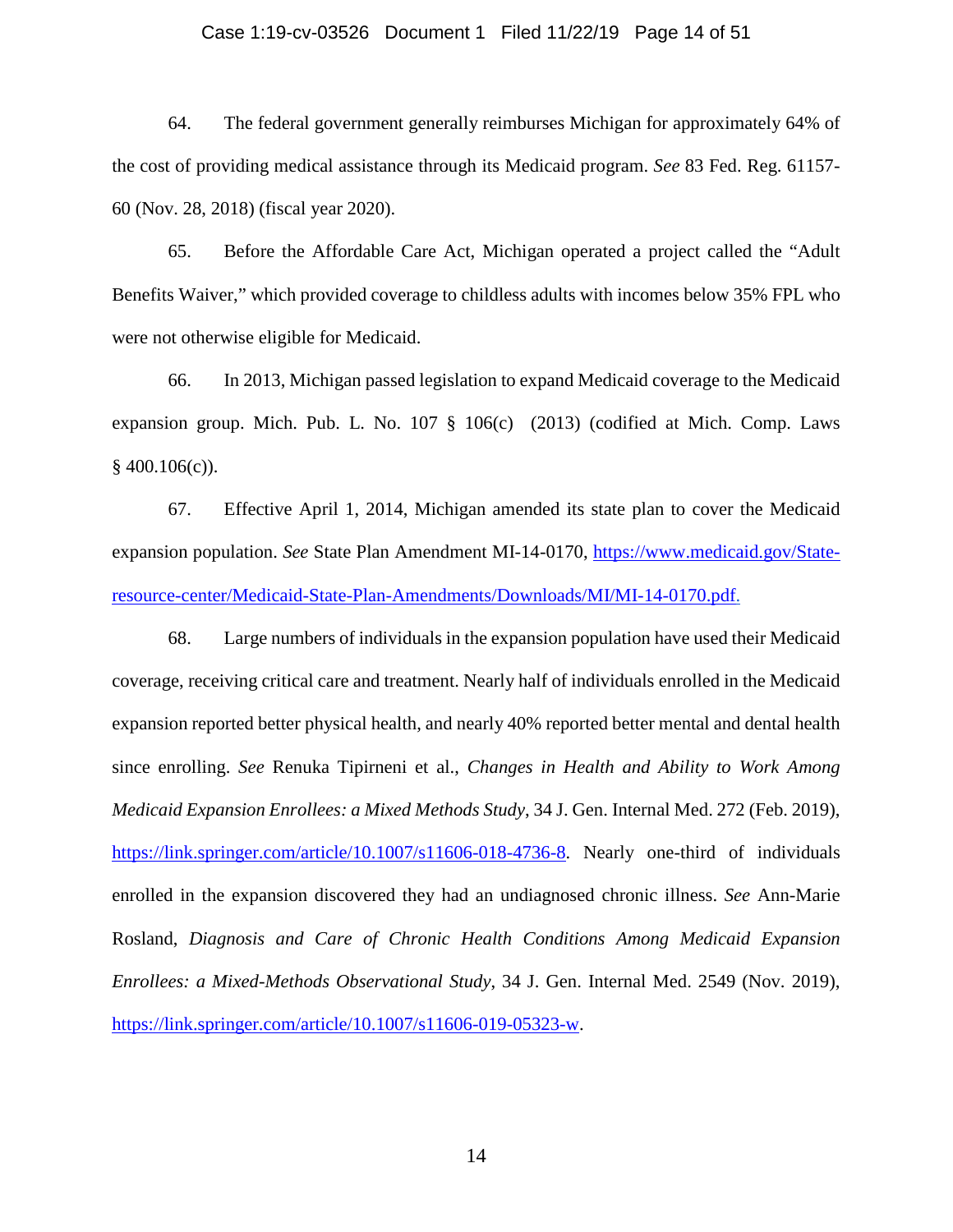#### Case 1:19-cv-03526 Document 1 Filed 11/22/19 Page 15 of 51

69. Michigan's Medicaid expansion has also had positive effects for individuals' financial well-being. One study found a 27% reduction in unpaid debt, a 52% reduction in medical bills sent to collections, and an 11% decrease in bankruptcies. *See* Sarah Miller et al., Nat'l Bureau of Econ. Research, *Working Paper 25053: The ACA Medicaid Expansion in Michigan and Financial Health*, 4 (2019), [https://www.nber.org/papers/w25053.pdf.](https://www.nber.org/papers/w25053.pdf)

70. The 2013 state law authorizing the Medicaid expansion also directed the State to request authority under Section 1115 to require the expansion population to pay premiums and copayments that could be reduced, but not eliminated, if individuals engaged in certain "healthy behaviors" identified by the State. Mich. Pub. L. No. 107 § 105d(1) (2013).

71. To implement that legislation, Michigan submitted an application to amend the existing Adults Benefits Waiver to include the entire Medicaid expansion population, to charge individuals copayments and premiums, and to rename the project the "Healthy Michigan Plan" or "HMP." State of Michigan, *Healthy Michigan Plan: A Waiver Amendment Request Submitted Under Authority of Section 1115 of the Social Security Act* (Nov. 8, 2013), [https://www.medicaid.gov/Medicaid-CHIP-Program-Information/By-Topics/Waivers/1115/](https://www.medicaid.gov/Medicaid-CHIP-Program-Information/By-Topics/Waivers/1115/%E2%80%8Cdownloads/mi/Healthy-Michigan/mi-healthy-michigan-waiver-amend-req-11082013.pdf) [downloads/mi/Healthy-Michigan/mi-healthy-michigan-waiver-amend-req-11082013.pdf](https://www.medicaid.gov/Medicaid-CHIP-Program-Information/By-Topics/Waivers/1115/%E2%80%8Cdownloads/mi/Healthy-Michigan/mi-healthy-michigan-waiver-amend-req-11082013.pdf)

72. The application was approved on December 30, 2013, effective through December 31, 2018. *See* Ltr. from Marilyn Tavenner, Ctrs. for Medicare & Medicaid Servs. to Stephen Fitton, Dir. Mich. Medical Servs. Admin (Dec. 30, 2013); CMS Special Terms and Conditions ("2013 STCs"), collectively available at [https://www.medicaid.gov/Medicaid-CHIP-Program-](https://www.medicaid.gov/Medicaid-CHIP-Program-Information/By-Topics/%E2%80%8C%E2%80%8CWaivers/%E2%80%8C1115/downloads/mi/Healthy-Michigan/mi-healthy-michigan-cms-amend-appvl-12302013.pdf)[Information/By-Topics/Waivers/1115/downloads/mi/Healthy-Michigan/mi-healthy-michigan](https://www.medicaid.gov/Medicaid-CHIP-Program-Information/By-Topics/%E2%80%8C%E2%80%8CWaivers/%E2%80%8C1115/downloads/mi/Healthy-Michigan/mi-healthy-michigan-cms-amend-appvl-12302013.pdf)[cms-amend-appvl-12302013.pdf.](https://www.medicaid.gov/Medicaid-CHIP-Program-Information/By-Topics/%E2%80%8C%E2%80%8CWaivers/%E2%80%8C1115/downloads/mi/Healthy-Michigan/mi-healthy-michigan-cms-amend-appvl-12302013.pdf)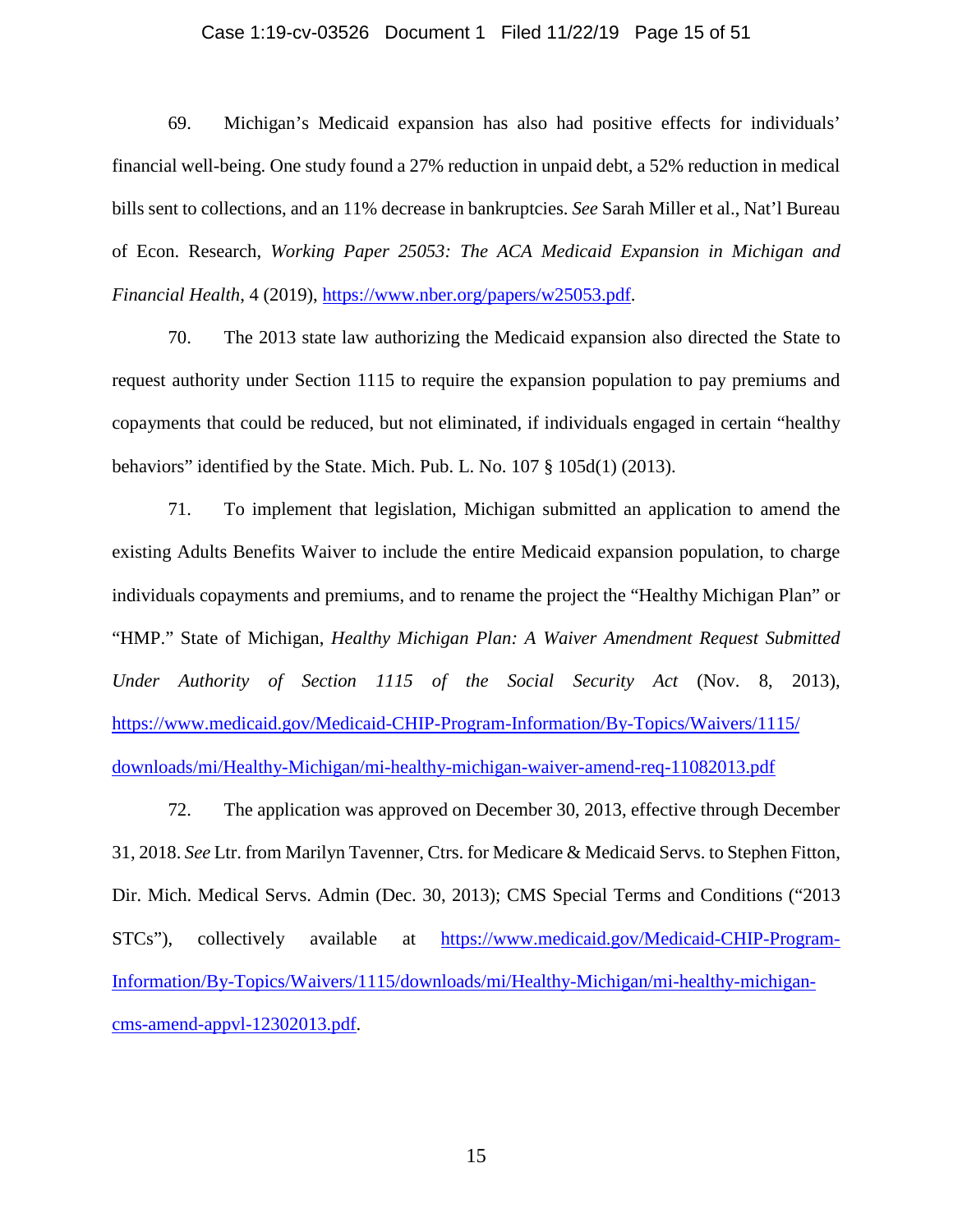# Case 1:19-cv-03526 Document 1 Filed 11/22/19 Page 16 of 51

73. The approval permitted Michigan to charge all HMP enrollees copayments, called "average copayment amounts." The average copayment amount is calculated by tracking the copayments an individual incurred during the prior six months of enrollment and calculating an average monthly amount. The Secretary directed that these average copayments be billed to the enrollee at the end of each quarter. *See* 2013 STCs ¶¶ 28, 29.

74. In addition to the average copayments, the Secretary permitted Michigan to charge enrollees with incomes between 100% and 133% FPL a monthly premium equal to two percent of the individual's annual income. *Id.* ¶ 28.

75. Enrollees pay both their average copayment amounts and monthly premiums into a "MI Health Account" account. *Id.* The copayments and premium amounts can be reduced by up to half if the individual completes a health risk assessment ("HRA") or other "healthy behavior" identified by the State, such as receiving a vaccine or completing a cancer screening. *Id*. ¶¶ 28, 32.

76. At the time, the Secretary specified that "[n]o individual may lose eligibility for Medicaid or be denied eligibility for Medicaid, be denied enrollment in a Healthy Michigan health plan, or be denied access to services for failure to pay premiums or copayment liabilities." *Id.*  $\P$  29(a).

# **E. Extension and Amendment of the Healthy Michigan Plan**

77. In December 2017, the State submitted an application to extend the HMP waiver, which was set to expire on December 31, 2018. *See* Mich. Dep't of Health & Human Servs., *Section 1115 Demonstration Extension Application, Healthy Michigan Plan* (Dec. 6, 2017), [https://www.medicaid.gov/Medicaid-CHIP-Program-Information/By-Topics/Waivers/1115/](https://www.medicaid.gov/%E2%80%8CMedicaid-CHIP-Program-Information/By-Topics/Waivers/%E2%80%8C1115/%E2%80%8Cdownloads/%E2%80%8Cmi/mi-healthy-michigan-pa2.pdf) [downloads/mi/mi-healthy-michigan-pa2.pdf](https://www.medicaid.gov/%E2%80%8CMedicaid-CHIP-Program-Information/By-Topics/Waivers/%E2%80%8C1115/%E2%80%8Cdownloads/%E2%80%8Cmi/mi-healthy-michigan-pa2.pdf) ("HMP Extension Application").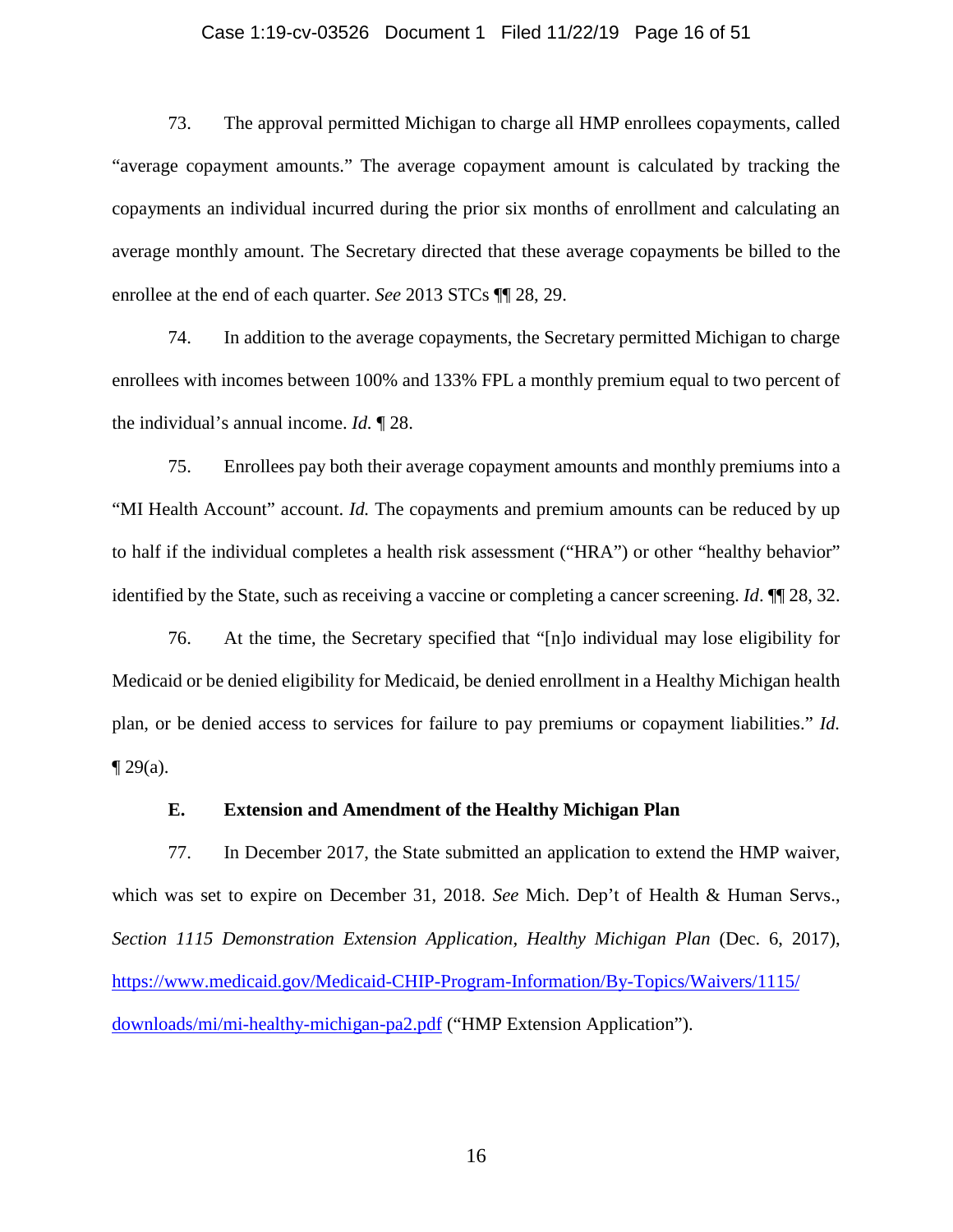#### Case 1:19-cv-03526 Document 1 Filed 11/22/19 Page 17 of 51

78. The HMP Extension Application did "not seek[] any additional program changes." *Id.* at 4.

79. In a cover letter attached to the HMP Extension Application, then Governor Rick Snyder noted that approximately 650,000 people had enrolled in the Medicaid expansion, and expansion coverage had reduced uncompensated care costs for hospitals by almost 50%, from \$7.21 million to \$3.77 million. *See* Letter from Governor Rick Snyder to Eric D. Hargan, Acting Secretary, U.S. Dep't of Health & Human Servs. (Dec. 6, 2017), [https://www.medicaid.gov/](https://www.medicaid.gov/%E2%80%8CMedicaid-CHIP-Program-Information/By-Topics/Waivers/1115/%E2%80%8Cdownloads/mi/mi-healthy-michigan-pa2.pdf) [Medicaid-CHIP-Program-Information/By-Topics/Waivers/1115/downloads/mi/mi-healthy](https://www.medicaid.gov/%E2%80%8CMedicaid-CHIP-Program-Information/By-Topics/Waivers/1115/%E2%80%8Cdownloads/mi/mi-healthy-michigan-pa2.pdf)[michigan-pa2.pdf.](https://www.medicaid.gov/%E2%80%8CMedicaid-CHIP-Program-Information/By-Topics/Waivers/1115/%E2%80%8Cdownloads/mi/mi-healthy-michigan-pa2.pdf)

80. In June 2018, the Michigan Legislature passed a law directing the State to seek an amendment to its Section 1115 project that would add work requirements for the Medicaid expansion population. That law also required the State to seek two additional eligibility requirements for enrollees with incomes above 100% FPL who had maintained coverage under the HMP for 48 cumulative months: (1) required healthy behaviors and (2) increased premiums. S.B. 897, 99th Leg. Reg. Sess. (Mich. 2018), [http://www.legislature.mi.gov/](http://www.legislature.mi.gov/%E2%80%8C(S(kesuvjxu51w1gk2d2aeswx5m))/%E2%80%8Cmileg.aspx?page=GetObject&objectname=2018-SB-0897) [\(S\(kesuvjxu51w1gk2d2aeswx5m\)\)/mileg.aspx?page=GetObject&objectname=2018-SB-0897.](http://www.legislature.mi.gov/%E2%80%8C(S(kesuvjxu51w1gk2d2aeswx5m))/%E2%80%8Cmileg.aspx?page=GetObject&objectname=2018-SB-0897)

81. Michigan submitted the amended HMP extension application on September 10, 2018. *See* Letter from Governor Rick Snyder to Alex Azar, Sec'y, Dep't of Health & Human Servs. (Sept. 10, 2018), [https://www.medicaid.gov/Medicaid-CHIP-Program-Information/By-](https://www.medicaid.gov/Medicaid-CHIP-Program-Information/By-Topics/Waivers%E2%80%8C/1115/downloads/mi/mi-healthy-michigan-pa3.pdf)[Topics/Waivers/1115/downloads/mi/mi-healthy-michigan-pa3.pdf](https://www.medicaid.gov/Medicaid-CHIP-Program-Information/By-Topics/Waivers%E2%80%8C/1115/downloads/mi/mi-healthy-michigan-pa3.pdf) ("HMP Amended Extension Application").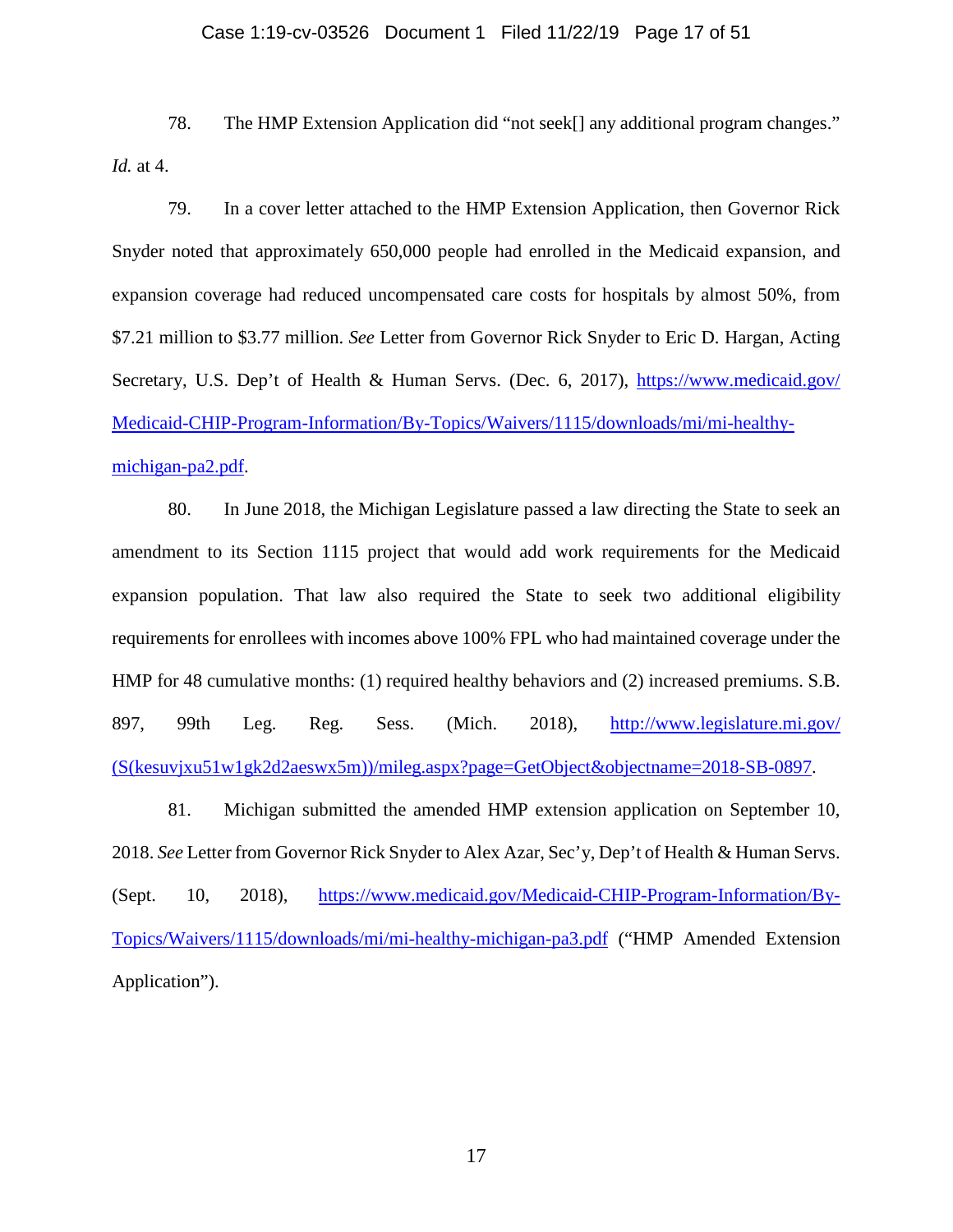# Case 1:19-cv-03526 Document 1 Filed 11/22/19 Page 18 of 51

82. Governor Snyder explained that the HMP Amended Extension Application "is designed to promote accountability, self-sufficiency, and independence from public assistance." *Id.* at 1.

83. The HMP Amended Extension Application further stated, "Michigan seeks to promote work and community engagement and provide incentives to beneficiaries to increase their sense of purpose, build a healthy lifestyle, and further the positive physical and mental health benefits associated with work. MDHHS workforce engagement requirements are designed to assist, encourage, and prepare an able-bodied adult for a life of self-sufficiency and independence from governmental interference." HMP Amended Extension Application at 5.

84. During the State comment period for the amended extension application, Michigan's application explained that "MDHHS expects the annual HMP enrollment to decrease but the total number of beneficiaries who will be impacted is unknown at this time." *See* Mich. Dep't of Health & Human Servs., *Section 1115 Demonstration Extension Application - Healthy Michigan Plan, Amended: July 9, 2018*, at 14 attached as Exhibit A.

85. In its HMP Amended Extension Application, the State estimated that approximately 400,000 of the 655,000 enrollees would be subject to the new eligibility conditions but did not estimate the number of individuals who might lose coverage as a result of the proposed amendments. HMP Amended Extension Application at 16.

86. The federal public comment period on the HMP Amended Extension Application ran from September 26, 2018 through October 26, 2018. *See* Medicaid.gov, Healthy Michigan Amendment Request, [https://public.medicaid.gov/connect.ti/public.comments/view](https://public.medicaid.gov/%E2%80%8Cconnect.ti/public.comments/%E2%80%8Cview%E2%80%8CQuestionnaire?%E2%80%8C%E2%80%8Cqid=%E2%80%8C18987%E2%80%8C87) [Questionnaire?qid=1898787](https://public.medicaid.gov/%E2%80%8Cconnect.ti/public.comments/%E2%80%8Cview%E2%80%8CQuestionnaire?%E2%80%8C%E2%80%8Cqid=%E2%80%8C18987%E2%80%8C87) (last visited Nov. 22, 2019).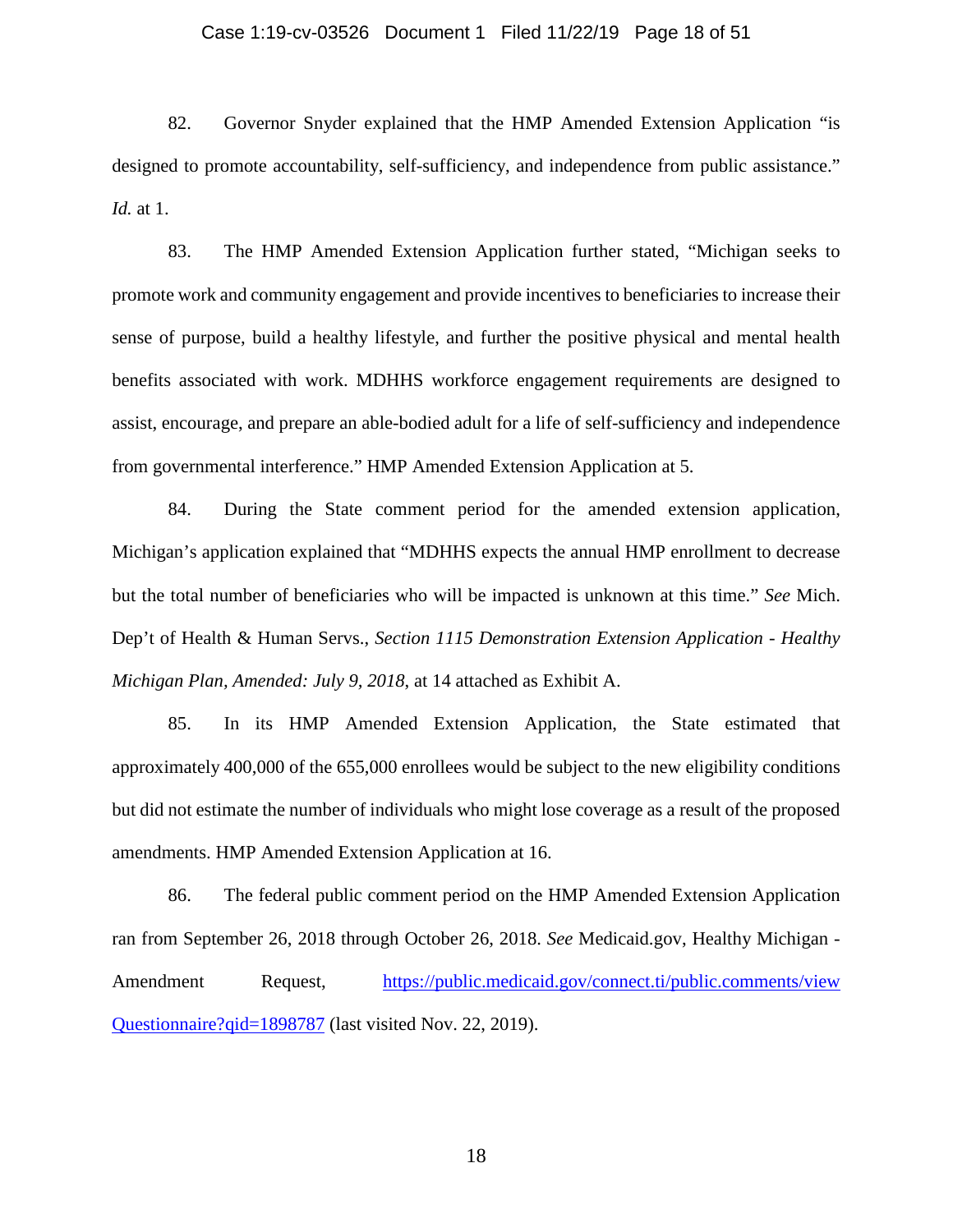# Case 1:19-cv-03526 Document 1 Filed 11/22/19 Page 19 of 51

87. On December 21, 2018, the Secretary approved the HMP Amended Extension Application, effective January 1, 2019 through December 31, 2023. *See* Ltr. from Seema Verma, Admr., Ctrs for Medicare & Medicaid Servs., to Kathy Stiffler, Acting Dir., Mich. Dep't of Health & Human Servs. (Dec. 21, 2018) ("HMP Approval Letter"); CMS, HMP Waiver List ("Waiver List"); CMS, HMP Special Terms and Conditions ("2018 STCs"), collectively available at [https://www.medicaid.gov/Medicaid-CHIP-Program-Information/By-Topics/Waivers/](https://www.medicaid.gov/%E2%80%8CMedicaid-CHIP-Program-Information/By-Topics/%E2%80%8CWaivers/%E2%80%8C1115/downloads/mi/mi-healthy-michigan-ca.pdf)

[1115/downloads/mi/mi-healthy-michigan-ca.pdf.](https://www.medicaid.gov/%E2%80%8CMedicaid-CHIP-Program-Information/By-Topics/%E2%80%8CWaivers/%E2%80%8C1115/downloads/mi/mi-healthy-michigan-ca.pdf)

88. In the cover letter of the approval, Defendant Verma stated that CMS is dedicated to reforms that "improve health and help lift individuals out of poverty." Letter from Seema Verma, Adm'r., Ctrs. for Medicare & Medicaid Servs., to Governor Rick Snyder (Dec. 21, 2018) [https://www.medicaid.gov/Medicaid-CHIP-Program-Information/By-Topics/Waivers/](https://www.medicaid.gov/Medicaid-CHIP-Program-Information/By-Topics/%E2%80%8CWaivers/%E2%80%8C%E2%80%8C1115/downloads/mi/mi-healthy-michigan-ca.pdf)

[1115/downloads/mi/mi-healthy-michigan-ca.pdf.](https://www.medicaid.gov/Medicaid-CHIP-Program-Information/By-Topics/%E2%80%8CWaivers/%E2%80%8C%E2%80%8C1115/downloads/mi/mi-healthy-michigan-ca.pdf)

89. The approval letter described the project as having two objectives: to "promote[] beneficiary health and financial independence" and to "furnish medical assistance in a manner that improves the sustainability of the safety net." HMP Approval Letter at 5, 8; *see also id*. at 3 (listing the factors examined in considering the project).

90. The Secretary did not provide an estimate of how many people would lose Medicaid with the HMP Amended Extension Application in place, stating that "[i]t is not possible to predict the percentage of this group of beneficiaries who will not comply with the demonstration amendments affecting eligibility." HMP Approval Letter at 13.

91. The Secretary's approval extended the average copayment amounts and premium components, *see* ¶¶ 73-74, *supra*., that were set to expire on December 31, 2018. *See* 2018 STCs ¶¶ 22-24; ¶ 22(c) (now referring to premiums as "monthly contributions").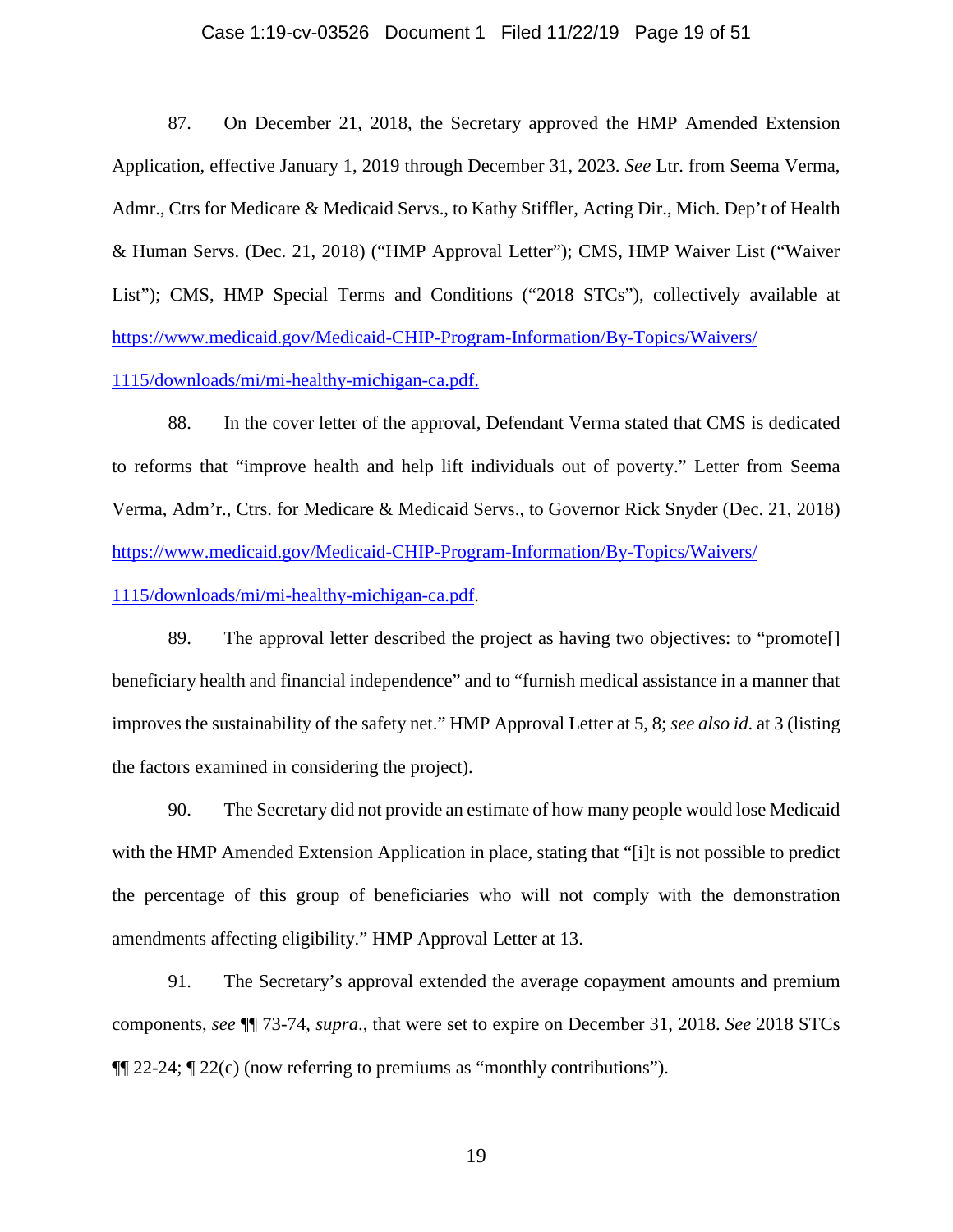# Case 1:19-cv-03526 Document 1 Filed 11/22/19 Page 20 of 51

92. As in the original waiver, individuals subject to the average copayments and individuals subjected to the premiums may not lose eligibility or be denied services for failure to pay. *Id.* ¶ 22(d). The Secretary granted Michigan authority to attempt to collect unpaid premiums. *Id.* ¶ 26.

93. The HMP Amended Extension Approval added three new conditions on coverage: Work and Community Engagement Requirements

94. Under the Secretary's approval, HMP enrollees aged 19 to 62 must engage in specified work or work-related activities for 80 hours per month. 2018 STCs  $\P$  [28, 30.

95. The work requirements do not apply to pregnant women, medically frail individuals, or individuals with a disability or other condition that prevents them from working, as verified by a licensed medical professional. *Id.* ¶ 29.

96. In addition, enrollees who meet certain other criteria are exempt from the requirements, such as being a full-time student, serving as the primary caregiver for a child under age six, caring for an individual with a disability, having been incarcerated within the last six months, or current receipt of unemployment benefits. *Id*. Individuals who comply with or are exempt from SNAP or TANF work requirements are deemed compliant with or exempt from the work requirements. *Id.*

97. Enrollees who are not exempt must report their work activities monthly. *Id*. ¶ 31.

98. Enrollees who do not report the required hours for three months in a 12-month period will lose coverage at the end of the fourth month, unless during the fourth month, the individual completes 80 hours of qualifying activities or demonstrates that they qualify for a good cause or other exemption. *Id.* ¶ 32. There is one good cause exemption: individuals who are unable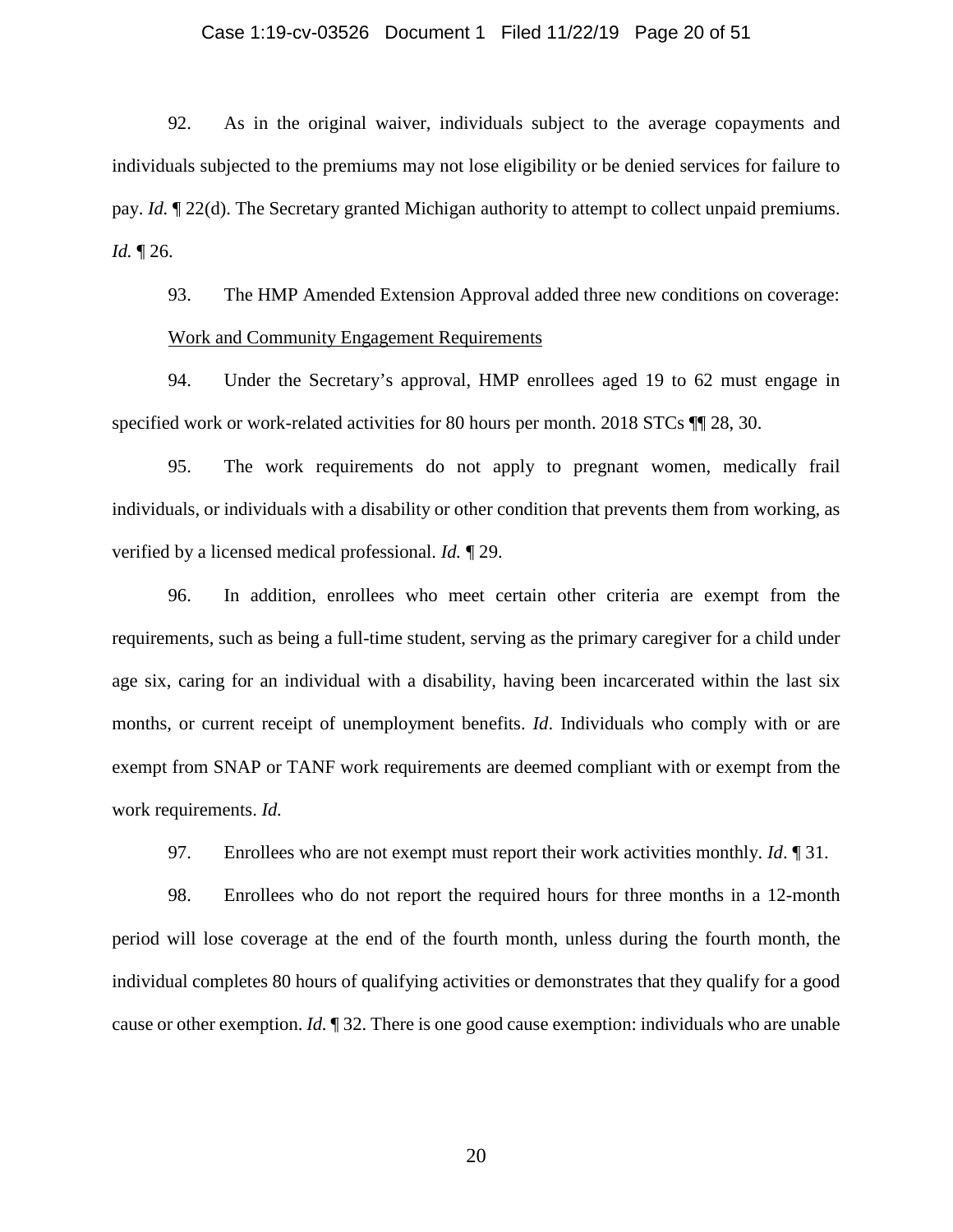# Case 1:19-cv-03526 Document 1 Filed 11/22/19 Page 21 of 51

to meet the requirement for reasons related to their own or an immediate family member's disability or serious illness. *Id.* ¶ 32(c).

99. An individual who is dis-enrolled at the end of the fourth month is not permitted to re-enroll for one month. Thereafter, an individual can re-enroll by completing 80 hours of qualifying activities in one month. *Id*.

100. In approving the work requirements, the Secretary stated that the project will help the Secretary "evaluate whether the community engagement requirement helps adults in HMP transition from Medicaid to financial independence, thus reducing dependency on public assistance" and that the work requirements are "intended to encourage beneficiaries to attain greater levels of financial independence." HMP Approval Letter at 7.

101. The Secretary did not estimate the coverage loss that would result from the work requirements.

102. The Secretary approved the project without an evaluation design for the experiment in place. On information and belief, that is still missing.

103. Michigan will begin implementing the work requirements on January 1, 2020. HMP Approval Letter at 4; 2018 STCs ¶ 28; *see also* Healthy Michigan Plan, Changes Coming in January 2020, <https://www.michigan.gov/healthymiplan/0,5668,7-326-90904---,00.html> (last visited Nov. 22, 2019).

104. The State has projected that between 61,000 and 183,000 individuals will lose health coverage as a result of the work requirements. *See* Ltr. from Gov. Gretchen Whitmer to Seema Verma, Adm'r, Ctrs. for Medicare & Medicaid Servs. (Feb. 8, 2019), [https://www.medicaid.gov/Medicaid-CHIP-Program-Information/By-Topics/Waivers/1115/](https://www.medicaid.gov/Medicaid-CHIP-Program-Information/By-Topics/%E2%80%8CWaivers/%E2%80%8C1115/%E2%80%8Cdownloads/mi/Healthy-Michigan/mi-healthy-michigan-state-acceptance-ltr-20190608.pdf) [downloads/mi/Healthy-Michigan/mi-healthy-michigan-state-acceptance-ltr-20190608.pdf](https://www.medicaid.gov/Medicaid-CHIP-Program-Information/By-Topics/%E2%80%8CWaivers/%E2%80%8C1115/%E2%80%8Cdownloads/mi/Healthy-Michigan/mi-healthy-michigan-state-acceptance-ltr-20190608.pdf) (citing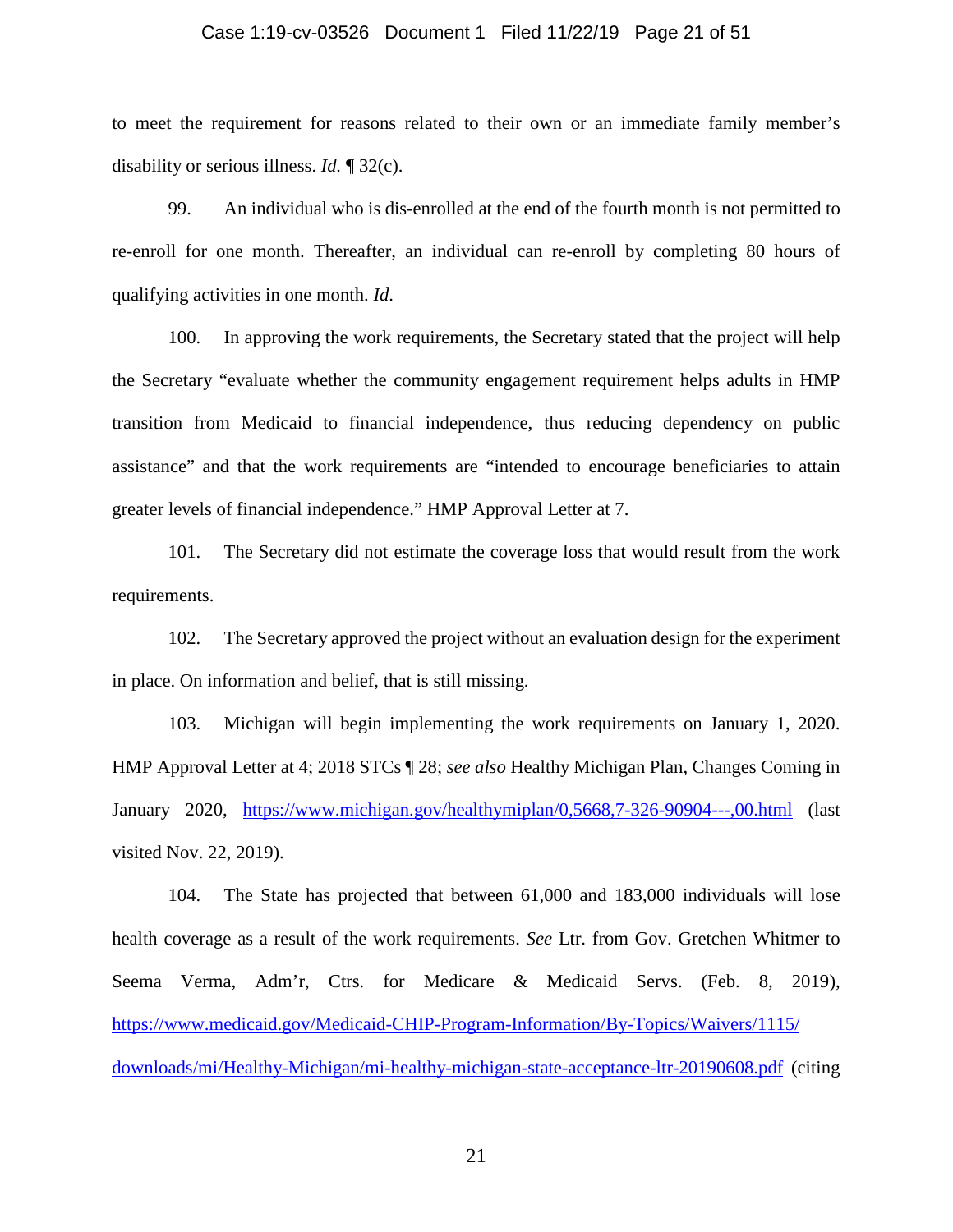Manatt Health, *Potential Enrollment Impacts of Michigan's Medicaid Work Requirement* (Feb. 2019), [https://www.manatt.com/Insights/White-Papers/2019/Potential-Enrollment-Impacts-of-](https://www.manatt.com/Insights/White-Papers/2019/Potential-Enrollment-Impacts-of-Michigans-Medicaid)[Michigans-Medicaid\)](https://www.manatt.com/Insights/White-Papers/2019/Potential-Enrollment-Impacts-of-Michigans-Medicaid).

#### Heightened Premiums and Penalties for Failure to Pay

105. HMP enrollees with 48 or more months of cumulative enrollment in HMP and incomes above 100% FPL are not subject to the average copayments. Instead, the Secretary has approved the State to charge these individuals premiums of up to five percent of their income. 2018 STCs ¶ 23(a).

106. Individuals who do not pay the five percent premium will be terminated from coverage 60 days after the "invoice date of the missed premium." *Id*.

107. Individuals who are disenrolled for failure to pay premiums may not re-enroll until they pay the missed premiums or demonstrate they are exempt from premiums or eligible under another Medicaid eligibility category not subject to the premium requirements. *Id*.

108. Certain individuals are exempt from the premium requirements: pregnant women, individuals who are medically frail, children under 21 years of age, individuals enrolled in a Flintspecific Section 1115 project, and American Indian/Alaskan Natives. *Id.* ¶ 25.

109. The Secretary described the purpose of the premiums and associated consequences for inability to pay as "prepar[ing] beneficiaries to participate in the commercial market." HMP Approval Letter at 7.

110. The HMP Approval Letter cited an "interim" report that assessed a similar Section 1115 premium project that has been in place in Indiana since January 1, 2008. HMP Approval Letter at 6, 17 notes 4 and 11. That interim report found the premiums and associated consequences for failure to pay reduced enrollment in Medicaid in Indiana. *See, e.g.*, Lewin Group, *Indiana HIP*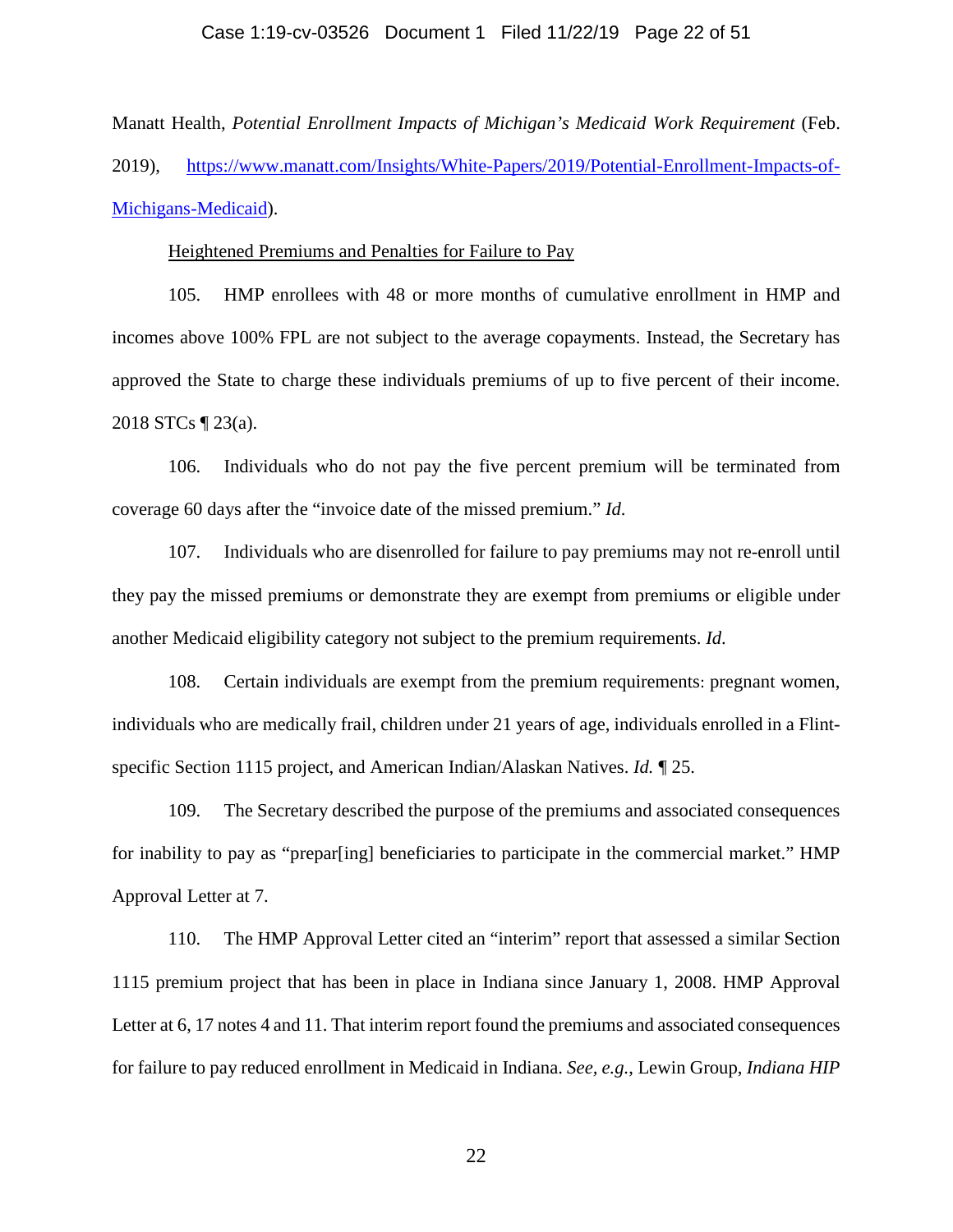# Case 1:19-cv-03526 Document 1 Filed 11/22/19 Page 23 of 51

*2.0: POWER Account Contribution Assessment*, ii, 8-12 (2017), [https://www.medicaid.gov/](https://www.medicaid.gov/%E2%80%8CMedicaid-CHIP-Program-Information/By-Topics/Waivers/%E2%80%8C1115/%E2%80%8Cdownloads/%E2%80%8Cin/Healthy-Indiana-Plan-2/in-healthy-indiana-plan-support-20-POWER-acct-cont-assesmnt-03312017.pdf) [Medicaid-CHIP-Program-Information/By-Topics/Waivers/1115/downloads/in/Healthy-Indiana-](https://www.medicaid.gov/%E2%80%8CMedicaid-CHIP-Program-Information/By-Topics/Waivers/%E2%80%8C1115/%E2%80%8Cdownloads/%E2%80%8Cin/Healthy-Indiana-Plan-2/in-healthy-indiana-plan-support-20-POWER-acct-cont-assesmnt-03312017.pdf)[Plan-2/in-healthy-indiana-plan-support-20-POWER-acct-cont-assesmnt-03312017.pdf.](https://www.medicaid.gov/%E2%80%8CMedicaid-CHIP-Program-Information/By-Topics/Waivers/%E2%80%8C1115/%E2%80%8Cdownloads/%E2%80%8Cin/Healthy-Indiana-Plan-2/in-healthy-indiana-plan-support-20-POWER-acct-cont-assesmnt-03312017.pdf)

111. Comments submitted during the federal comment period cited numerous previous studies of the effects of premiums on low-income individuals' enrollment. This redundant research consistently concludes that such premiums reduce enrollment in Medicaid.

112. The HMP Amended Extension Approval granted Michigan permission to implement the premiums starting January 1, 2020. 2018 STCs ¶ 23. On September 23, 2019, the Governor of Michigan announced that the State will defer implementation of the new premium requirements until October 1, 2020. *See* Letter from Governor Gretchen Whitmer to Mich. Senate (Sept. 23, 2019), [https://content.govdelivery.com/attachments/MIEOG/2019/09/23/](https://content.govdelivery.com/%E2%80%8Cattachments/%E2%80%8C%E2%80%8CMIEOG/2019/09/23/%E2%80%8Cfile_attachments/1290341/%E2%80%8C190923%20-%20Letter%25%E2%80%8C20from%25%E2%80%8C20Gov.%25%E2%80%8C%E2%80%8C20Whitmer%252%E2%80%8C0to%20MI%20Senate_signed.pdf) [file\\_attachments/1290341/190923%20-%20Letter%20from%20Gov.%20Whitmer%2](https://content.govdelivery.com/%E2%80%8Cattachments/%E2%80%8C%E2%80%8CMIEOG/2019/09/23/%E2%80%8Cfile_attachments/1290341/%E2%80%8C190923%20-%20Letter%25%E2%80%8C20from%25%E2%80%8C20Gov.%25%E2%80%8C%E2%80%8C20Whitmer%252%E2%80%8C0to%20MI%20Senate_signed.pdf) [0to%20MI%20Senate\\_signed.pdf.](https://content.govdelivery.com/%E2%80%8Cattachments/%E2%80%8C%E2%80%8CMIEOG/2019/09/23/%E2%80%8Cfile_attachments/1290341/%E2%80%8C190923%20-%20Letter%25%E2%80%8C20from%25%E2%80%8C20Gov.%25%E2%80%8C%E2%80%8C20Whitmer%252%E2%80%8C0to%20MI%20Senate_signed.pdf)

# Healthy Behavior Requirements as a Condition of Eligibility

113. Like all other HMP enrollees, enrollees with 48 or more months of cumulative enrollment in HMP and incomes above 100% FPL must complete either an HRA or a specified healthy behavior, such as receiving a vaccine or cancer screening, as a condition of eligibility. 2018 STCs ¶ 24(c).

114. In approving the HMP Amended Extension Application, the Secretary granted Michigan permission to impose new restrictions on certain beneficiaries. The State may terminate coverage for beneficiaries with incomes above 100% FPL and 48 cumulative months of enrollment if it cannot confirm completion of the healthy behavior or HRA in the 12 months preceding the individual's annual redetermination. *Id.*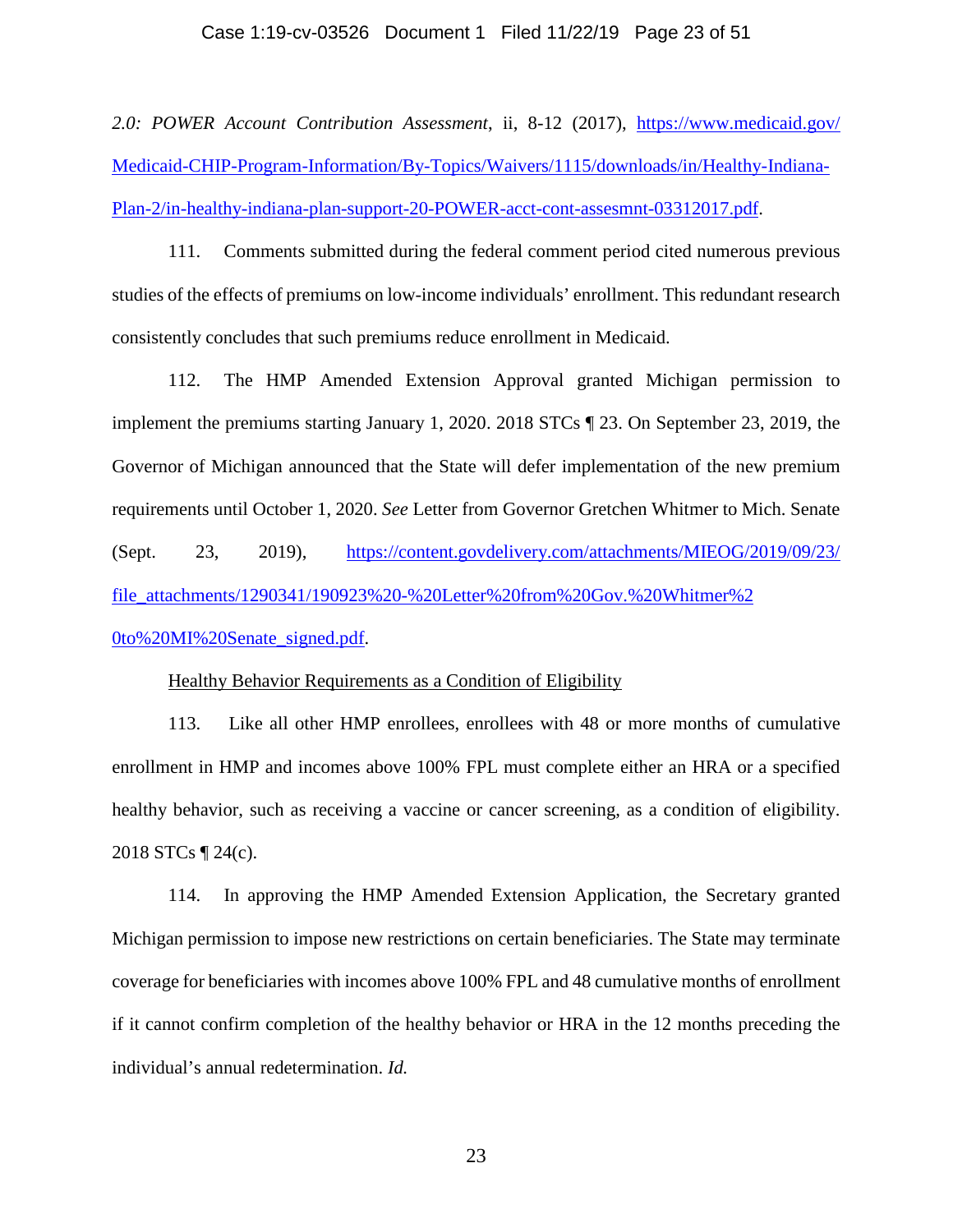# Case 1:19-cv-03526 Document 1 Filed 11/22/19 Page 24 of 51

115. An individual who loses coverage for failure to complete the required healthy behavior must complete an HRA prior to re-enrolling, unless they demonstrate that they are exempt from the healthy behavior requirement or are eligible for another Medicaid eligibility category that is not subject to the requirement. *Id.* If an individual does not answer all of the required questions on the HRA, eligibility will be denied. *Id.*

116. Individuals in this category also do not receive any reductions in their premium obligations for completion of the healthy behaviors. *Id.*

117. Certain individuals are exempt from the healthy behavior requirements: pregnant women, individuals who are medically frail, American Indian/Alaska Natives, and individuals enrolled in a Flint-specific § 1115 demonstration waiver. 2018 STCs ¶ 25.

118. On September 23, 2019, the Governor of Michigan announced that the State will defer implementation of the new healthy behavior requirements until October 1, 2020. *See* Letter from Governor Gretchen Whitmer to Mich. Senate (Sept. 23, 2019), [https://content.govdelivery.com/attachments/MIEOG/2019/09/23/file\\_attachments/1290341/](https://content.govdelivery.com/%E2%80%8Cattachments/%E2%80%8CMIEOG/2019/09/23/file_attachments/%E2%80%8C1290341/%E2%80%8C190923%25%E2%80%8C20-%20Letter%25%E2%80%8C%E2%80%8C20from%25%E2%80%8C20Gov.%25%E2%80%8C20Whitmer%252%E2%80%8C0to%20MI%20Senate_signed.pdf) [190923%20-%20Letter%20from%20Gov.%20Whitmer%20to%20MI%20Senate\\_signed.pdf.](https://content.govdelivery.com/%E2%80%8Cattachments/%E2%80%8CMIEOG/2019/09/23/file_attachments/%E2%80%8C1290341/%E2%80%8C190923%25%E2%80%8C20-%20Letter%25%E2%80%8C%E2%80%8C20from%25%E2%80%8C20Gov.%25%E2%80%8C20Whitmer%252%E2%80%8C0to%20MI%20Senate_signed.pdf)

# **F. Action Taken by the Defendants to Allow Work Requirements**

119. Prior to 2017, CMS's website stated that the purpose of Section 1115 waivers is to "demonstrate and evaluate policy approaches such as:

- Expanding eligibility to individuals who are not otherwise Medicaid or CHIP eligible;
- Providing services not typically covered by Medicaid; or
- Using innovative service delivery systems that improve care, increase efficiency, and reduce costs."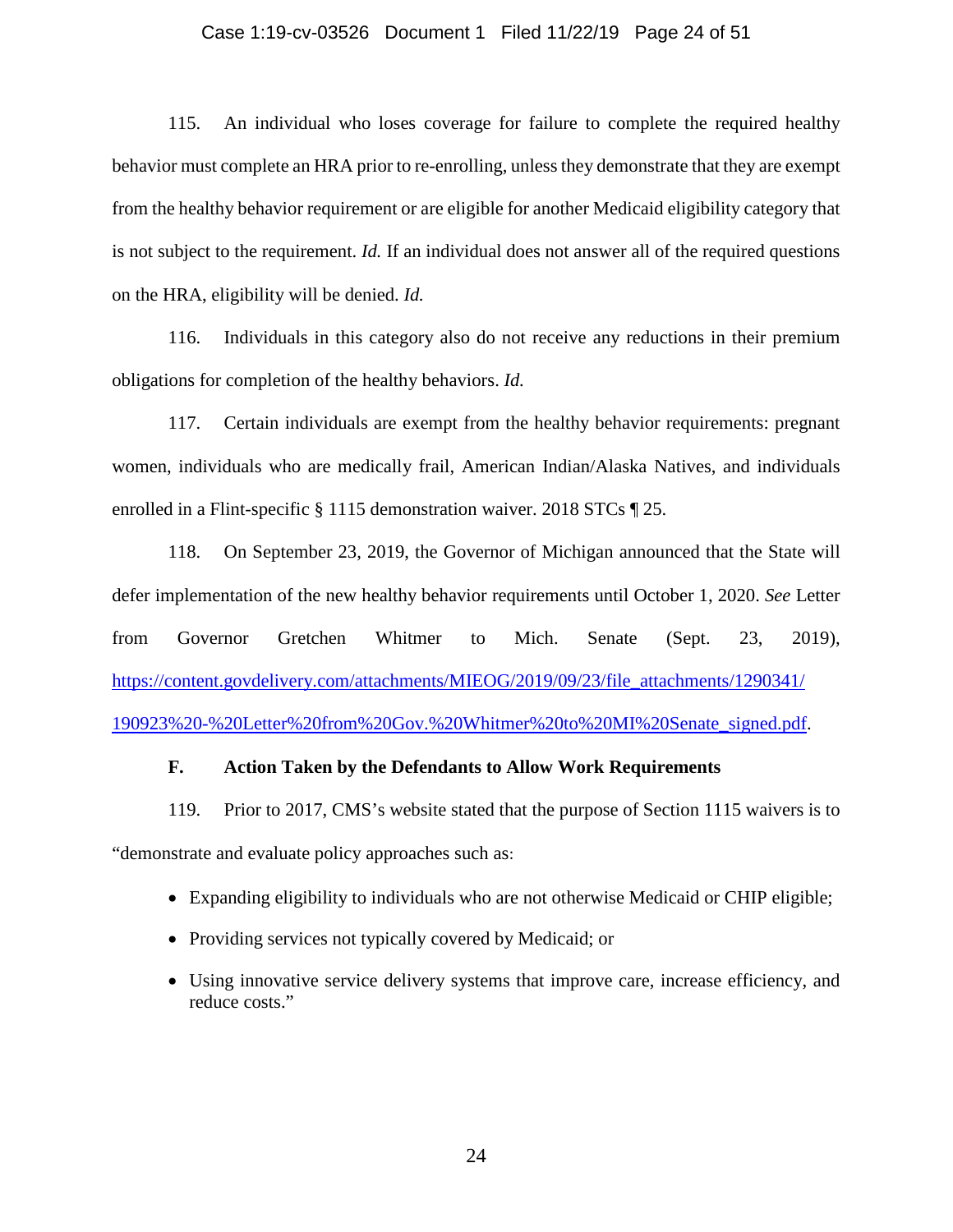# Case 1:19-cv-03526 Document 1 Filed 11/22/19 Page 25 of 51

Medicaid.gov, *About Section 1115 Demonstrations*, [https://www.medicaid.gov/medicaid/section-](https://www.medicaid.gov/medicaid/section-1115-demo/about-1115/index.html)

[1115-demo/about-1115/index.html](https://www.medicaid.gov/medicaid/section-1115-demo/about-1115/index.html) (last visited September 5, 2017). The "general criteria" CMS

used when assessing waiver applications looked at whether the demonstration would:

1. Increase and strengthen overall coverage of low-income individuals in the state;

2. Increase access to, stabilize, and strengthen providers and provider networks available to serve Medicaid and low-income populations in the state;

3. Improve health outcomes for Medicaid and other low-income populations in the state; or

4. Increase the efficiency and quality of care for Medicaid and other low-income populations through initiatives to transform service delivery networks.

*Id*. (last visited November 21, 2019).

120. Prior to 2017, CMS recognized that work requirements do "not support the objectives of the [Medicaid] program" and "could undermine access to care." Letter from Andrew M. Slavitt, Acting Adm'r, Ctrs. for Medicare & Medicaid Servs., HHS to Thomas Betlach, Dir. Airz. Health Care Cost Containment System (Sept. 30, 2016); *see also* Sec'y of Health & Human Servs. Sylvia Burwell, Hearing on The President's Fiscal Year 2017 Budget, Responses to Additional Questions for the Record, U.S. House of Rep. Energy & Commerce Health Subcommittee, 13 (Feb. 24, 2016), [http://docs.house.gov/meetings/IF/IF14/20160224/104521/](http://docs.house.gov/meetings/IF/IF14/20160224/104521/%E2%80%8CHHRG-114-IF14-Wstate-BurwellS-20160224-SD002.pdf) [HHRG-114-IF14-Wstate-BurwellS-20160224-SD002.pdf.](http://docs.house.gov/meetings/IF/IF14/20160224/104521/%E2%80%8CHHRG-114-IF14-Wstate-BurwellS-20160224-SD002.pdf)

121. The current HHS abruptly reversed course to authorize work requirements in Medicaid as part of President Trump's vow to "explode" the ACA and its Medicaid expansion. Amy Goldstein & Juliet Eilperin, *Affordable Care Act Remains "Law of the Land," but Trump Vows to Explode It*, Wash. Post, Mar. 24, 2017, [https://wapo.st/2Do6m8v.](https://wapo.st/2Do6m8v)

122. On the day he took office, President Trump signed an Executive Order calling on federal agencies to undo the ACA "[t]o the maximum extent permitted by law." Executive Order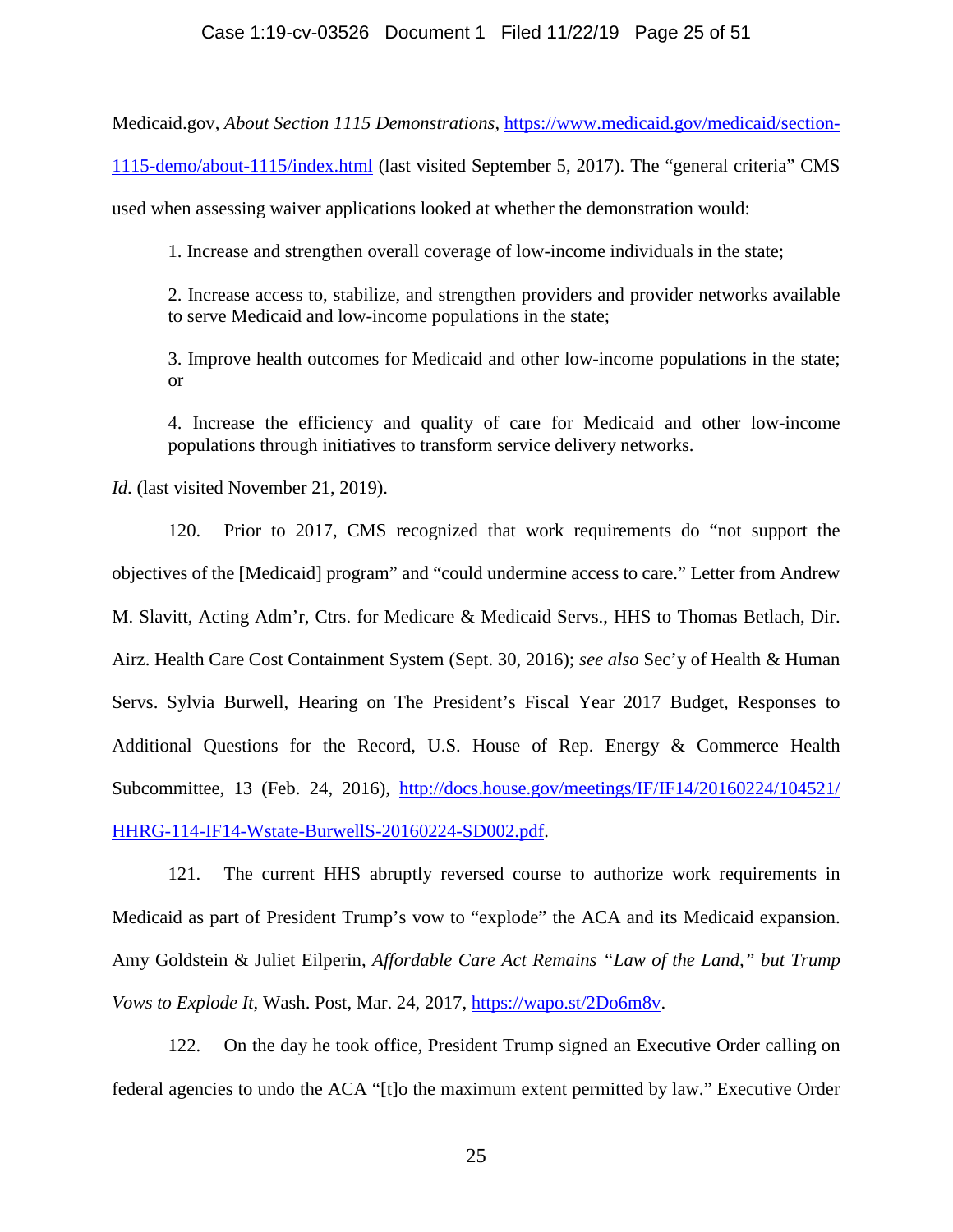#### Case 1:19-cv-03526 Document 1 Filed 11/22/19 Page 26 of 51

13765, Minimizing the Economic Burden of the Patient Protection and Affordable Care Act Pending Repeal, 82 Fed. Reg. 8351 (Jan. 20, 2017), [https://www.federalregister.gov/documents/](https://www.federalregister.gov/documents/2017/01/24/2017-01799/minimizing-the-economic-burden-of-the-patient-protection-and-affordable-care-act-pending-repeal) [2017/01/24/2017-01799/minimizing-the-economic-burden-of-the-patient-protection-and](https://www.federalregister.gov/documents/2017/01/24/2017-01799/minimizing-the-economic-burden-of-the-patient-protection-and-affordable-care-act-pending-repeal)[affordable-care-act-pending-repeal.](https://www.federalregister.gov/documents/2017/01/24/2017-01799/minimizing-the-economic-burden-of-the-patient-protection-and-affordable-care-act-pending-repeal)

123. On March 14, 2017, Defendant Seema Verma was sworn in as the Administrator of CMS. Defendant Verma and former Secretary Price immediately issued a letter to state governors announcing CMS's disagreement with the ACA's Medicaid expansion, stating that "[t]he expansion of Medicaid through the Affordable Care Act ('ACA') to non-disabled, workingage adults without dependent children was a clear departure from the core, historical mission of the program." Sec'y of Health & Human Servs., Dear Governor Letter 1, [https://www.hhs.gov/](https://www.hhs.gov/sites/default/files/sec-price-admin-verma-ltr.pdf) [sites/default/files/sec-price-admin-verma-ltr.pdf.](https://www.hhs.gov/sites/default/files/sec-price-admin-verma-ltr.pdf)

124. Since then, Defendant Verma has made repeated public statements criticizing the expansion of Medicaid to "able-bodied individual[s]," advocating for lower enrollment in Medicaid, and outlining plans to "reform" Medicaid through agency action. Casey Ross, *Trump health official Seema Verma has a plan to slash Medicaid rolls, Here's how*, Stat, Oct. 26, 2017, <https://www.statnews.com/2017/10/26/seema-verma-medicaid-plan/> (last visited Nov. 22, 2019).

125. On November 7, 2017, at a speech before the National Association of Medicaid Directors, Defendant Verma declared that the ACA's decision to "move[] millions of workingage, non-disabled adults into" Medicaid "does not make sense" and announced that CMS would resist that change by approving state waivers that contain work requirements. Speech: Remarks by Administrator Seema Verma at the National Association of Medicaid Directors (NAMD) 2017 Fall Conference, CMS.gov (Nov. 7, 2017), [https://go.cms.gov/2PELxLW.](https://go.cms.gov/2PELxLW)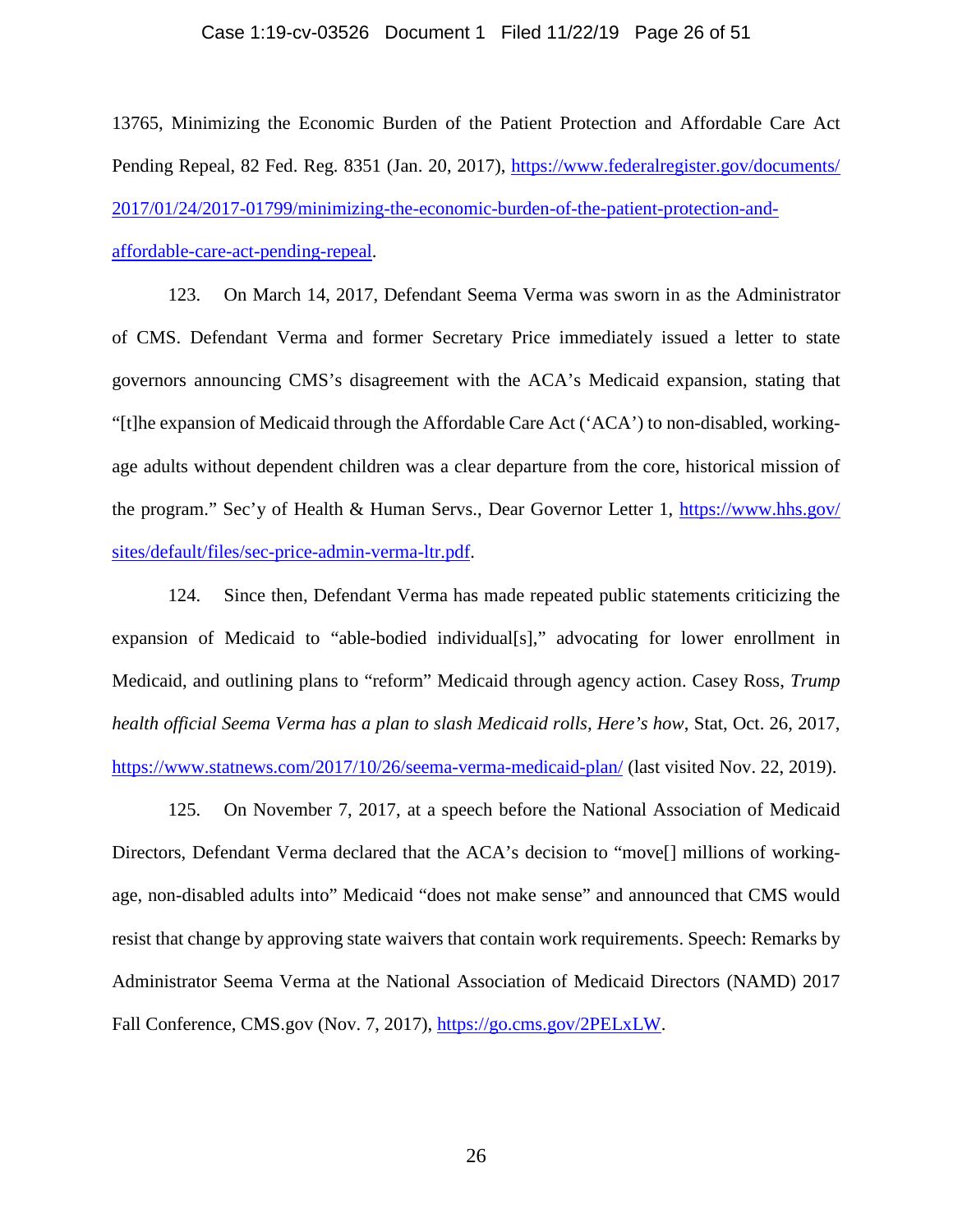# Case 1:19-cv-03526 Document 1 Filed 11/22/19 Page 27 of 51

126. On November 10, 2017, Defendant Verma gave an interview in which she declared that one of the "major, fundamental flaws in the Affordable Care Act was putting in able bodied adults," declaring that Medicaid was "not designed for an able bodied person," and announcing that CMS is "trying" to "restructure the Medicaid program." Wall Street Journal, *The Future of: Health Care* (Nov. 10, 2017),<https://on.wsj.com/2AMeGMW> (last visited Nov. 22, 2019).

127. In early November 2017, CMS revised its website to invite states to submit Section

1115 waivers that would:

- 1. Improve access to high-quality, person-centered services that produce positive health outcomes for individuals;
- 2. Promote efficiencies that ensure Medicaid's sustainability for beneficiaries over the long term;
- 3. Support coordinated strategies to address certain health determinants that promote upward mobility, greater independence, and improved quality of life among individuals;
- 4. Strengthen beneficiary engagement in their personal healthcare plan, including incentive structures that promote responsible decision-making;
- 5. Enhance alignment between Medicaid policies and commercial health insurance products to facilitate smoother beneficiary transition; and
- 6. Advance innovative delivery system and payment models to strengthen provider network capacity and drive greater value for Medicaid.

Medicaid.gov, *About Section 1115 Demonstrations*, [https://www.medicaid.gov/medicaid/section-](https://www.medicaid.gov/medicaid/section-1115-demo/about-1115/index.html)

[1115-demo/about-1115/index.html](https://www.medicaid.gov/medicaid/section-1115-demo/about-1115/index.html) (last visited Nov. 22, 2019).

128. CMS has explained that "[t]he revised website content signals a new, broader view of these demonstrations in which states can focus on evidence-based approaches that drive better health outcomes, and quality of life improvements, and support upward mobility and selfsufficiency." Ctrs. for Medicare & Medicaid, Press release: *CMS announces new policy guidance for states to test community engagement for able-bodied adults* (Jan. 11, 2018),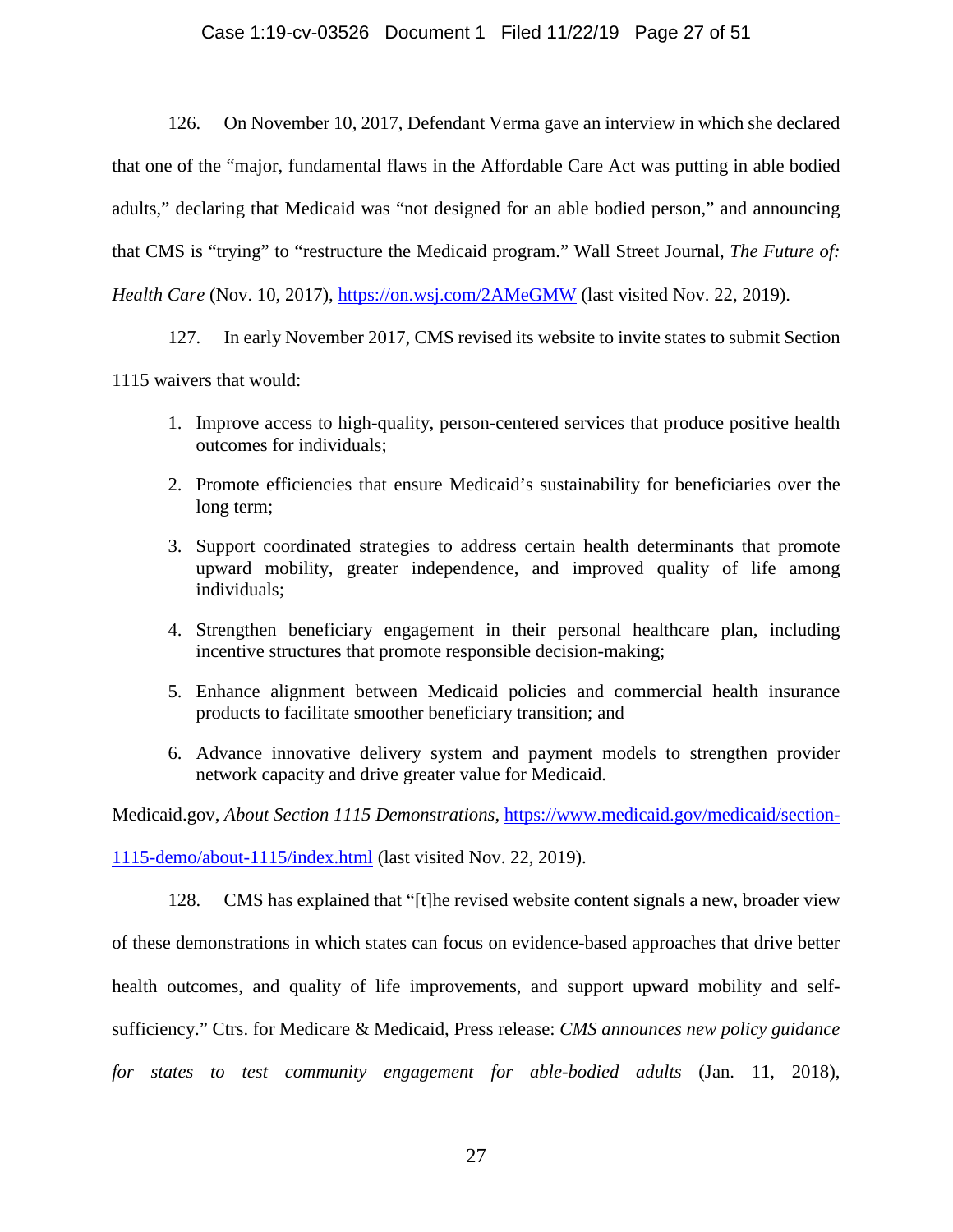# Case 1:19-cv-03526 Document 1 Filed 11/22/19 Page 28 of 51

[https://www.cms.gov/newsroom/press-releases/cms-announces-new-policy-guidance-states-test](https://www.cms.gov/%E2%80%8Cnewsroom/%E2%80%8Cpress-releases/%E2%80%8Ccms-announces-new-policy-guidance-states-test-community-engagement-able-bodied-adults)[community-engagement-able-bodied-adults.](https://www.cms.gov/%E2%80%8Cnewsroom/%E2%80%8Cpress-releases/%E2%80%8Ccms-announces-new-policy-guidance-states-test-community-engagement-able-bodied-adults)

129. On January 11, 2018, Defendant CMS issued a letter to State Medicaid Directors titled "Opportunities to Promote Work and Community Engagement Among Medicaid Beneficiaries." Letter from Brian Neale, Dir., Ctr. for Medicaid & CHIP Servs., to State Medicaid Directors (Jan. 11, 2018), [https://www.medicaid.gov/federal-policy](https://www.medicaid.gov/federal-policy-guidance/downloads/smd18002.pdf)[guidance/downloads/smd18002.pdf](https://www.medicaid.gov/federal-policy-guidance/downloads/smd18002.pdf) ("Dear State Medicaid Director Letter").

130. The nine-page document "announc[es] a new policy" that allows states to impose "work and community engagement" requirements on certain Medicaid recipients – specifically, "non-elderly, non-pregnant adult Medicaid beneficiaries who are eligible for Medicaid on a basis other than disability." *Id*. at 1.

131. The Dear State Medicaid Director Letter acknowledges that allowing states to implement work requirements "is a shift from prior agency policy." *Id*. at 3.

132. The Dear State Medicaid Director Letter was not submitted for notice and comment and was not published in the Federal Register.

133. The same day CMS issued the Dear State Medicaid Director Letter, it received several letters critical of this novel policy position, including from members of Congress and nonprofit organizations. The National Health Law Program ("NHeLP") explained that the Dear State Medicaid Director Letter "entirely ignore[d] the wealth of literature regarding the negative health consequences of work requirements, which was repeatedly cited by NHeLP and others in those state-specific comments." Letter from Jane Perkins, Legal Dir., Nat'l Health Law Program, to Brian Neale, Dir., Ctrs. for Medicare & Medicaid Servs. (Jan. 11, 2018),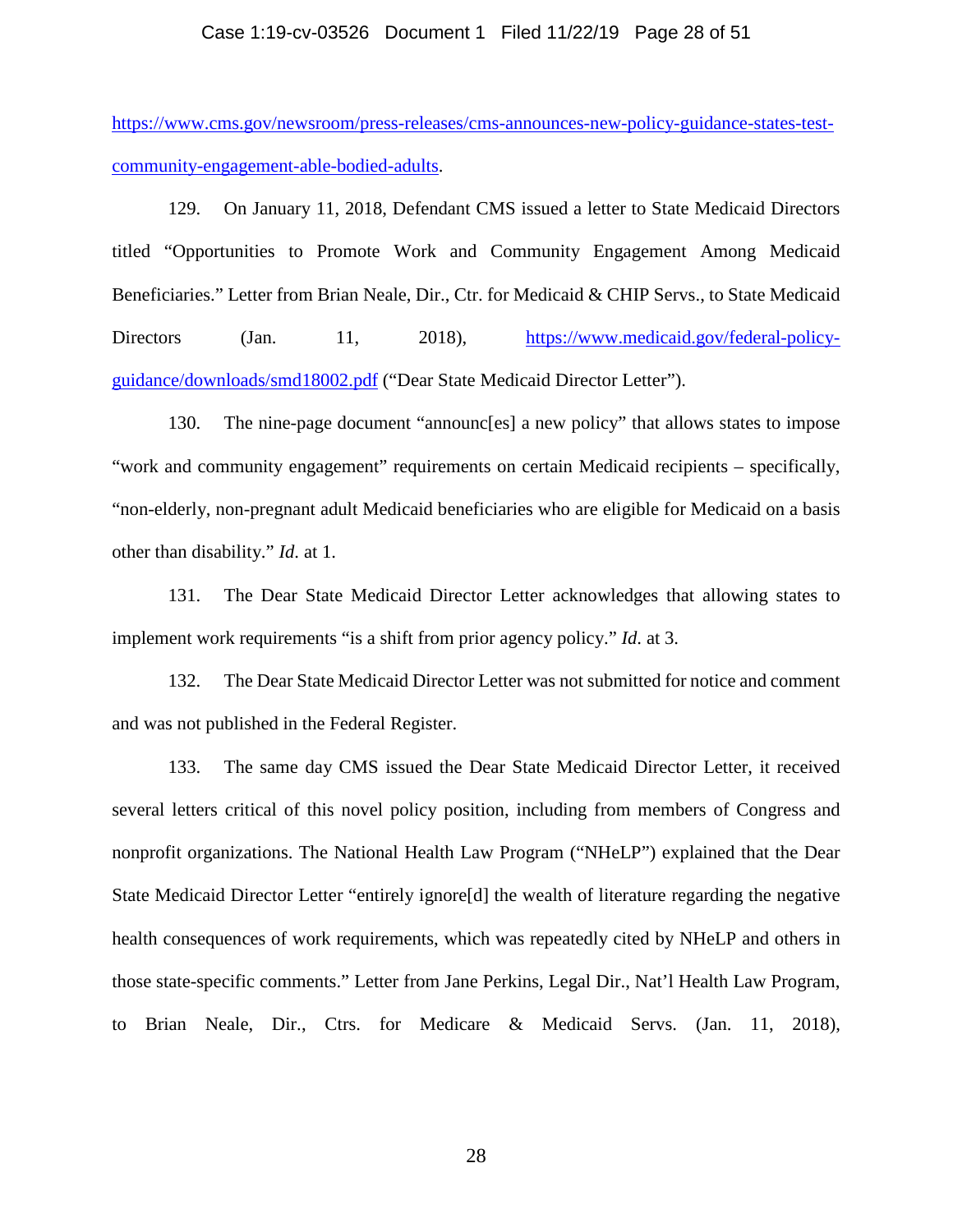#### Case 1:19-cv-03526 Document 1 Filed 11/22/19 Page 29 of 51

[https://9kqpw4dcaw91s37kozm5jx17-wpengine.netdna-ssl.com/wp-content/uploads/2018/01/](https://9kqpw4dcaw91s37kozm5jx17-wpengine.netdna-ssl.com/wp-content/uploads/2018/01/NHeLP-Letter-Re-Work-DSMD.pdf) [NHeLP-Letter-Re-Work-DSMD.pdf.](https://9kqpw4dcaw91s37kozm5jx17-wpengine.netdna-ssl.com/wp-content/uploads/2018/01/NHeLP-Letter-Re-Work-DSMD.pdf)

134. On or about January 18, 2018, CMS further emphasized that it disagrees with the legislative expansion of Medicaid under the ACA and that it had announced the "new policy guidance" to support state implementation of work requirements intended to target that expansion population. CMS, Community Engagement Initiative Frequently Asked Questions, <https://www.medicaid.gov/medicaid/section-1115-demo/community-engagement/index.html> (last visited Nov. 22, 2019).

135. CMS included terms and conditions when approving the HMP Amended Extension Application that require Michigan to follow requirements set out in the State Medicaid Letter. *See*, *e.g.*, 2018 STCs ¶ 29 (exempting from work requirement enrollees with a medical condition that would prevent compliance); *id.* (exempting individuals identified by the state as medically frail); *id.* (exempting enrollees who are exempt or complying with from SNAP/TANF work requirements); *id.* (counting compliance with SNAP/TANF requirements as compliance with Medicaid work requirements); *id.* ¶ 30 (treating participation in substance use disorder treatment as a qualifying activity); *id.* ¶ 33 (requiring reasonable modifications for enrollees with ADAprotected disabilities, including exemption from participation); *id.* ¶ 34(k) (promising that Michigan will assess areas with limited economies and/or educational activities or higher barriers to participation to determine whether further exemptions or modifications are needed).

136. The Secretary has also implemented the policy guidance in the Dear State Medicaid Director Letter by approving similar work requirements in several other states: Kentucky, Arkansas, Indiana, Wisconsin, New Hampshire, Maine, Arizona, Ohio, and Utah. *See*, *e.g.*, Seema Verma, Adm'r, Ctrs. for Medicare & Medicaid Servs. (@Seema CMS), Twitter (Mar. 5, 2018,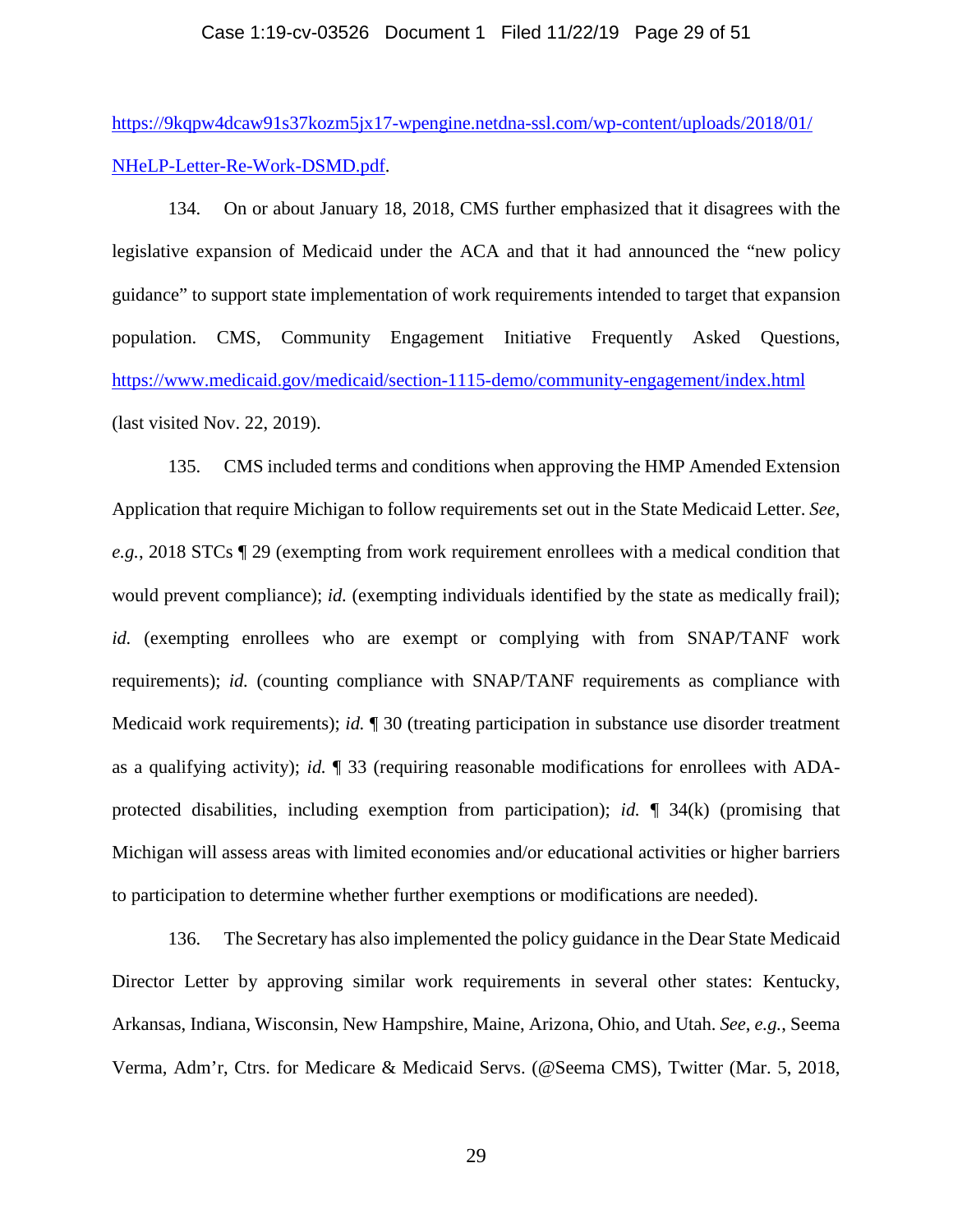# Case 1:19-cv-03526 Document 1 Filed 11/22/19 Page 30 of 51

9:45 AM), <https://twitter.com/SeemaCMS/status/1076221399390478336> (last visited Nov. 22, 2019) ("Maine marks the 7th community engagement demonstration we have approved since announcing this important opportunity earlier this year.").

137. The Defendants have continued to express their opposition to the Medicaid expansion and their intent to transform the Medicaid program through work requirements. For example, Defendant Verma stated: "As you know, Obamacare put millions of people, millions of able-bodied individuals, into a program that was built for our most needy, for our most vulnerable citizens. And so, we think that the program needs change. It needs to be more adaptable and more flexible to address the needs of the newly-covered population." Interview by Bertha Coombs, CNBC, with Seema Verma, Adm'r, Ctrs. for Medicare & Medicaid Servs., (May 1, 2018).

138. In July 2018, after *Stewart v. Azar*, 313 F. Supp. 3d 237 (D.D.C. 2018) vacated and remanded HHS's approval of the Kentucky HEALTH project, which included work requirements, Defendant Verma reiterated that CMS is "very committed" to work requirements and wants "to push ahead with our policy initiatives and goals." Dan Goldberg, *Verma: Court ruling won't close door on other Medicaid work requests*, Politico, July 17, 2018, [https://www.politico.com/story/2018/07/17/trump-medicaid-work-requests-states-verma-726303.](https://www.politico.com/story/2018/07/17/trump-medicaid-work-requests-states-verma-726303)

139. In July 2018, Defendant Azar similarly stated: "We are undeterred. We are proceeding forward. . . . We're fully committed to work requirements and community participation in the Medicaid program. . . . we will continue to litigate, we will continue to approve plans, we will continue to work with states. We are moving forward." Colby Itkowitz, *The Health 202: Trump administration 'undeterred' by court ruling against Medicaid work requirements,* Wash. Post, July 25, 2018, [https://www.washingtonpost.com/news/powerpost/paloma/the-health-](https://www.washingtonpost.com/news/powerpost/paloma/the-health-202/2018/07/27/the-health-202-trump-administration-undeterred-by-court-ruling-against-medicaid-work-requirements/5b5a10bb1b326b1e64695577/?utm_term=.7ba76e8a0719)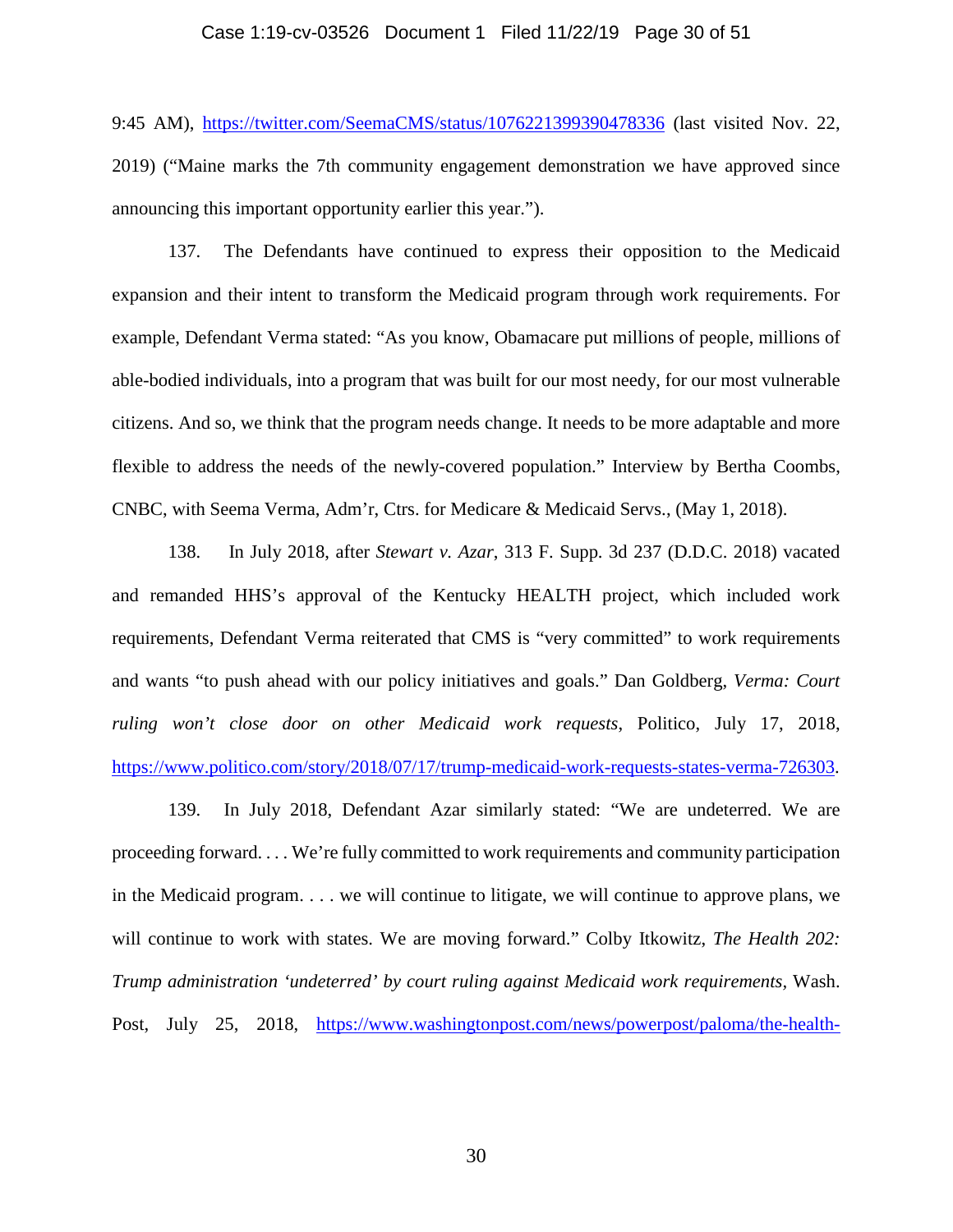# Case 1:19-cv-03526 Document 1 Filed 11/22/19 Page 31 of 51

[202/2018/07/27/the-health-202-trump-administration-undeterred-by-court-ruling-against](https://www.washingtonpost.com/news/powerpost/paloma/the-health-202/2018/07/27/the-health-202-trump-administration-undeterred-by-court-ruling-against-medicaid-work-requirements/5b5a10bb1b326b1e64695577/?utm_term=.7ba76e8a0719)[medicaid-work-requirements/5b5a10bb1b326b1e64695577/?utm\\_term=.7ba76e8a0719.](https://www.washingtonpost.com/news/powerpost/paloma/the-health-202/2018/07/27/the-health-202-trump-administration-undeterred-by-court-ruling-against-medicaid-work-requirements/5b5a10bb1b326b1e64695577/?utm_term=.7ba76e8a0719)

140. Defendant Azar commended Defendant Verma, stating that she "is now overseeing the next great generation of transformation in Medicaid, through our efforts to encourage work and other forms of community engagement." Alex M. Azar II, Sec'y, U.S. Dep't of Health & Human Servs., Remarks on State Healthcare Innovation at the American Legislative Exchange Council Annual Meeting (Aug. 8, 2018).

141. In a speech on September 27, 2018, Defendant Verma explained that the Dear State Medicaid Director Letter "guidance was followed by four approvals of innovative Medicaid demonstrations" and elaborated that "[w]e are committed to this issue and we are moving closer to approving even more state waivers. As such, I'm happy to share with you today that we have finalized the terms for our next innovative community engagement demonstration, which we expect to deliver to the state very soon." SPEECH: Remarks by Administrator Seema Verma at the 2018 Medicaid Managed Care Summit, CMS.gov (Sep. 27, 2018), [https://www.cms.gov/](https://www.cms.gov/newsroom/press-releases/speech-remarks-administrator-seema-verma-2018-medicaid-managed-care-summit) [newsroom/press-releases/speech-remarks-administrator-seema-verma-2018-medicaid-managed](https://www.cms.gov/newsroom/press-releases/speech-remarks-administrator-seema-verma-2018-medicaid-managed-care-summit)[care-summit.](https://www.cms.gov/newsroom/press-releases/speech-remarks-administrator-seema-verma-2018-medicaid-managed-care-summit)

142. On December 21, 2018, the Secretary approved the Michigan HMP Amended Extension Application.

143. That same day, Administrator Verma tweeted, "The Christmas sleigh has made deliveries to Kansas, Rhode Island, Michigan, and Maine to drop off signed #Medicaid waivers. Christmas came early for these Governors. . . ." Seema Verma, Adm'r, Ctrs. for Medicare & Medicaid Servs. (@Seema CMS), Twitter (Dec. 21, 2018, 1:13 PM), [https://twitter.com/](https://twitter.com/seemacms/status/1076224135037108224?lang=en) [seemacms/status/1076224135037108224?lang=en.](https://twitter.com/seemacms/status/1076224135037108224?lang=en)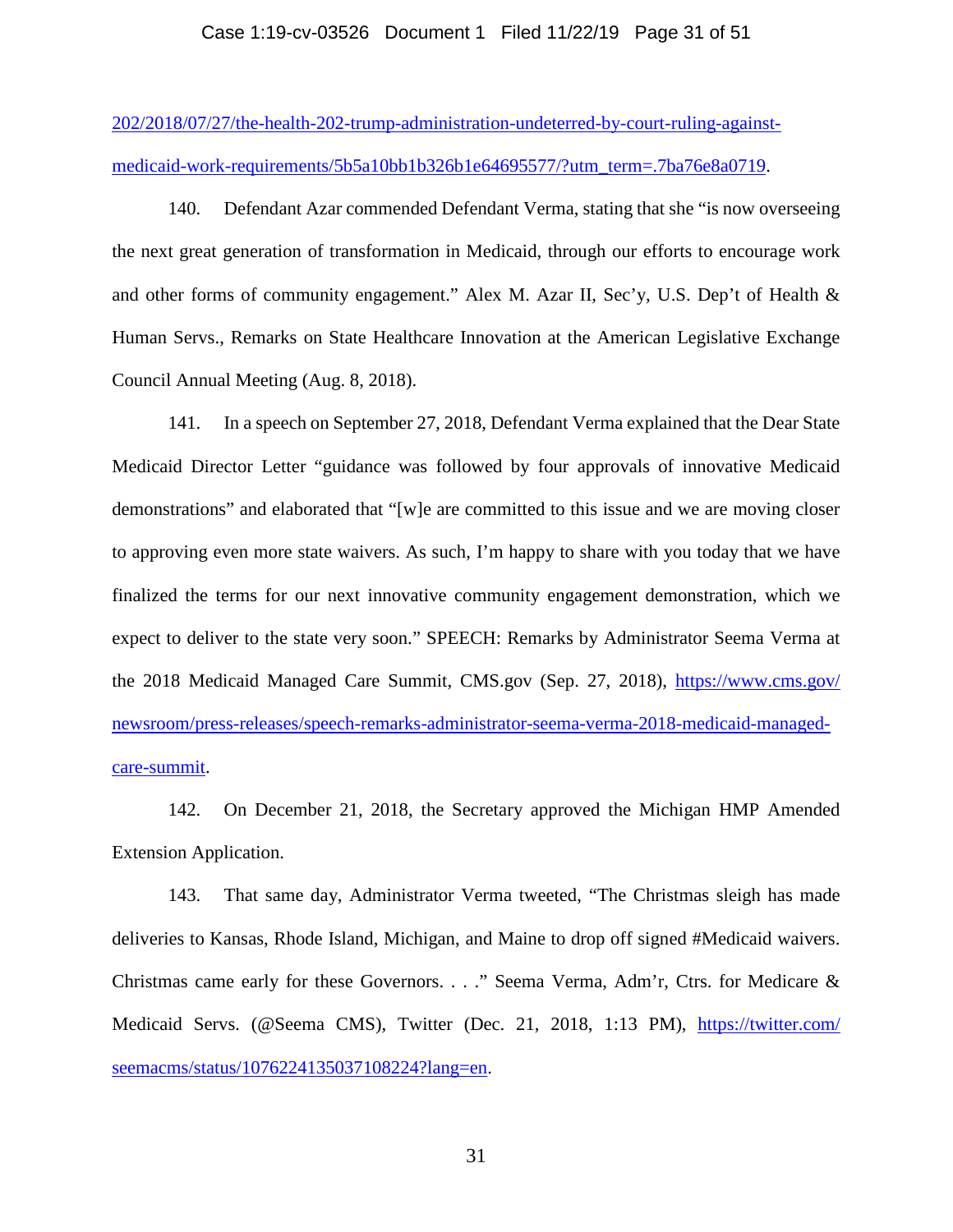# Case 1:19-cv-03526 Document 1 Filed 11/22/19 Page 32 of 51

144. On March 11, 2019, President Trump issued his 2020 budget. That budget proposes legislation to impose work requirements nationally and estimates they will save \$130 billion over ten years. *See* Dep't of Health & Human Servs., *FY 2020 Budget in Brief*, 100 (Mar. 11, 2019), [https://www.hhs.gov/sites/default/files/fy-2020-budget-in-brief.pdf.](https://www.hhs.gov/sites/default/files/fy-2020-budget-in-brief.pdf)

145. On March 14, 2019, CMS issued new guidance, further implementing the policies announced in the Dear State Medicaid Director Letter. The new guidance provides "standard monitoring metrics" that states must use to evaluate projects that require work or community engagement among working age adults. *Press Release: CMS Strengthens Monitoring and Evaluation Expectations for Medicaid 1115 Demonstrations*, CMS.gov (Mar. 14, 2019), [https://www.cms.gov/newsroom/press-releases/cms-strengthens-monitoring-and-evaluation](https://www.cms.gov/newsroom/press-releases/cms-strengthens-monitoring-and-evaluation-expectations-medicaid-1115-demonstrations)[expectations-medicaid-1115-demonstrations.](https://www.cms.gov/newsroom/press-releases/cms-strengthens-monitoring-and-evaluation-expectations-medicaid-1115-demonstrations)

146. The guidance repeatedly notes CMS will continue to apply the guidelines set forth in the January 11, 2018 Dear State Medicaid Director Letter and clarifies that the letter communicates "CMS's expectation that states test the effects of community engagement requirements on health, well-being, independence, and the sustainability of the Medicaid program." Ctrs. for Medicare & Medicaid Servs., *Evaluation Design Guidance for Section 1115 Eligibility and Coverage Demonstrations*, 2, [https://www.medicaid.gov/medicaid/section-1115](https://www.medicaid.gov/medicaid/section-1115-demo/downloads/evaluation-reports/ce-evaluation-design-guidance.pdf) [demo/downloads/evaluation-reports/ce-evaluation-design-guidance.pdf;](https://www.medicaid.gov/medicaid/section-1115-demo/downloads/evaluation-reports/ce-evaluation-design-guidance.pdf) *see also* Ctrs. for Medicare & Medicaid Servs., *Appendix to Evaluation Design Guidance for Section 1115 Eligibility & Coverage Demonstrations: Community Engagement*, 1, [https://www.medicaid.gov/medicaid/section-1115-demo/downloads/evaluation-reports/ce](https://www.medicaid.gov/medicaid/section-1115-demo/downloads/evaluation-reports/ce-evaluation-design-guidance-appendix.pdf)[evaluation-design-guidance-appendix.pdf;](https://www.medicaid.gov/medicaid/section-1115-demo/downloads/evaluation-reports/ce-evaluation-design-guidance-appendix.pdf) Seema Verma, *Good Ideas Must Be Evaluated*, Ctrs.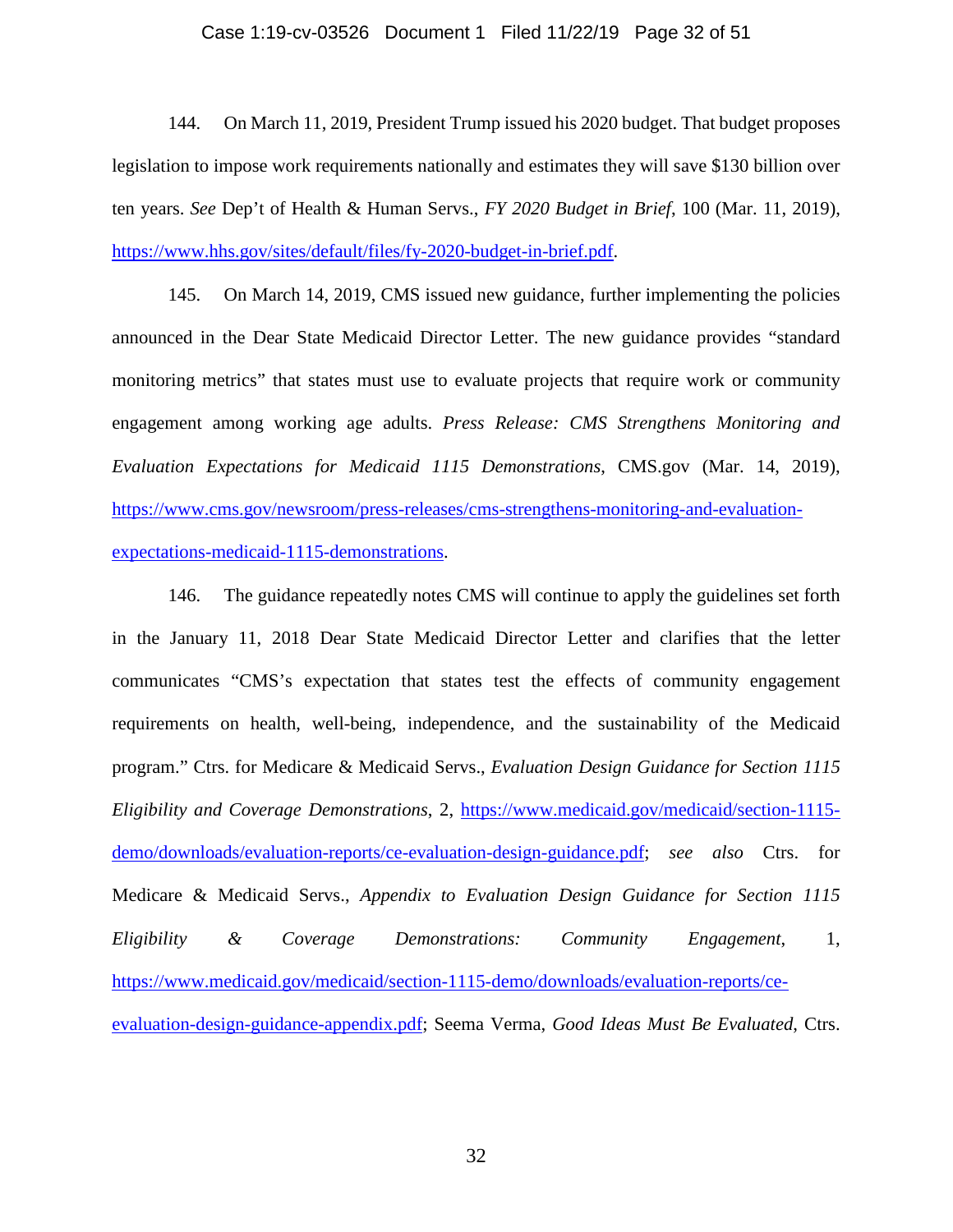#### Case 1:19-cv-03526 Document 1 Filed 11/22/19 Page 33 of 51

for Medicare & Medicaid Servs. Blog (Mar. 14, 2019), [https://www.cms.gov/blog/good-ideas](https://www.cms.gov/blog/good-ideas-must-be-evaluated)[must-be-evaluated](https://www.cms.gov/blog/good-ideas-must-be-evaluated) (last visited Nov. 22, 2019).

147. On March 27, 2019, after *Stewart v. Azar*, 366 F. Supp. 3d 125 (D.D.C. 2019) and *Gresham v. Azar*, 363 F. Supp. 3d 165 (D.D.C. 2019) vacated and remanded HHS's approval of work requirements and other restrictions in Kentucky and Arkansas, Defendant Verma said: "We will continue to defend our efforts to give states greater flexibility to help low income Americans rise out of poverty." Abigail Abrams, *Medicaid Work Requirements Stall in Several States*, Time, March 28, 2019, [https://time.com/5560629/medicaid-work-requirements-arkansas-kentucky/.](https://time.com/5560629/medicaid-work-requirements-arkansas-kentucky/)

148. A CMS spokesperson issued an identical statement on July 29, 2019 in response to *Philbrick v. Azar*, 2019 WL 3414376 (D.D.C. 2019), which vacated and remanded HHS's approval of New Hampshire's Section 1115 project containing work requirements. Amy Goldstein, *Federal judge strikes down New Hampshire's Medicaid work requirements*, Wash. Post, July 29, 2019, [https://wapo.st/2YyegXf.](https://wapo.st/2YyegXf)

149. On November 12, 2019, Defendant Verma again reiterated her commitment to the work requirements policy announced in the Dear State Medicaid Director Letter. She highlighted CMS's approval of "10 community engagement programs," explaining that the goal of these programs for "abled bodied adults," is to "help them live happier and healthier lives . . . infused with meaning and purpose . . . that knows the dignity of a job." CMS Administrator Seema Verma's Speech to the National Association of Medicaid Directors in Washington, D.C, CMS.gov (Nov. 12, 2019), [https://www.cms.gov/newsroom/press-releases/cms-administrator-seema](https://www.cms.gov/newsroom/press-releases/cms-administrator-seema-vermas-speech-national-association-medicaid-directors-washington-dc)[vermas-speech-national-association-medicaid-directors-washington-dc.](https://www.cms.gov/newsroom/press-releases/cms-administrator-seema-vermas-speech-national-association-medicaid-directors-washington-dc)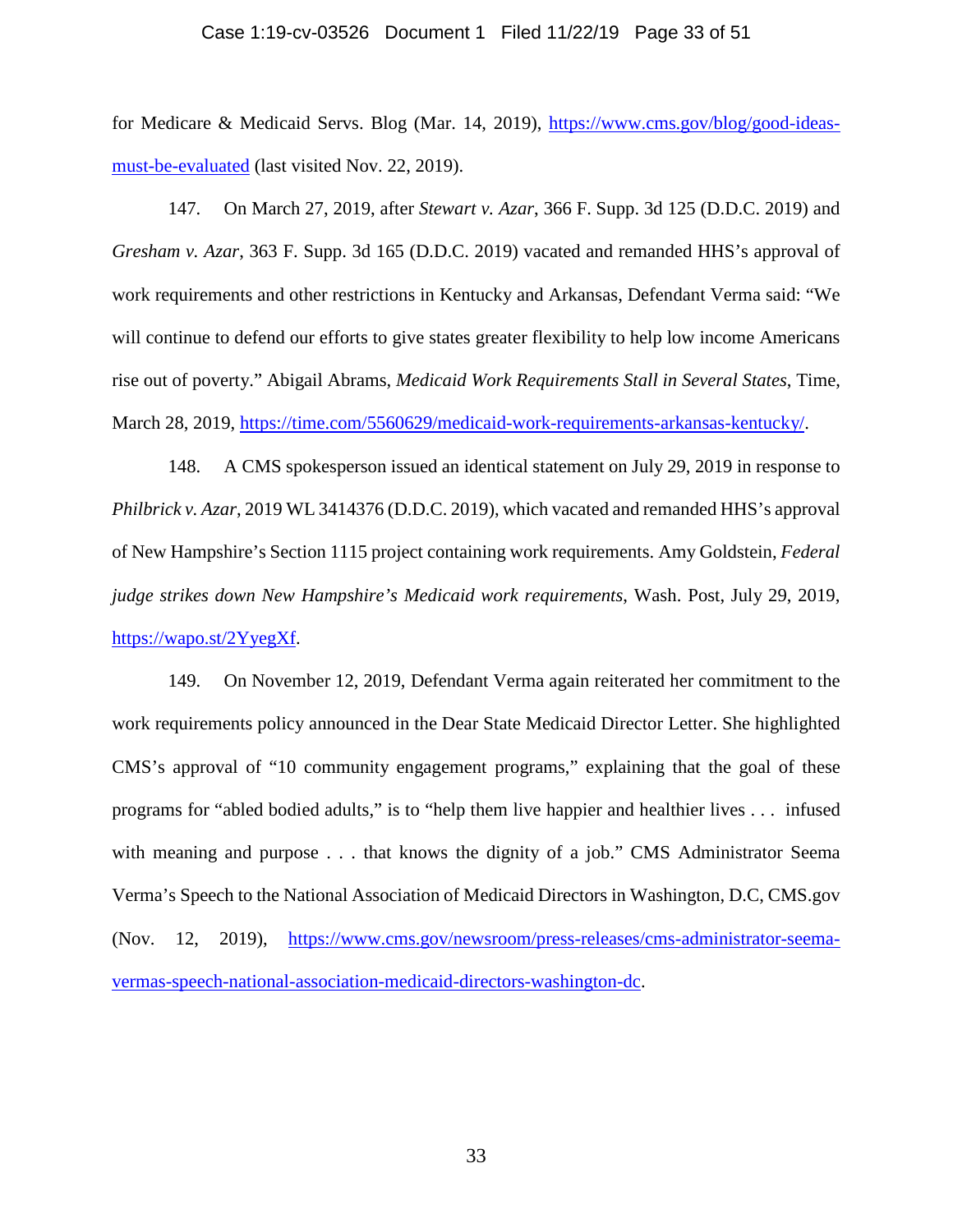# **G. Effects of the HMP Amended Extension Approval on the Plaintiffs**

150. **Plaintiff Andrea Young** is 54 years old and lives alone in an apartment that she rents in Ann Arbor Michigan.

151. Ms. Young is currently working two part-time jobs and attending Washtenaw Community College part-time, where she is working towards a bachelor's degree in sociology. She is currently taking two classes and hopes to graduate next year after completing an algebra course.

152. Ms. Young relies on the bus to get to work and to school because she does not have a car. Depending on where she is going, travel can take between 45 minutes and two hours. She often needs to take more than one bus and the routes do not always connect.

153. Ms. Young is currently employed as a contingent residential support worker at Avalon Housing, a residential care facility for the elderly and disabled, where she assists with client care and paperwork. As a contingent employee, she is not on the regular schedule. Instead, she is on call if the facility needs extra help or if someone needs a shift covered. She makes \$14.02 per hour.

154. Her hours vary week to week depending on Avalon's staffing needs. The shifts are eight hours, and she typically works two shifts. Some weeks, she only gets one shift. She has rarely worked three shifts in a week. Ms. Young's schedule is not within her control. Sometimes shifts are taken away and assigned to another contingent worker. Other times, she is not able to take on a last minute or midnight shift, because public transportation would take too long or is unavailable. The buses in her area do not run after 11 pm.

155. Ms. Young also works occasionally as a library assistant at Washtenaw Community College as part of a work-study program. She makes \$11.22 per hour. She is not on the regular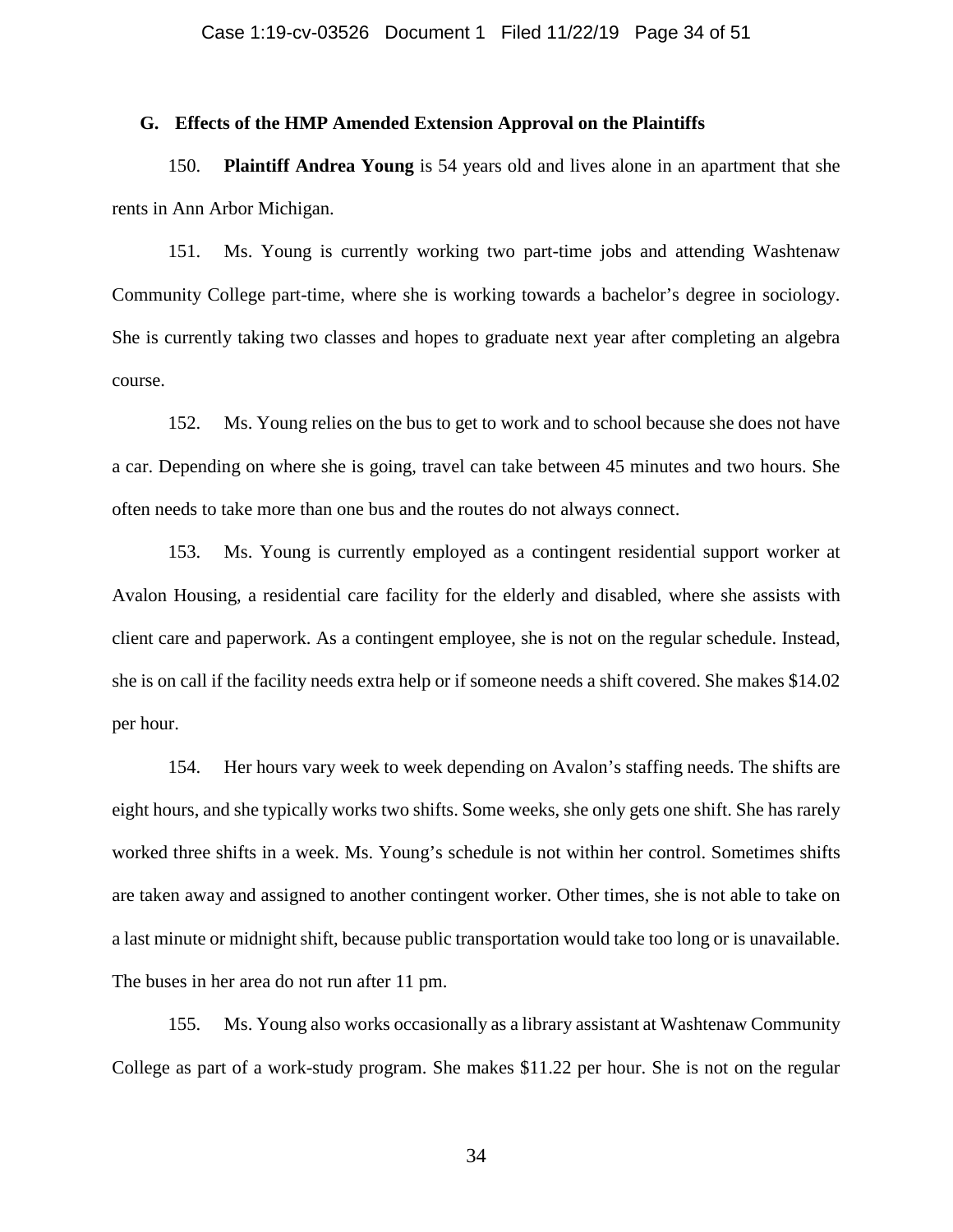# Case 1:19-cv-03526 Document 1 Filed 11/22/19 Page 35 of 51

schedule but covers shifts for other workers when needed. She has to turn down shifts that conflict with her classes. Moreover, when the school is closed for breaks or holidays, work-study is not available. In the last month, she has not had any shifts.

156. Ms. Young used to work at a Chrysler plant as a packer in the parts division. Her left arm was severely injured when she was hit by a hub. The accident required her to have surgery and wear a cast. While she was in the cast, Chrysler assigned her to a "one-arm" job. That increased the stress on her right arm and led to adhesive capsulitis, or "frozen shoulder." Now, Ms. Young needs to have surgery on her right arm to treat this condition. She also experiences lateral epicondylitis (tennis elbow) and osteophytes (bone spurs).

157. Her arm and shoulder conditions cause severe pain and limit Ms. Young's ability to perform certain tasks. For instance, she cannot lift objects more than ten pounds, do repetitive activities, or drive a car because it is too painful to hold the steering wheel. Her doctors have told her that her conditions will continue to worsen over time.

158. Ms. Young has been enrolled in the Healthy Michigan Plan since winter of 2017. She relies on Medicaid to cover weekly physical therapy and medications to help with pain and inflammation. She is also planning to start occupational therapy for her arms soon. These treatments lessen her pain so that she is able to go to work and attend school.

159. Ms. Young also suffers from asthma. Medicaid covers her albuterol to manage her symptoms.

160. Ms. Young will be required to complete 80 hours of work or other activities each month. She received a letter from DHHS stating that she must comply with the work requirements starting January 1, 2020. She is worried she will not be able to comply because she will not be able to complete the required activities consistently.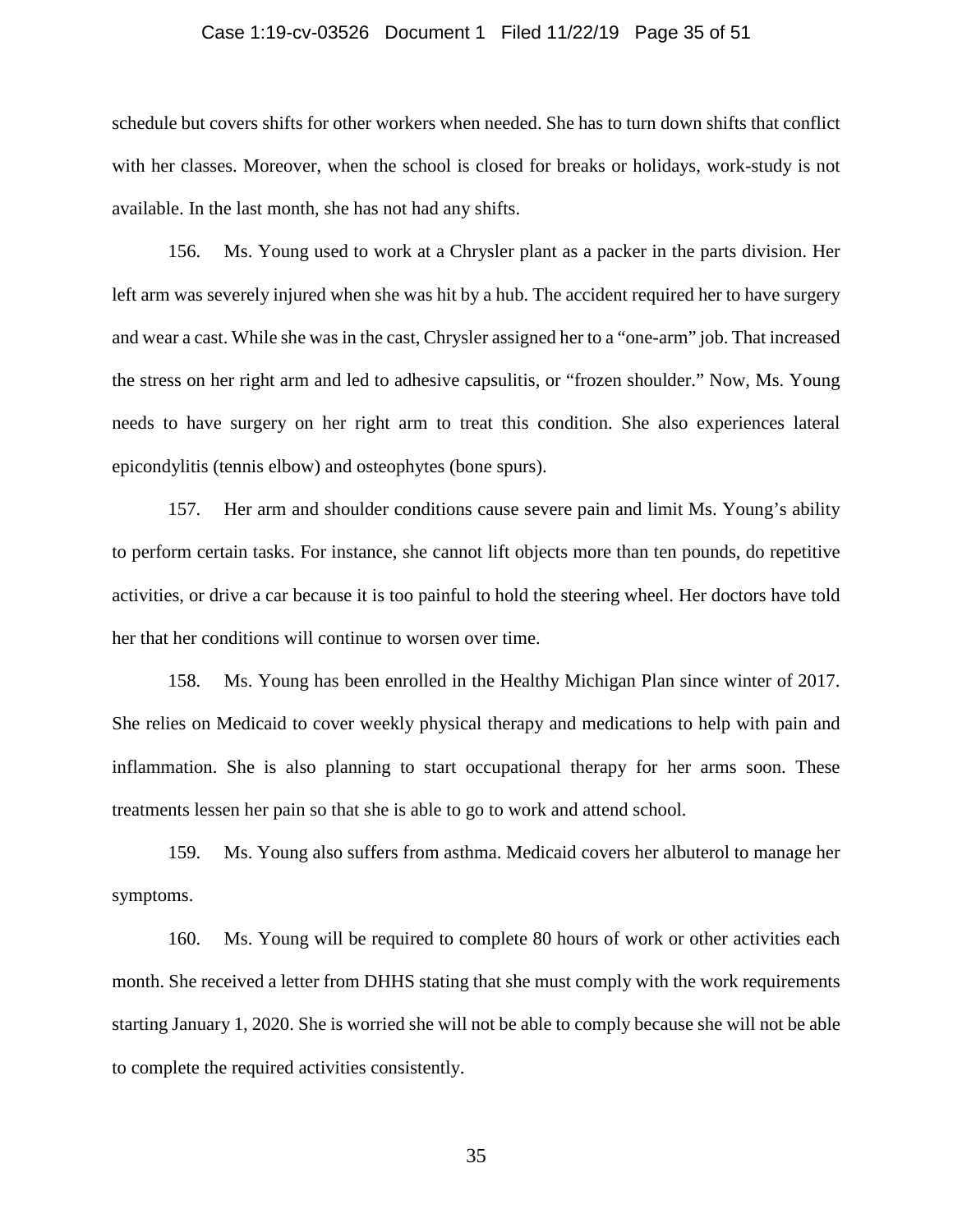# Case 1:19-cv-03526 Document 1 Filed 11/22/19 Page 36 of 51

161. Ms. Young is also concerned about reporting her work hours. On two occasions in the past, her Medicaid coverage was terminated and she had to go to the health department in Wayne County to get it reinstated. Both times, she discovered that DHHS had sent her notices requesting additional information but she did not receive them because the notices did not include her apartment number on the address.

162. Without Medicaid coverage, Ms. Young would not be able to pay for her health care, including physical therapy and medications. She is worried that if she loses Medicaid her health will deteriorate and she would not be well enough to go to work or finish school.

163. If Ms. Young had known about the Dear State Medicaid Director letter, she would have wanted to submit a comment to explain that she needs Medicaid to be able to take care of her health, and without medical treatment, her old injuries would prevent her from earning an income.

164. **Plaintiff Maria Yakovchik** is 53 years old and lives alone in Norway, Michigan, a small town in the Upper Peninsula close to the Michigan-Wisconsin border.

165. Ms. Yakovchik has a teaching degree from the University of Wisconsin-Green Bay and has been teaching for over 20 years. She loves working with children and seeing them learn and grow. She taught kindergarten full time until 2008, when her health problems made it difficult for her to work a full day. Since then, she has been substitute teaching.

166. Ms. Yakovchik primarily works at three schools in her area. One is a short drive from her house, another is approximately a 30-minute drive away, and the third is across the border in Wisconsin. The teachers at these schools know Ms. Yakovchik and value her contributions in their classrooms. Teachers often request her specifically when they need to take time off.

167. As a substitute teacher, Ms. Yakovchik's schedule varies widely and depends on how many shifts are available. A shift may be a full day or only a half-day. Some weeks, she may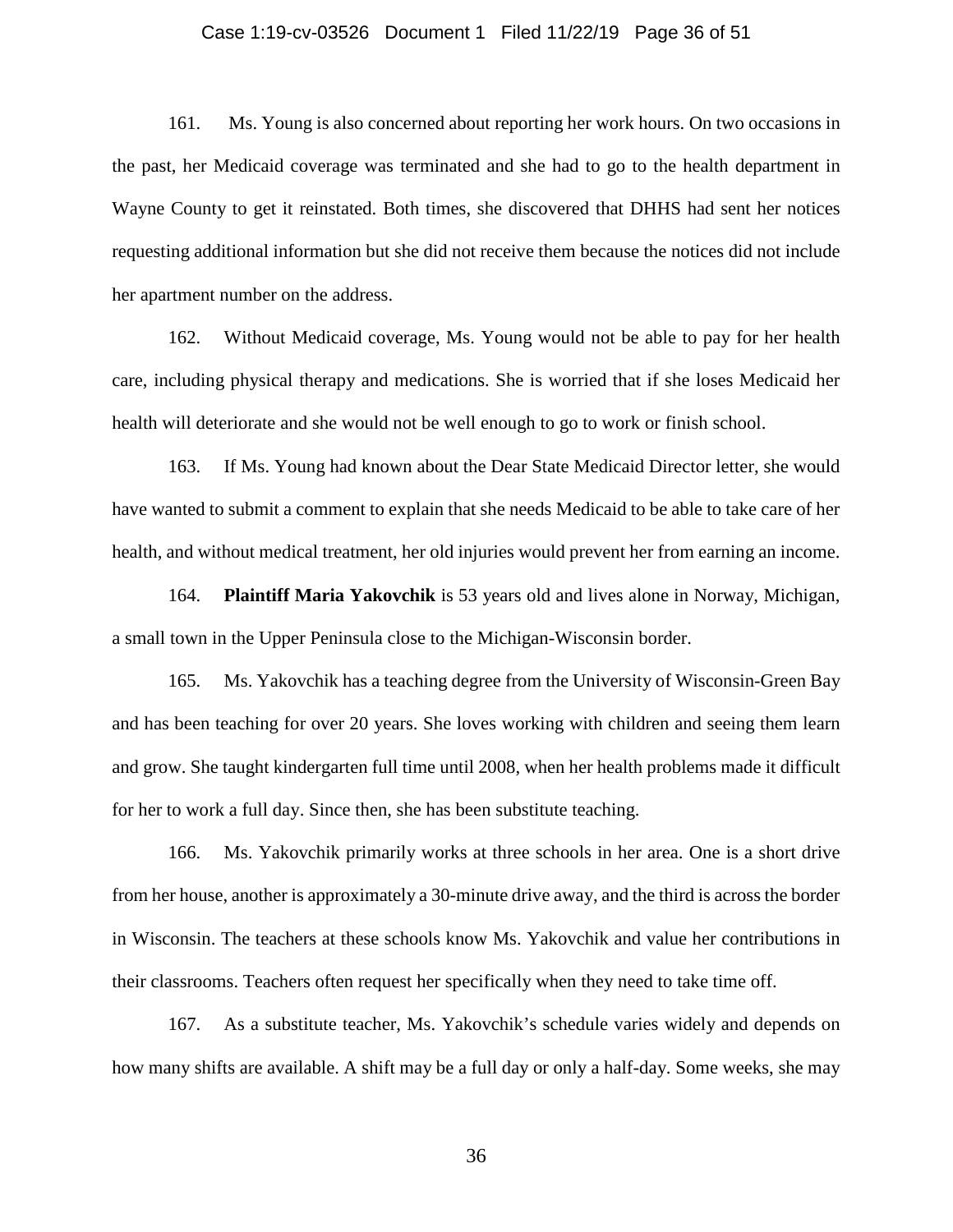# Case 1:19-cv-03526 Document 1 Filed 11/22/19 Page 37 of 51

work three shifts a week, but during other weeks, only one shift. In September 2019, she worked only four days because there are not many shifts available at the beginning of the school year. The weather can also dramatically change her schedule. For instance, in February 2019, the local schools closed for five days due to inclement weather.

168. Ms. Yakovchik also has several health conditions that can interfere with her ability to work. She suffers from a Coronary Artery Vasospasm, Gastroesophageal Reflux Disease (GERD), post-concussion syndrome, sleep apnea, insomnia, chronic sinusitis, and high blood pressure. Additionally, she struggles with anxiety and depression.

169. Coronary Artery Vasospasm causes the arteries to spasm. It can feel like a heart attack. The condition regularly causes tightness in her chest, chest pain, and shortness of breath. During particularly bad episodes, it can feel like she is dying. Stress and anxiety make these symptoms worse. She is currently treating with a cardiologist for this condition.

170. Ms. Yakovchik's post-concussion syndrome has led to problems with her shortterm memory, and she has been experiencing headaches.

171. As a result of these health conditions, Ms. Yakovchik cannot work full time. If she works two days in a row, she needs the third day off to recuperate. She enjoys substitute teaching because she can continue to work with children and has flexibility to accept shifts only when she is well enough to work.

172. Ms. Yakovchik has been enrolled in Michigan's Medicaid program since 2014. She relies on Medicaid coverage to see her cardiologist and a sleep doctor. Medicaid also covers medications for her heart condition and GERD, as well as a continuous positive airway pressure (CPAP) machine to treat her sleep apnea.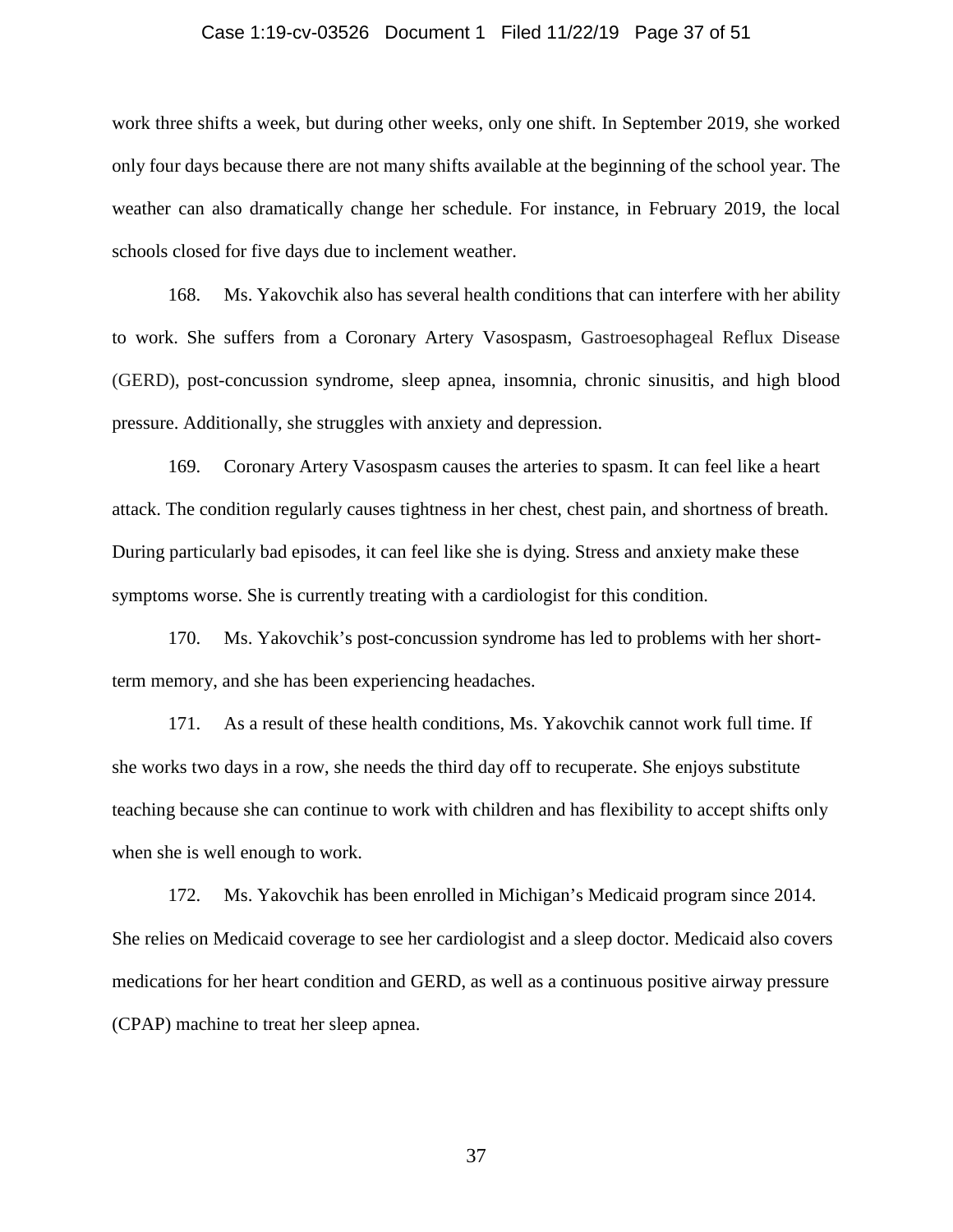# Case 1:19-cv-03526 Document 1 Filed 11/22/19 Page 38 of 51

173. She is planning to see a neurologist for an initial visit to treat her post-concussion syndrome, but the closest one is in Green Bay, Wisconsin, which is nearly a two-hour drive from her home. She is having difficulty affording the gas for a four-hour round trip.

174. Ms. Yakovchik pays average copayments to her MI Health Account every quarter. The amounts vary depending on what medical services she received, but are typically around \$20.

175. Ms. Yakovchik does her best to keep her expenses low. She typically spends around \$150 per month in utilities, though heat in the winter can add another \$80 per month. She pays \$93 per month for car insurance. She also spends approximately \$100 on food each month, and regularly attends a church where they provide free meals, because she cannot afford to spend more money on food.

176. In October 2019, Ms. Yakovchik received a letter from the State informing her that she would have to comply with the work requirements.

177. It would be challenging for Ms. Yakovchik to comply with the work requirements because she does not regularly work 80 hours each month as a substitute teacher. She is afraid that she will have to give up being a substitute teacher and try to find a different job if she has to comply with the work requirements. There are not many jobs or volunteer opportunities close to her house, and she is concerned about her ability to drive long distances.

178. Shortly after she received the letter, she called the Michigan Department of Health and Human Services and requested an exemption based on her medical conditions. She was told that she will not know whether she is exempt until sometime in December, right before the requirements go into effect January 1, 2020. She does not expect she will have enough time to make other arrangements if her exemption request is denied.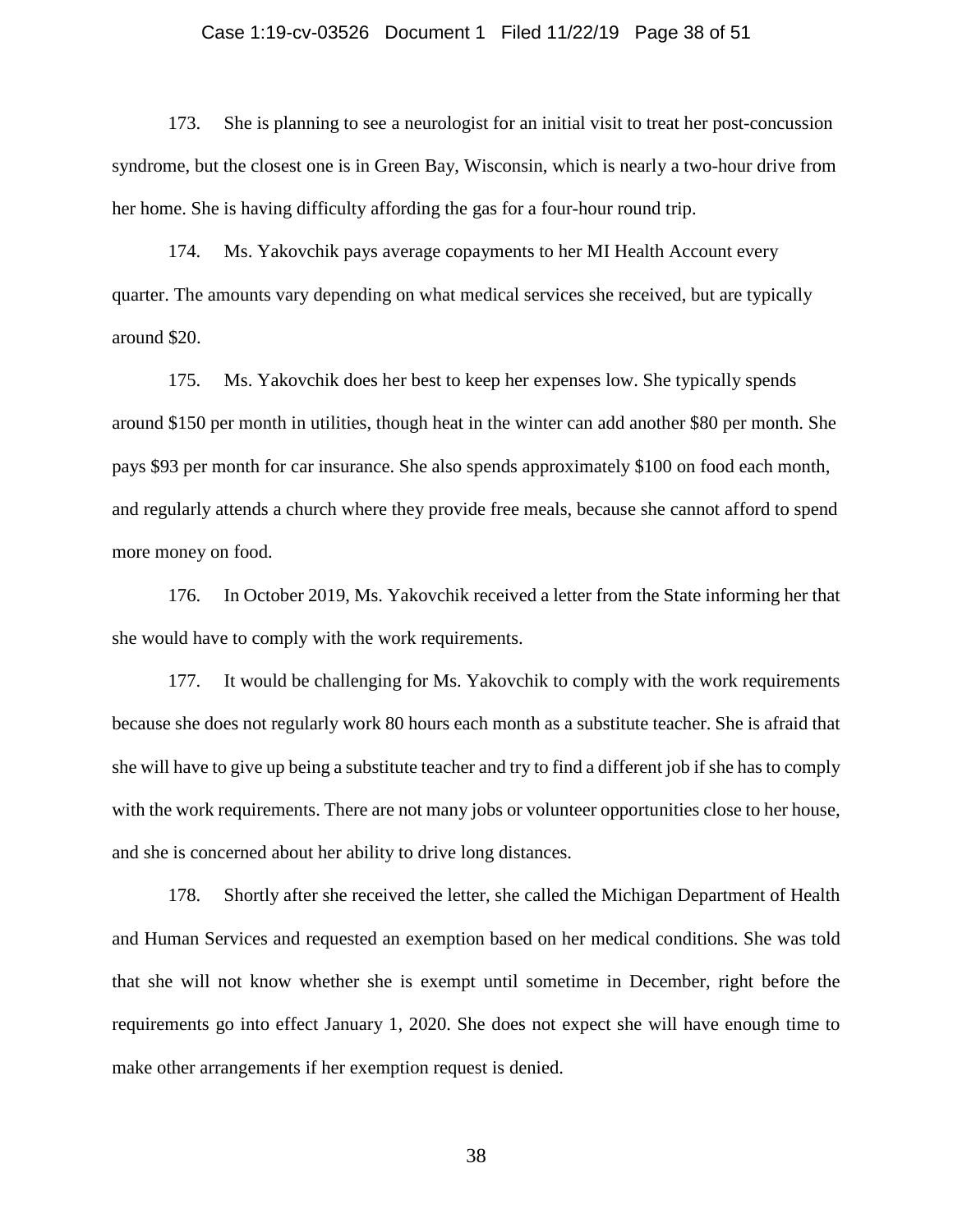# Case 1:19-cv-03526 Document 1 Filed 11/22/19 Page 39 of 51

179. The uncertainty about whether she will have Medicaid coverage in the future is causing Ms. Yakovchik severe stress and anxiety, which is exacerbating her health conditions and is currently making it harder for her to work more shifts.

180. If she loses Medicaid coverage, Ms. Yakovchik's health will deteriorate and she will be unable to pay for the treatment she needs. She believes that without her Medicaid coverage she might as well make her final arrangements.

181. If Ms. Yakovchik had known about the Dear State Medicaid Director letter, she would have wanted to submit a comment to explain that she does not think it is right that she is at risk of losing health coverage because she has health conditions that make it hard for her to work. She also would have explained that the work requirements are especially hard for people like her who rely on part-time work to survive and that access to health care is incredibly important to her because it allows her to be healthy enough to work, contribute to society, and live her life.

182. **Plaintiff Jamie Arden** is 42 years old. She lived in Flushing, Michigan until recently when she had to flee her boyfriend's house due to domestic violence. She is currently homeless.

183. Ms. Arden has two children, ages 10 and 18. They are living temporarily with their father until Ms. Arden finds stable housing.

184. Ms. Arden has a master's degree in social work and is a licensed social worker. She recently started a new job as a social worker on an independent contractor basis. She is providing outpatient therapy to patients suffering from bipolar disorder, schizophrenia, depression, and other mental health conditions. She makes \$35 per hour. Although she is contracted to work 40 hours per week, she only works and is paid when she has appointments scheduled and her clients show up for their appointments. For instance, one week in November 2019, she had one day with no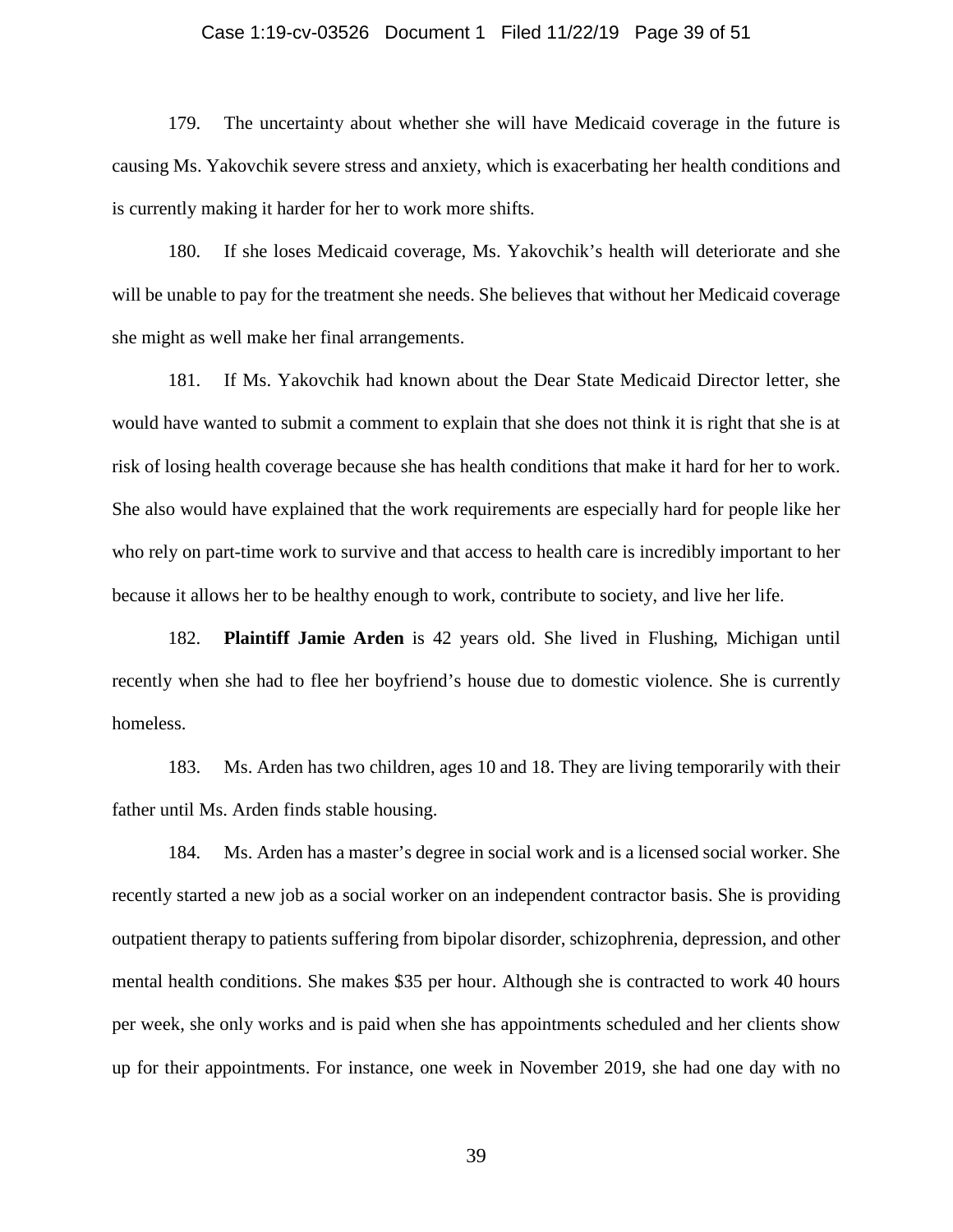# Case 1:19-cv-03526 Document 1 Filed 11/22/19 Page 40 of 51

scheduled appointments and another day where patients only completed four out of seven scheduled appointments.

185. She was hoping to earn between \$2,000 and \$3,000 per month, but given the variability in her schedule, it is unlikely this will happen.

186. Her new job does not provide health insurance.

187. She has been enrolled in the Healthy Michigan Plan since 2016. She has been enrolled continuously, except for one time, in 2017, when she did not receive the redetermination paperwork in the mail and was dis-enrolled. At that time, she was recovering from thyroid surgery and was unable to obtain her medications for her thyroid or her anxiety for four days. She was ultimately able to reinstate her coverage by filling out a paper application.

188. Ms. Arden has had a hard time communicating with DHHS in the past. It has sometimes taken her over an hour to reach a caseworker by phone.

189. Ms. Arden has several ongoing health conditions, including skin cancer, thyroid cancer, hyperglycemia, attention deficit hyperactivity disorder, anxiety, severe fatigue, vitamin deficiencies, high calcium levels, fibromyalgia, arthritis, neuropathy, muscle weakness in hands and legs, migraines, and allergies. She treats her conditions with an appropriate diet and medications including Levothyraxine, Duloxetine, Concerta, and allergy medications which are covered by Medicaid.

190. Medicaid also covers her appointments with health care specialists, including an endocrinologist, urologist, psychiatrist, dermatologist, neurologist, optometrist, and an ear, nose, and throat specialist. She also had an outpatient surgery for urology issues earlier in 2019.

191. Ms. Arden received a letter from DHHS indicating that she will be subject to the work requirements beginning January 1, 2020. She believes she should be exempt due to her health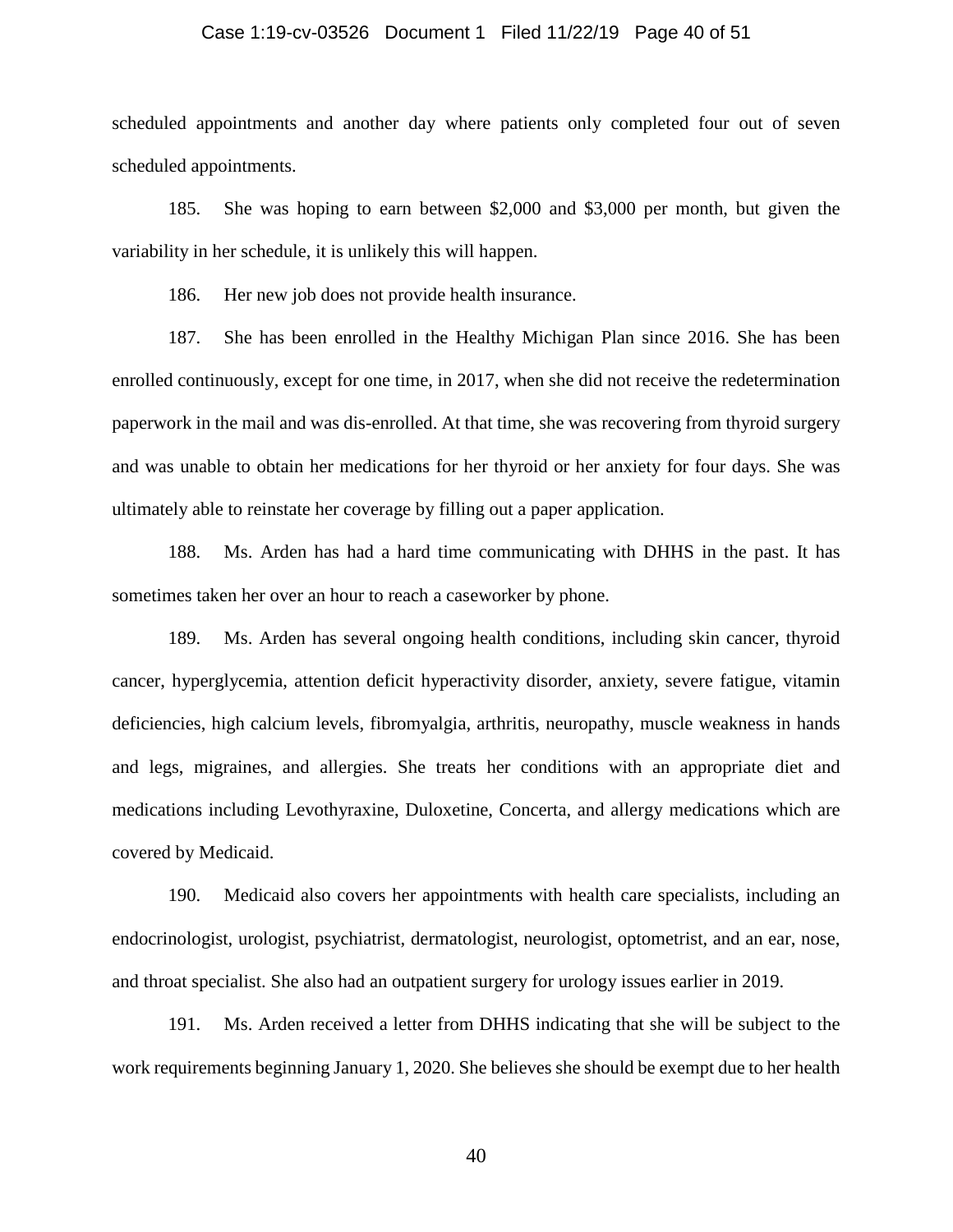# Case 1:19-cv-03526 Document 1 Filed 11/22/19 Page 41 of 51

conditions, and because she is currently homeless and has experienced domestic violence. She applied for an exemption with DHHS but was told that she would not know if the request was approved until sometime in December.

192. The uncertainty about whether she will have to comply with the work requirements is causing her anxiety. She is concerned that she will not always be able to complete 20 hours per week, depending on her caseload at work. She is also concerned that she will have difficulty reporting her hours because she has had trouble communicating with DHHS in the past.

193. Ms. Arden is also worried about having to pay premiums if she is able to increase her caseload at work. She understands that the premiums could be up to 5% of her income by October 2020 because she will have been enrolled in HMP for at least 48 months by then.

194. Without Medicaid coverage, Ms. Arden would not be able to afford her medications or appointments with her specialists.

195. If Ms. Arden had known about the Dear State Medicaid Director Letter she would have wanted to submit comments to explain that people need to first be healthy in order to work to be able to meet their basic necessities of food, water and shelter.

196. **Plaintiff Katina Petropoulos** is 39 years old and lives with her aunt in Ann Arbor, Michigan.

197. Ms. Petropoulos grew up in Florida and was placed in foster care at age 14. She was diagnosed with schizophrenia around that time and, over the course of several weeks, was institutionalized in a mental health facility, a specialized foster care home, and another residential facility. She was ultimately placed with her aunt in Michigan when she was 15. She has lived with her aunt ever since.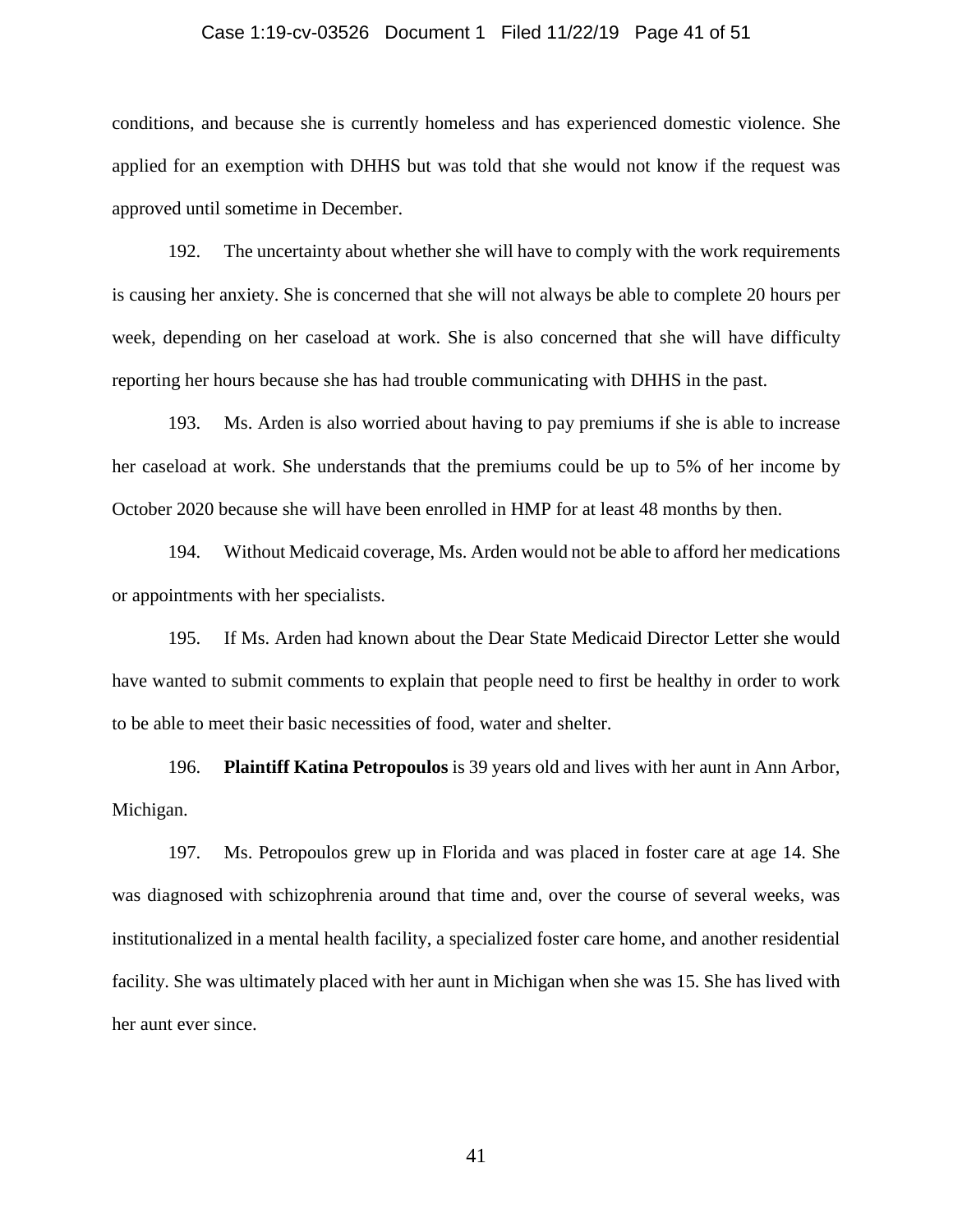# Case 1:19-cv-03526 Document 1 Filed 11/22/19 Page 42 of 51

198. Ms. Petropoulos is not currently working. Her mental illness makes it difficult for her to work. In the past, she has had a few steady jobs that did not last. She worked during the elections in the local polling places, as a home health aide, the head cleaner in a mall, and as an office cleaner. Her most recent job was cleaning offices for ACP Facility Services. She has applied for multiple jobs but has not found a position. She finds the process very difficult.

199. She has no income. Her mother sends money to her aunt to cover rent and her boyfriend will sometimes help her pay for things, like gas for her car. Every month it is a struggle to make ends meet.

200. She applied for Social Security Disability Insurance in 2017 and was denied. She requested a hearing, which was scheduled for the summer of 2019. She was unable to find an attorney, however, and ultimately withdrew her appeal.

201. She relies on Medicaid to cover annual physical exams, blood work, mental health treatment, and treatment as needed when she gets sick. It also covers her prescriptions and appointments with a therapist twice a month.

202. Sometime in the fall, Ms. Petropoulos received a letter from DHHS stating that she would have to comply with the work requirements beginning January 1, 2020. She did not understand the letter, so she went to her local DHHS office to find out more about it.

203. Ms. Petropoulos knows that she will not be able to meet the work requirements. She has applied for many jobs and gone on interviews but has not been offered a job. Volunteering is difficult for the same reasons that keeping a job is a struggle; she has a hard time keeping a schedule and doing what is asked of her.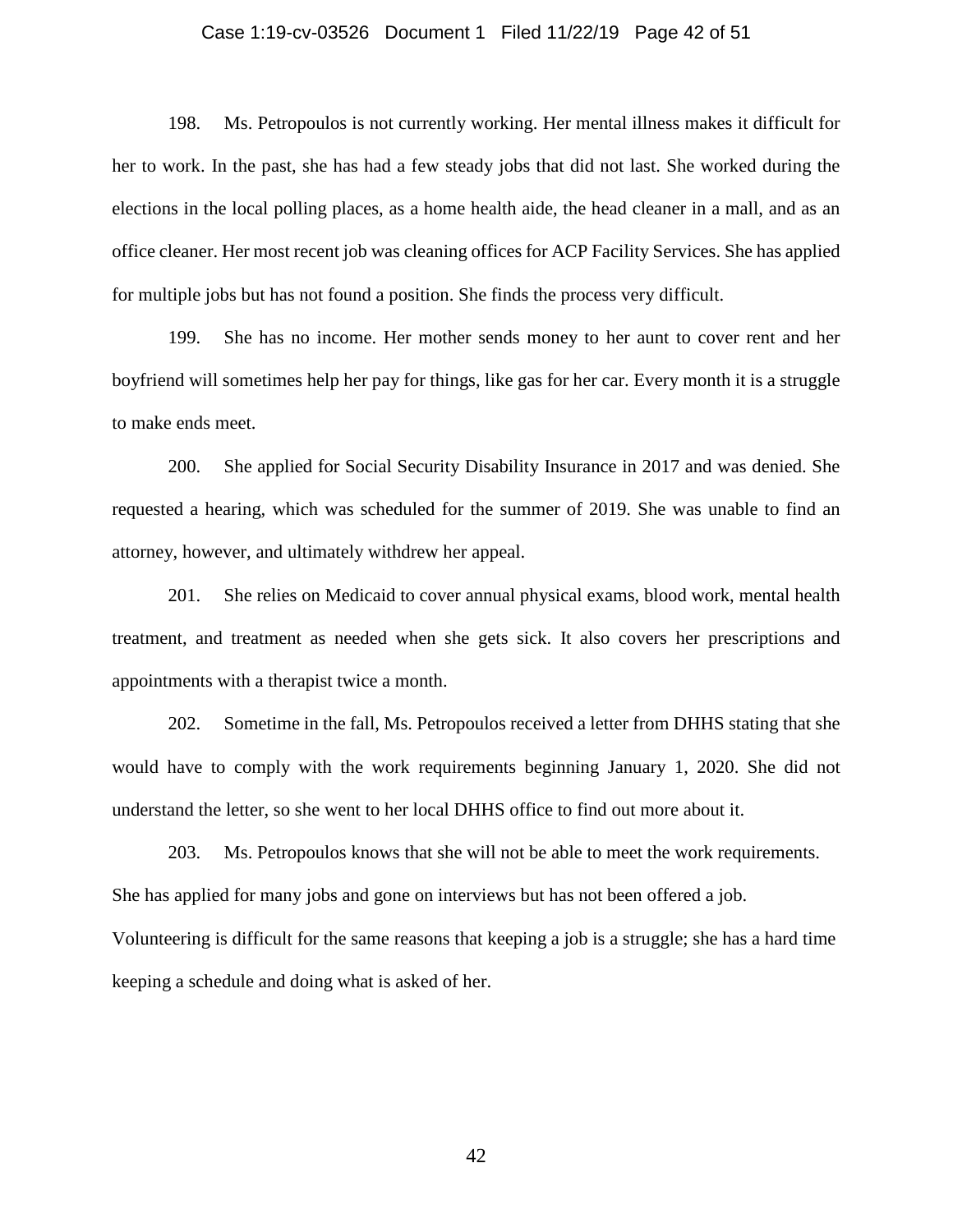# Case 1:19-cv-03526 Document 1 Filed 11/22/19 Page 43 of 51

204. She thinks she applied for an exemption when she went to DHHS after receiving the letter, but is not sure. She has not heard anything back from DHHS about the exemption and she is worried she might not qualify because she is not getting Social Security disability benefits.

205. The uncertainty about her Medicaid coverage is causing stress and anxiety. She is worried that she will lose her Medicaid coverage. Without coverage she will not be able to get medical care or her prescriptions and is anxious about what would happen if she gets sick.

206. She also would not be able to afford to see her therapist. Although she has not been institutionalized since she was a teenager, she is worried that without being able to see her therapist, her mental health could deteriorate and she could need institutionalization again.

207. Had Ms. Petropoulos known about the Dear State Medicaid Director Letter, she would have wanted to submit comments to explain that she wants to work and has worked in the past, but had a very hard time keeping a job because her mental health interferes. She would have wanted to say that she is doing her best and it is not fair to take away her health coverage.

#### **CLAIMS FOR RELIEF**

# **COUNT ONE: VIOLATION OF ADMINISTRATIVE PROCEDURE ACT (DEAR STATE MEDICAID DIRECTOR LETTER)**

208. Plaintiffs repeat and incorporate herein by reference each and every allegation contained in the preceding paragraphs as if fully set forth herein.

209. The Administrative Procedure Act provides that a reviewing court may "hold unlawful and set aside" agency actions that are "arbitrary, capricious, an abuse of discretion, or otherwise not in accordance with law"; "contrary to constitutional right, power, privilege, or immunity"; "in excess of statutory jurisdiction, authority, or limitations, or short of statutory right"; or "without observance of procedure required by law." 5 U.S.C. § 706(2)(A)-(D).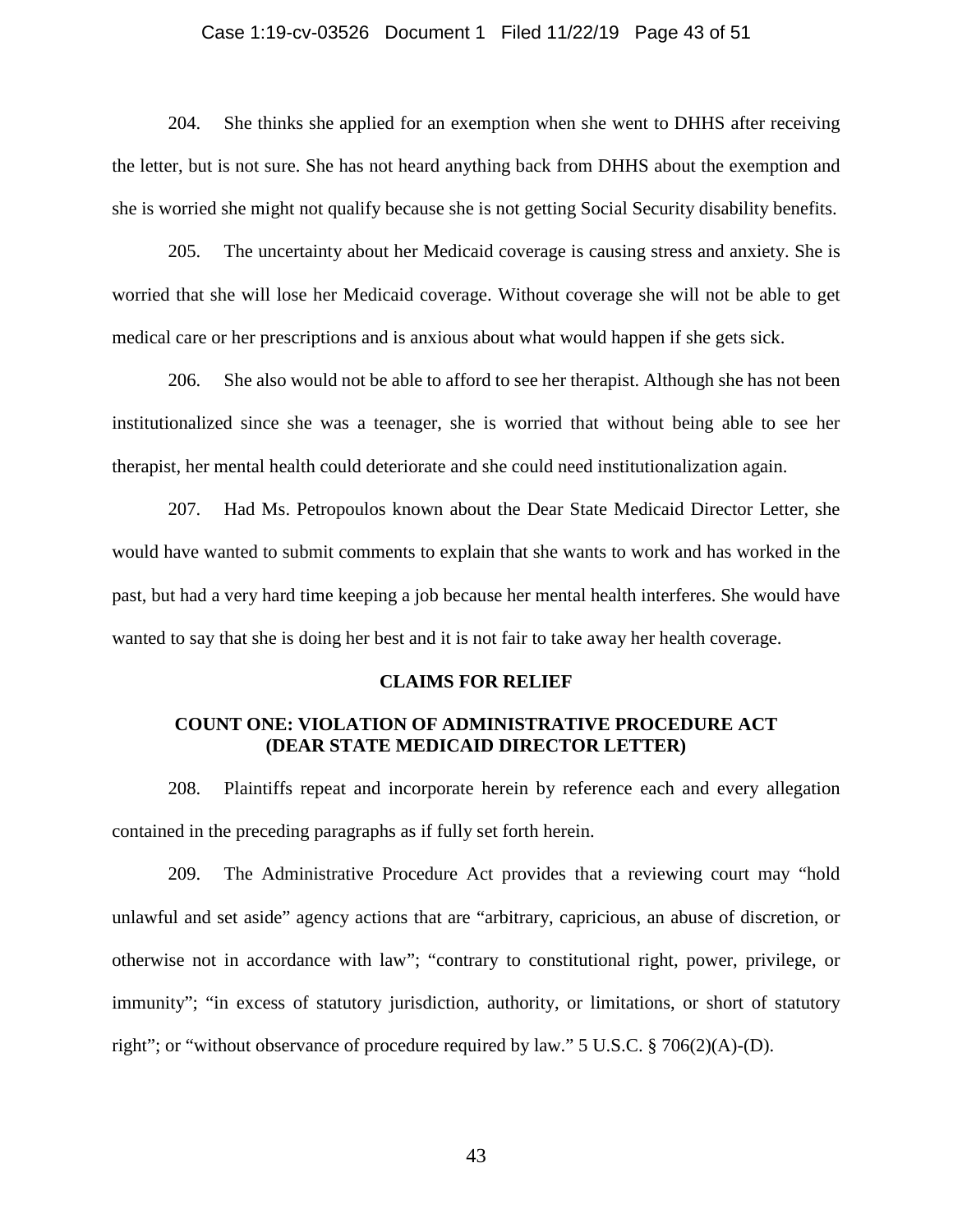# Case 1:19-cv-03526 Document 1 Filed 11/22/19 Page 44 of 51

210. The HMP Amended Extension Application Approval was based in substantial part on the policy announced in the January 11, 2018 Dear State Medicaid Director Letter. 2018 Approval Letter at 2, 4.

211. The Dear State Medicaid Director Letter was required to be, but was not, issued through notice and comment rulemaking. *See* 5 U.S.C. § 553.

212. In issuing the Dear State Medicaid Director Letter, the Defendants purported to act pursuant to Section 1115 of the Medicaid Act.

213. Authorization of work and community engagement requirements is categorically outside the scope of the Secretary's Section 1115 waiver authority.

214. In the Dear State Medicaid Director Letter, the Defendants relied on factors that Congress has not intended them to consider, entirely failed to consider several important aspects of the problem, and offered an explanation for their decision that runs counter to the evidence.

215. The Defendants' issuance of the Dear State Medicaid Director Letter exceeded the Secretary's Section 1115 waiver authority, otherwise violated the Medicaid Act, and was arbitrary and capricious and an abuse of discretion.

# **COUNT TWO: VIOLATION OF ADMINISTRATIVE PROCEDURE ACT (PROJECT AS A WHOLE)**

216. Plaintiffs repeat and incorporate herein by reference each and every allegation contained in the preceding paragraphs as if fully set forth herein.

217. The Administrative Procedure Act provides that a reviewing court may "hold unlawful and set aside" agency actions that are "arbitrary, capricious, an abuse of discretion, or otherwise not in accordance with law"; "contrary to constitutional right, power, privilege, or immunity"; "in excess of statutory jurisdiction, authority, or limitations, or short of statutory right"; or "without observance of procedure required by law."  $5 \text{ U.S.C.} \$   $706(2)(\text{A})$ -(D).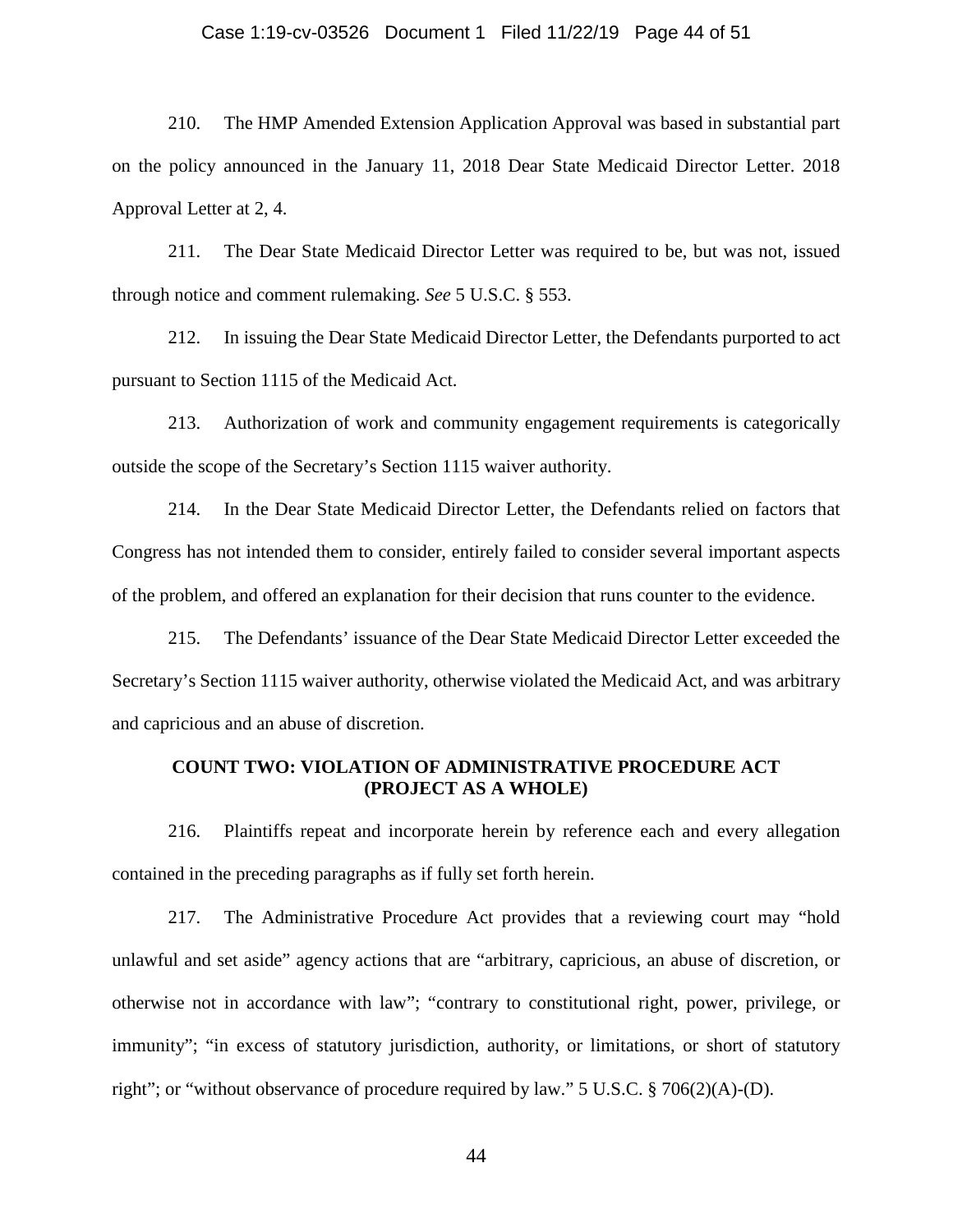# Case 1:19-cv-03526 Document 1 Filed 11/22/19 Page 45 of 51

218. In approving the HMP Amended Extension Application, the Secretary purported to waive various requirements of the Medicaid Act pursuant to Section 1115.

219. The approved project is not an experimental, pilot, or demonstration project that is likely to promote the objectives of the Medicaid Act.

220. In approving the project, the Secretary relied on factors which Congress has not intended him to consider, entirely failed to consider several important aspects of the problem, and offered an explanation for his decision that runs counter to the evidence.

221. The Secretary's approval of the HMP Amended Extension Application exceeded his Section 1115 waiver authority; otherwise violated the Medicaid Act; and was arbitrary and capricious and an abuse of discretion.

# **COUNT THREE: VIOLATION OF ADMINISTRATIVE PROCEDURE ACT (WORK AND COMMUNITY ENGAGEMENT REQUIREMENTS)**

222. Plaintiffs repeat and incorporate herein by reference each and every allegation contained in the preceding paragraphs as if fully set forth herein.

223. The Administrative Procedure Act provides that a reviewing court may "hold unlawful and set aside" agency actions that are "arbitrary, capricious, an abuse of discretion, or otherwise not in accordance with law"; "contrary to constitutional right, power, privilege, or immunity"; "in excess of statutory jurisdiction, authority, or limitations, or short of statutory right"; or "without observance of procedure required by law."  $5 \text{ U.S.C. }$   $\S$  706(2)(A)-(D).

224. In approving the work requirements of the HMP Amended Extension Application, the Secretary purported to waive 42 U.S.C. § 1396a(a)(8) and (a)(10) pursuant to Section 1115.

225. Authorization of work and community engagement requirements is categorically outside the scope of the Secretary's Section 1115 waiver authority.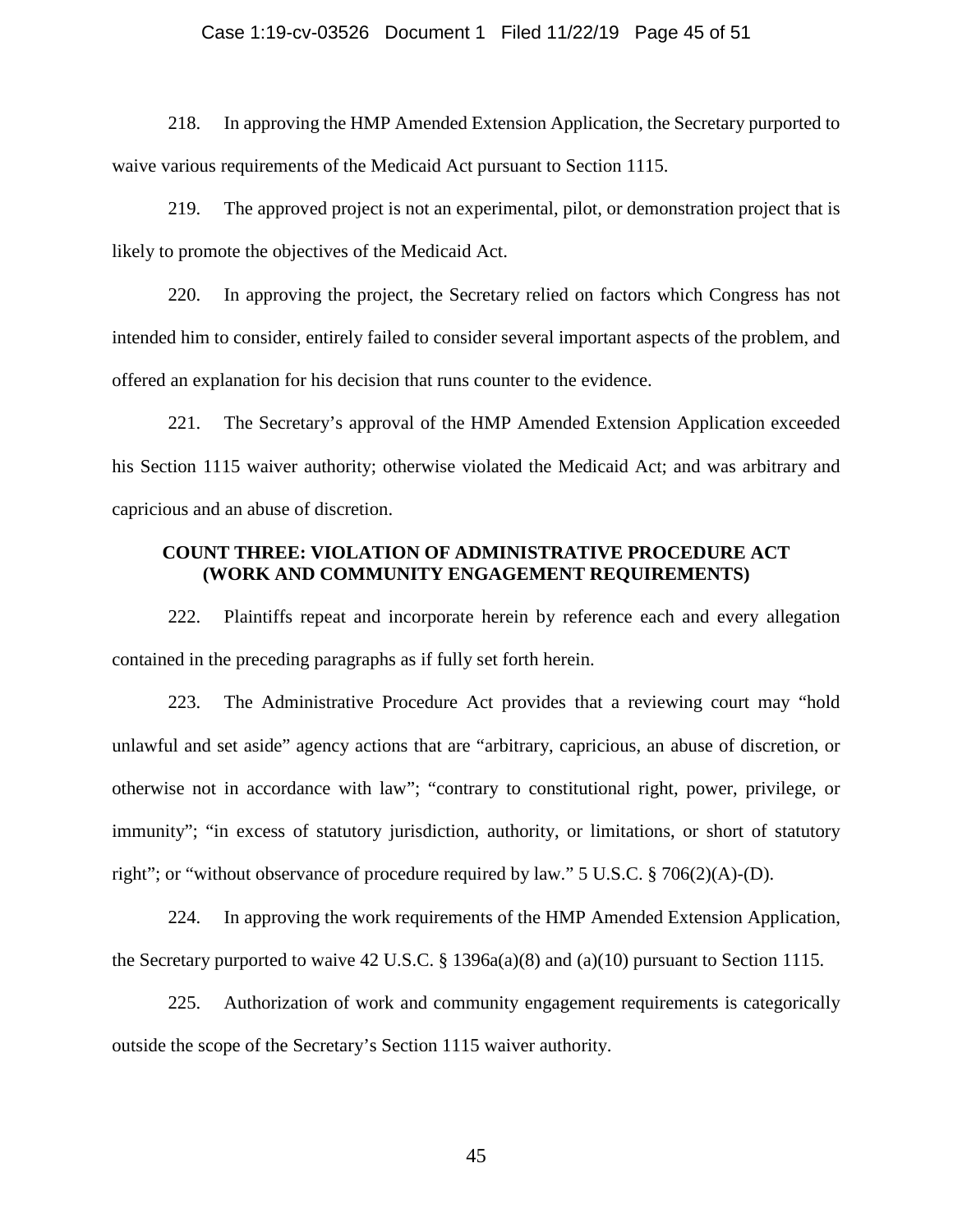# Case 1:19-cv-03526 Document 1 Filed 11/22/19 Page 46 of 51

226. In addition, the work requirements in the HMP project are not an experimental, pilot, or demonstration project that is likely to promote the objectives of the Medicaid Act.

227. In approving the work requirements in the HMP project, the Secretary relied on factors which Congress has not intended it to consider, entirely failed to consider several important aspects of the problem, and offered an explanation for its decision that runs counter to the evidence.

228. The Secretary's approval of the HMP project's work requirements exceeded his Section 1115 waiver authority; otherwise violated the Medicaid Act; and was arbitrary and capricious and an abuse of discretion.

# **COUNT FOUR: VIOLATION OF ADMINISTRATIVE PROCEDURE ACT (PREMIUM, COST SHARING, AND SIMILAR CHARGE REQUIREMENTS)**

229. Plaintiffs repeat and incorporate herein by reference each and every allegation contained in the preceding paragraphs as if fully set forth herein.

230. The Administrative Procedure Act provides that a reviewing court may "hold unlawful and set aside" agency actions that are "arbitrary, capricious, an abuse of discretion, or otherwise not in accordance with law"; "contrary to constitutional right, power, privilege, or immunity"; "in excess of statutory jurisdiction, authority, or limitations, or short of statutory right"; or "without observance of procedure required by law."  $5 \text{ U.S.C.} \$   $706(2)(\text{A})$ -(D).

231. In approving the HMP project's average copayments, "monthly contributions," premiums, and associated penalties for failure to pay, the Secretary purported to waive 42 U.S.C. §§ 1396a(a)(10)(B), (a)(17), and (a)(14) pursuant to Section 1115.

232. The Secretary's approval of these components is not authorized by the Medicaid Act. 42 U.S.C. §§ 1396o, 1396o-1.

233. The Secretary's approval of these components is categorically outside the scope of the Secretary's Section 1115 waiver authority.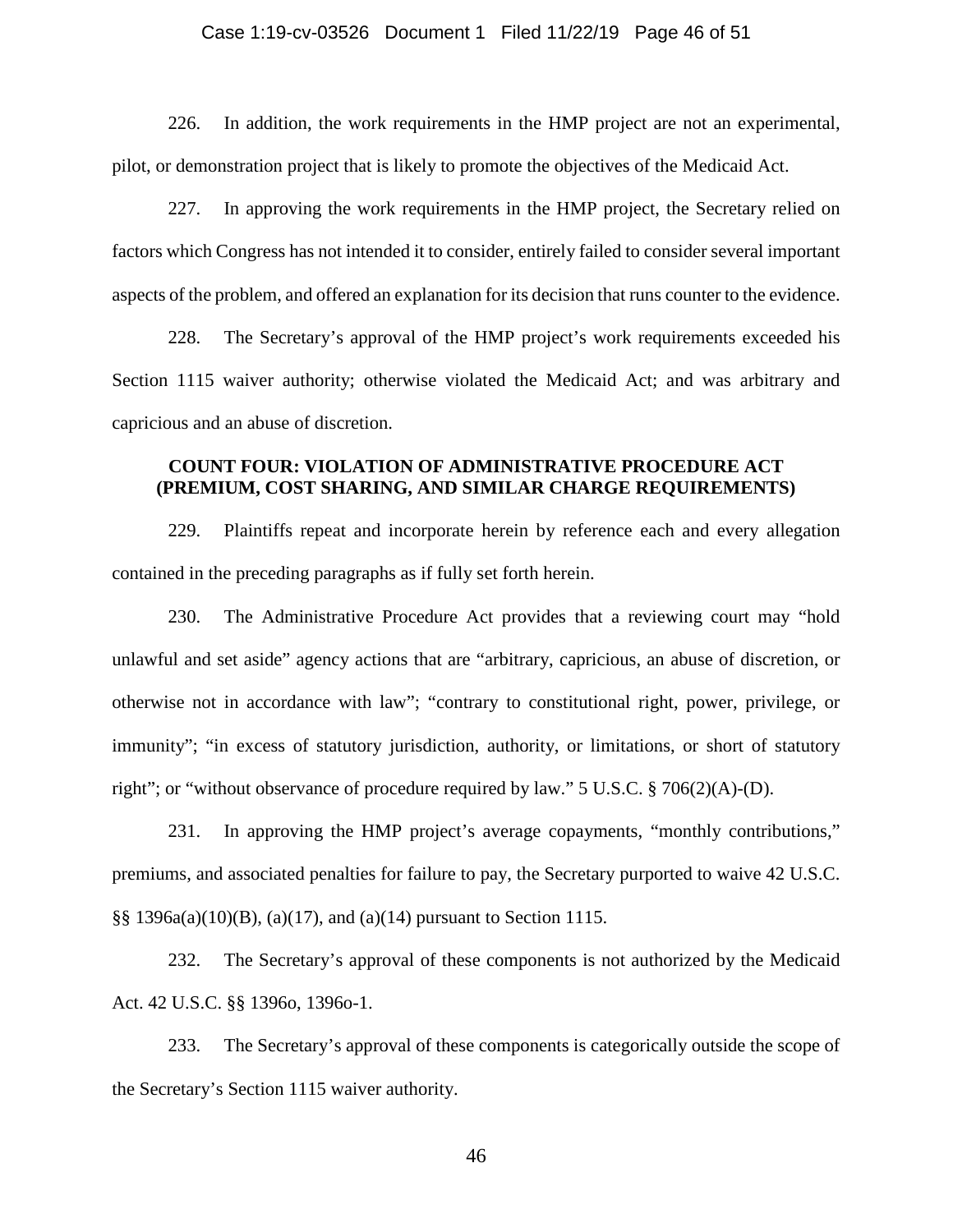# Case 1:19-cv-03526 Document 1 Filed 11/22/19 Page 47 of 51

234. In addition, the Secretary's approval of these components is not an experimental, pilot, or demonstration project that is likely to promote the objectives of the Medicaid Act.

235. In approving the average copayments, "monthly contributions," premiums, and associated penalties for failure to pay in the HMP project, the Secretary relied on factors which Congress has not intended it to consider, entirely failed to consider several important aspects of the problem, and offered an explanation for its decision that runs counter to the evidence.

236. The Secretary's approval of these components exceeded his Section 1115 waiver authority, otherwise violated the Medicaid Act, and was arbitrary and capricious and an abuse of discretion.

# **COUNT FIVE: VIOLATION OF ADMINISTRATIVE PROCEDURE ACT (HEALTHY BEHAVIOR REQUIREMENTS)**

237. Plaintiffs repeat and incorporate herein by reference each and every allegation contained in the preceding paragraphs as if fully set forth herein.

238. The Administrative Procedure Act provides that a reviewing court may "hold unlawful and set aside" agency actions that are "arbitrary, capricious, an abuse of discretion, or otherwise not in accordance with law"; "contrary to constitutional right, power, privilege, or immunity"; "in excess of statutory jurisdiction, authority, or limitations, or short of statutory right"; or "without observance of procedure required by law." 5 U.S.C. § 706(2)(A)-(D).

239. In approving the healthy behavior requirements as a condition of eligibility for the HMP project, the Secretary purported to waive 42 U.S.C. § 1396a(a)(8) and (a)(10) pursuant to Section 1115.

240. Termination of Medicaid coverage for failing to successfully complete healthy behavior requirements is categorically outside the scope of the Secretary's Section 1115 waiver authority.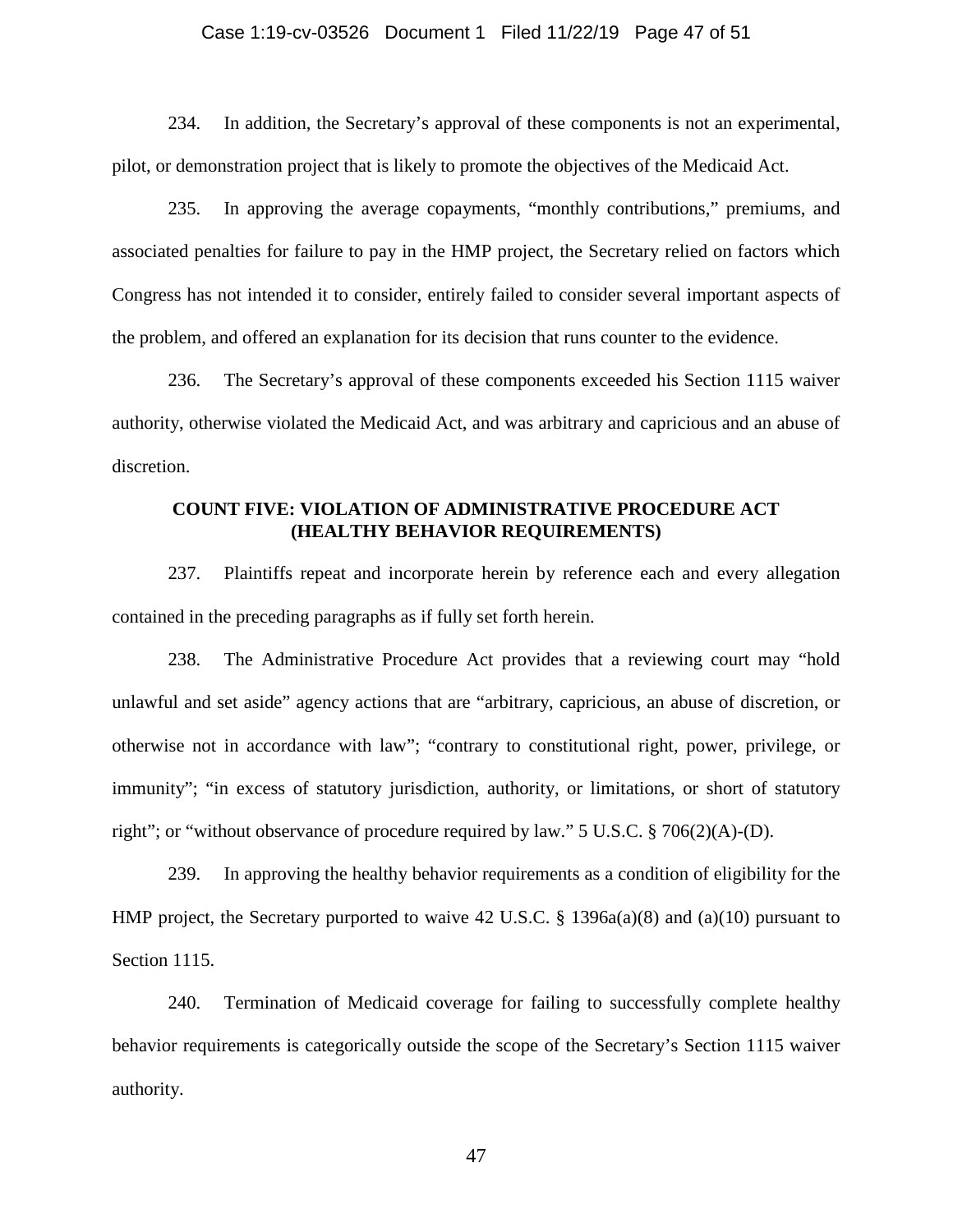# Case 1:19-cv-03526 Document 1 Filed 11/22/19 Page 48 of 51

241. In addition, the healthy behavior requirements in the HMP project are not an experimental, pilot, or demonstration project that is likely to promote the objectives of the Medicaid Act.

242. In authorizing Michigan to terminate coverage for individuals failing to complete healthy behaviors as set forth in the HMP project, the Secretary relied on factors Congress has not intended it to consider, entirely failed to consider several important aspects of the problem, and offered an explanation for its decision that runs counter to the evidence.

243. The Secretary's approval of the project's termination of Medicaid coverage for failing to complete healthy behavior requirements exceeded his Section 1115 waiver authority; otherwise violated the Medicaid Act; and was arbitrary and capricious and an abuse of discretion.

# **COUNT SIX: VIOLATION OF THE TAKE CARE CLAUSE, ARTICLE II, SECTION 3, CLAUSE 5**

244. Plaintiffs repeat and incorporate herein by reference each and every allegation contained in the preceding paragraphs as if fully set forth herein.

245. Plaintiffs have a non-statutory right of action to have enjoined and declared unlawful official action that is ultra vires.

246. The United States Constitution provides that "All legislative Powers herein granted shall be vested in a Congress of the United States." U.S. Const., art. I, § 1. Congress is authorized to "make all laws which shall be necessary and proper for carrying into Execution" its general powers. *Id*. §§ 1, 8.

247. The Defendants' actions, as described herein, seek to undermine the ACA, including its expansion of Medicaid, and represent a fundamental alteration to those statutes.

248. After a federal law is duly enacted, the President has a constitutional duty to "take Care that the Laws be faithfully executed." *Id*. art. II, § 3.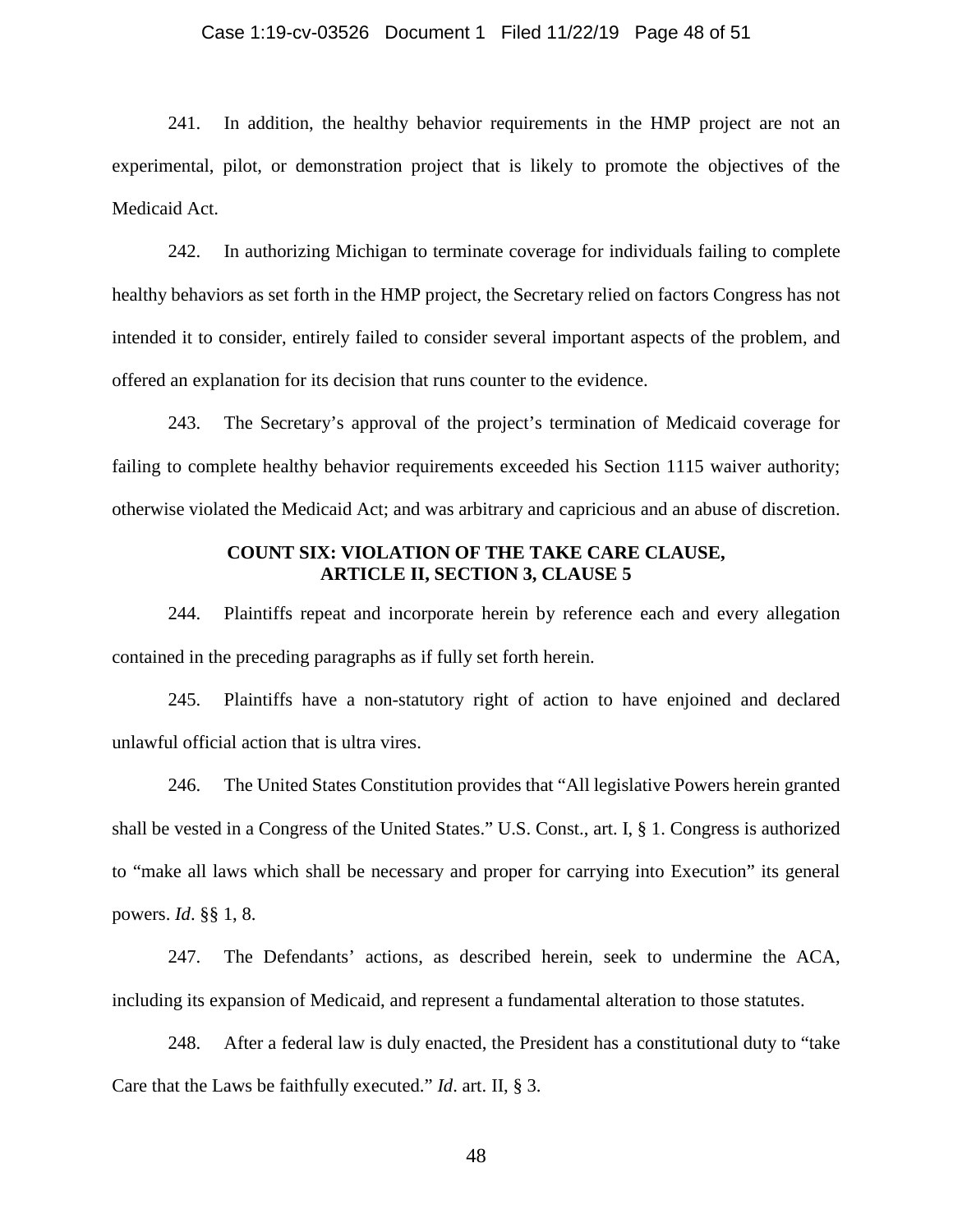# Case 1:19-cv-03526 Document 1 Filed 11/22/19 Page 49 of 51

249. The Take Care Clause is judicially enforceable against presidential action that undermines statutes enacted by Congress and signed into law. *See, e.g.*, *Angelus Milling Co. v. Comm'r*, 325 U.S. 293, 296 (1945) ("Insofar as Congress has made explicit statutory requirements, they must be observed and are beyond the dispensing power of [the Executive Branch]."); *Kendall v. United States ex rel. Stokes*, 37 U.S. (12 Pet.) 524, 612-13 (1838).

250. The Take Care Clause limits the power of the President and the officers he personally appoints, including Defendant Azar, and ensures that the President and his officers will faithfully execute the laws that Congress has passed.

251. Under the Constitution, the President and his officers lack the authority to rewrite congressional statutes or to direct federal officers or agencies to effectively amend the statutes he is constitutionally required to execute.

252. The Secretary has expressed his intention to "oversee the next great generation of transformation in Medicaid."

253. The power to "transform" a congressional program is a legislative power vested in Congress. An effort to "transform" a statute outside that legislative process is at odds with the President's constitutional duty to take care that the laws be faithfully executed.

254. The Medicaid population targeted by the HMP project is the expansion population, which Congress added to Medicaid by passing the Affordable Care Act. The Executive Branch has repeatedly expressed its hostility to the Affordable Care Act and its desire to undermine its operation. An effort to undermine the Affordable Care Act by undoing the extension of Medicaid to the expansion population is at odds with the President's duty to take care that the laws be faithfully executed.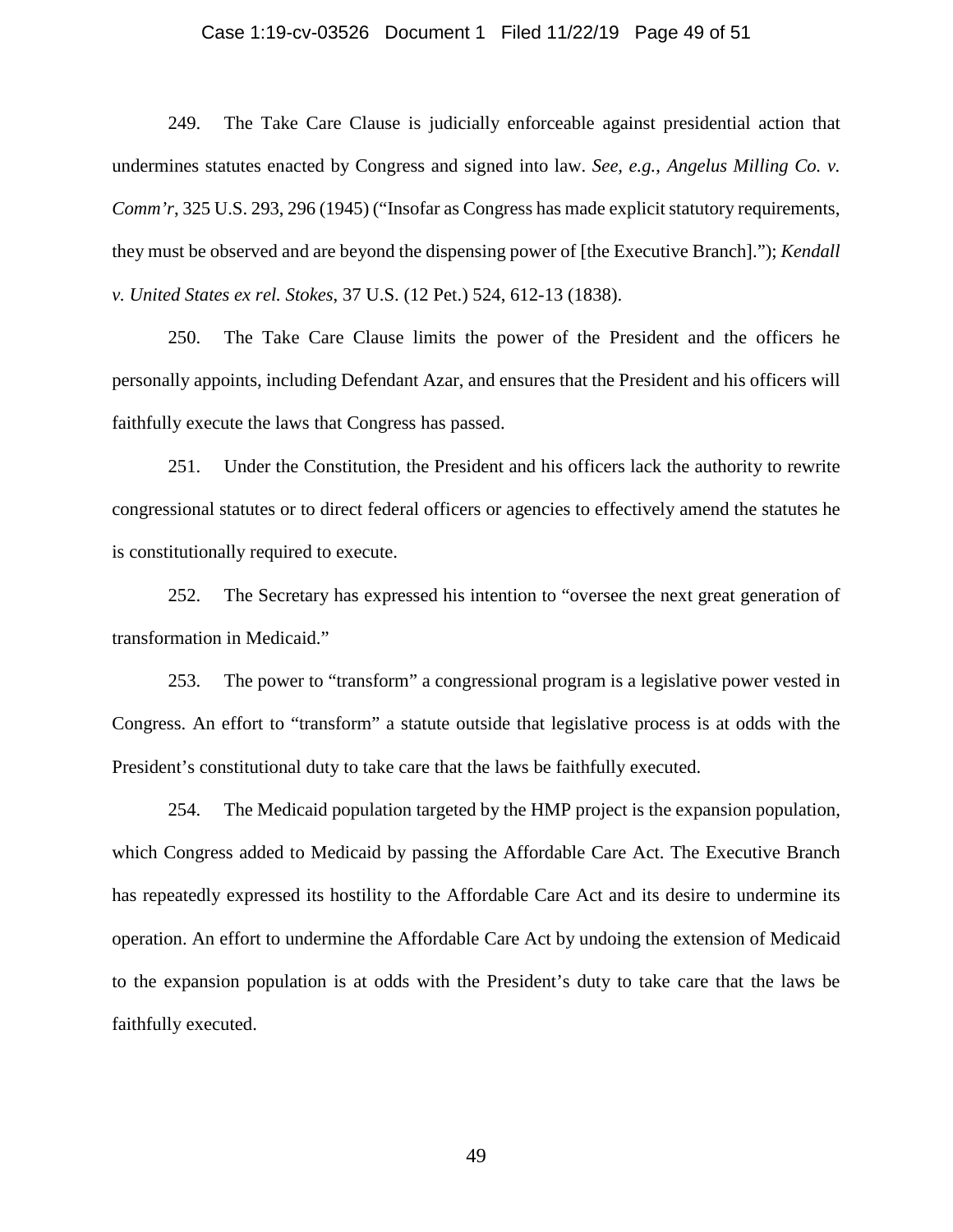# Case 1:19-cv-03526 Document 1 Filed 11/22/19 Page 50 of 51

255. The President's Executive Order set out herein directs agencies to take action contrary to the ACA, Medicaid, and other laws passed by Congress.

256. The Defendants' actions, as described herein, followed that Executive Order.

257. The Defendants' actions, as described herein, seek to redefine the purposes and objectives of the Medicaid Act, including through the approval of the HMP Amended Extension Application represent a fundamental alteration of Medicaid.

258. The Defendants' actions, as described herein, seek to undermine the ACA, including its expansion of Medicaid, and represent a fundamental alteration to those statutes.

259. The Defendants' actions are in violation of the Take Care Clause and are ultra vires.

260. Plaintiffs will suffer irreparable injury if the Secretary's actions following the President's Executive Order are not declared unlawful and unconstitutional because those actions have injured or will continue to harm Plaintiffs.

261. Plaintiffs are in danger of suffering irreparable harm and have no adequate remedy at law.

#### **PRAYER FOR RELIEF**

WHEREFORE, Plaintiffs respectfully ask that this Court:

- 1. Certify this case as a class action pursuant to Federal Rule of Civil Procedure 23(a) and  $(b)(2)$ ;
- 2. Declare that Defendants' issuance of the Dear State Medicaid Director Letter violates the Administrative Procedure Act, the Social Security Act, and the United States Constitution in the respects set forth above;